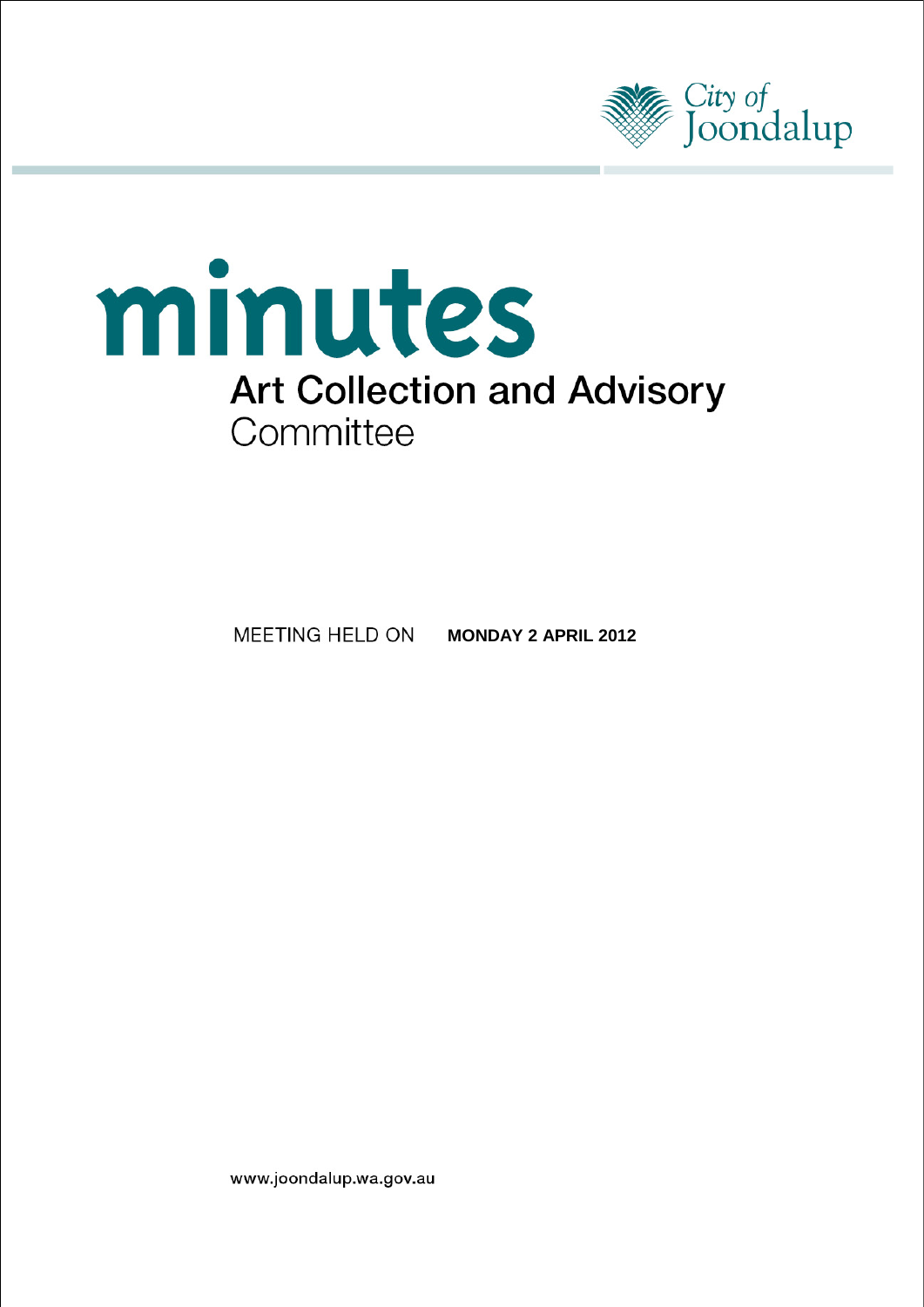# **TABLE OF CONTENTS**

| <b>Item No</b> | <b>Title</b>                                                                   | Page No        |
|----------------|--------------------------------------------------------------------------------|----------------|
|                | <b>Declaration of Opening</b>                                                  | 1              |
|                | <b>Election of Presiding Member</b>                                            | 2              |
|                | <b>Election of Deputy Presiding Member</b>                                     | $\overline{2}$ |
|                | <b>Public Question Time</b>                                                    | $\overline{2}$ |
|                | <b>Public Statement Time</b>                                                   | $\overline{2}$ |
|                | Apologies/Leave of absence                                                     | $\overline{2}$ |
|                | <b>Confirmation of Minutes</b>                                                 | 3              |
|                | Announcements by the Presiding Person without discussion                       | 3              |
|                | <b>Declarations of Interest</b>                                                | 3              |
|                | Identification of matters for which the meeting may sit behind<br>closed doors | 3              |
|                | Petitions and deputations                                                      | 3              |
|                | Reports                                                                        | 4              |
| 1              | <b>Tour of Various Art Collections</b>                                         | 4              |
| $\overline{2}$ | Role of Art Collection and Advisory Committee                                  | 9              |
| 3              | City of Joondalup Invitation Art Award                                         | 13             |
| 4              | Mural Arts Program Review                                                      | 21             |
| 5              | Commissioning of Artwork 2011/2012                                             | 29             |
| 6              | <b>Public Artwork Proposal</b>                                                 | 37             |
|                | Motions of which previous notice has been given                                | 49             |
|                | Requests for Reports for future consideration                                  | 49             |
|                | Closure                                                                        | 49             |

# **Note:**

Clause 77 of the City's Standing Orders Local Law 2005 states:

"Unless otherwise provided in this local law, the provisions of this local law shall apply to meetings of Committees with the exception of:

- (a) Clause 29 (Members seating) and
- (b) Clause 54 (Limitation on members speaking)"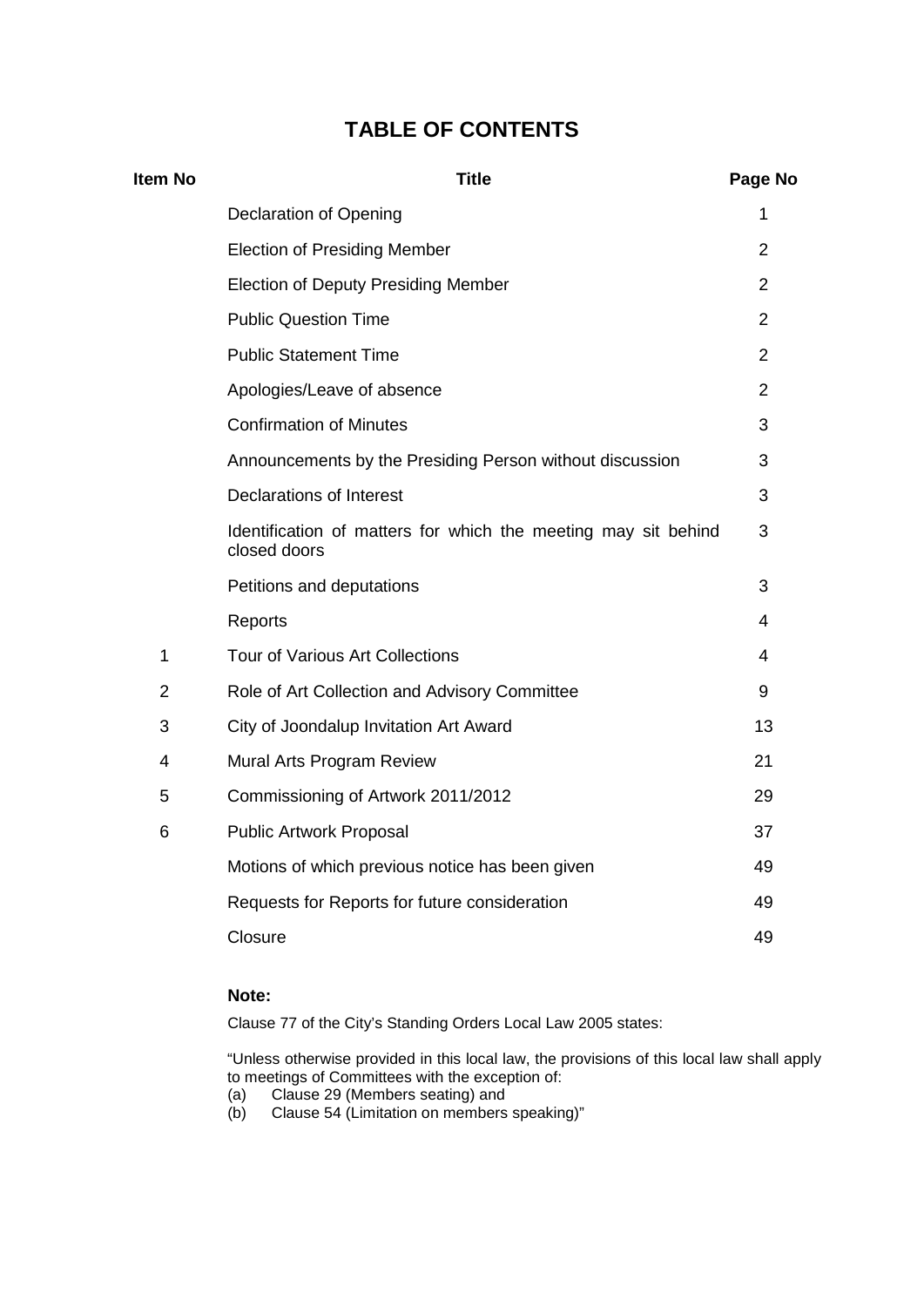# **CITY OF JOONDALUP**

## **MINUTES OF THE ART COLLECTION AND ADVISORY COMMITTEE MEETING HELD IN CONFERENCE ROOM 2, JOONDALUP CIVIC CENTRE, BOAS AVENUE, JOONDALUP ON 2 APRIL 2012 COMMENCING AT 5.30PM.**

# **ATTENDANCE**

# *Committee Members Deputies*

Mayor Troy Pickard<br>Cr Liam Gobbert Cr Kerry Hollywood Cr Kerry Hollywood<br>
Cr Sam Thomas Cr Sam Thomas Cr Sam Thomas Cr Teresa Ritchie Cr John Chester (Absent from 7.21pm to 7.23pm) Cr Brian Corr Cr Mike Norman Cr Christine Hamilton-Prime Mr Garry Hunt, Chief Executive Officer

Cr Geoff Amphlett, JP Cr Philippa Taylor<br>Cr Russ Fishwick

# *Officers*

Mr Thomas De Mallet Burgess<br>
Mr Mark Thornber<br>
Mr Mark Thornber<br>
Coordinator Coordinator Coordinator Ms Amanda Alderson<br>
Mrs Deborah Gouges<br>
Mrs Deborah Gouges Mrs Deborah Gouges

Mr Mike Smith Manager Leisure & Cultural Services Acting Governance Coordinator

There were two members of the public and no member of the press in attendance.

# **DECLARATION OF OPENING**

The Chief Executive Officer declared the meeting open at 5.35pm.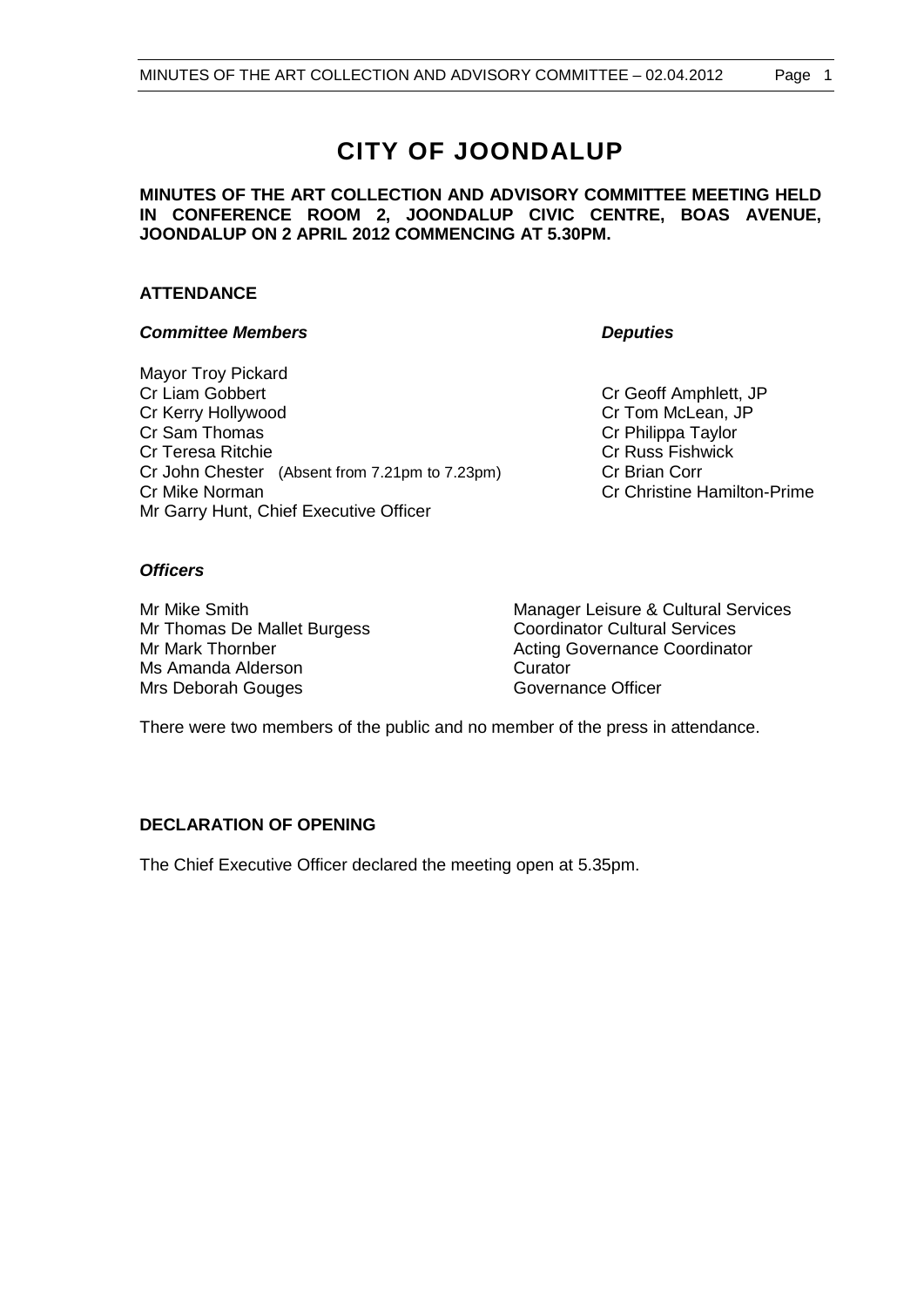# **ELECTION OF PRESIDING MEMBER**

Section 5.12 of the Local Government Act 1995 requires a committee appointed by a local government, to appoint a Presiding Member as the first item of business at its first meeting. Schedule 2.3 of the Act requires the Chief Executive Officer to preside.

Nominations for the position of Presiding Member are to be given to the Chief Executive Officer in writing, with the vote to be conducted by ballot.

Cr Hollywood nominated Cr Gobbert for the position of Presiding Member. Cr Gobbert accepted the nomination.

There being no further nominations at the close of the Election for Presiding Member, Cr Gobbert was declared elected unopposed to the position of Presiding Member and assumed the Chair at 5.39pm.

# **ELECTION OF DEPUTY PRESIDING MEMBER**

It is advisable that the Committee appoints a Deputy Presiding Member, who would chair the meeting in the absence of the Presiding Member.

Cr Norman nominated Cr Chester for the position of Deputy Presiding Member. Cr Chester accepted the nomination.

There being no further nominations, Cr Chester was declared elected unopposed to the position of Deputy Presiding Member.

## **PUBLIC QUESTION TIME**

Nil.

# **PUBLIC STATEMENT TIME**

Nil.

# **APOLOGIES/LEAVE OF ABSENCE**

Nil.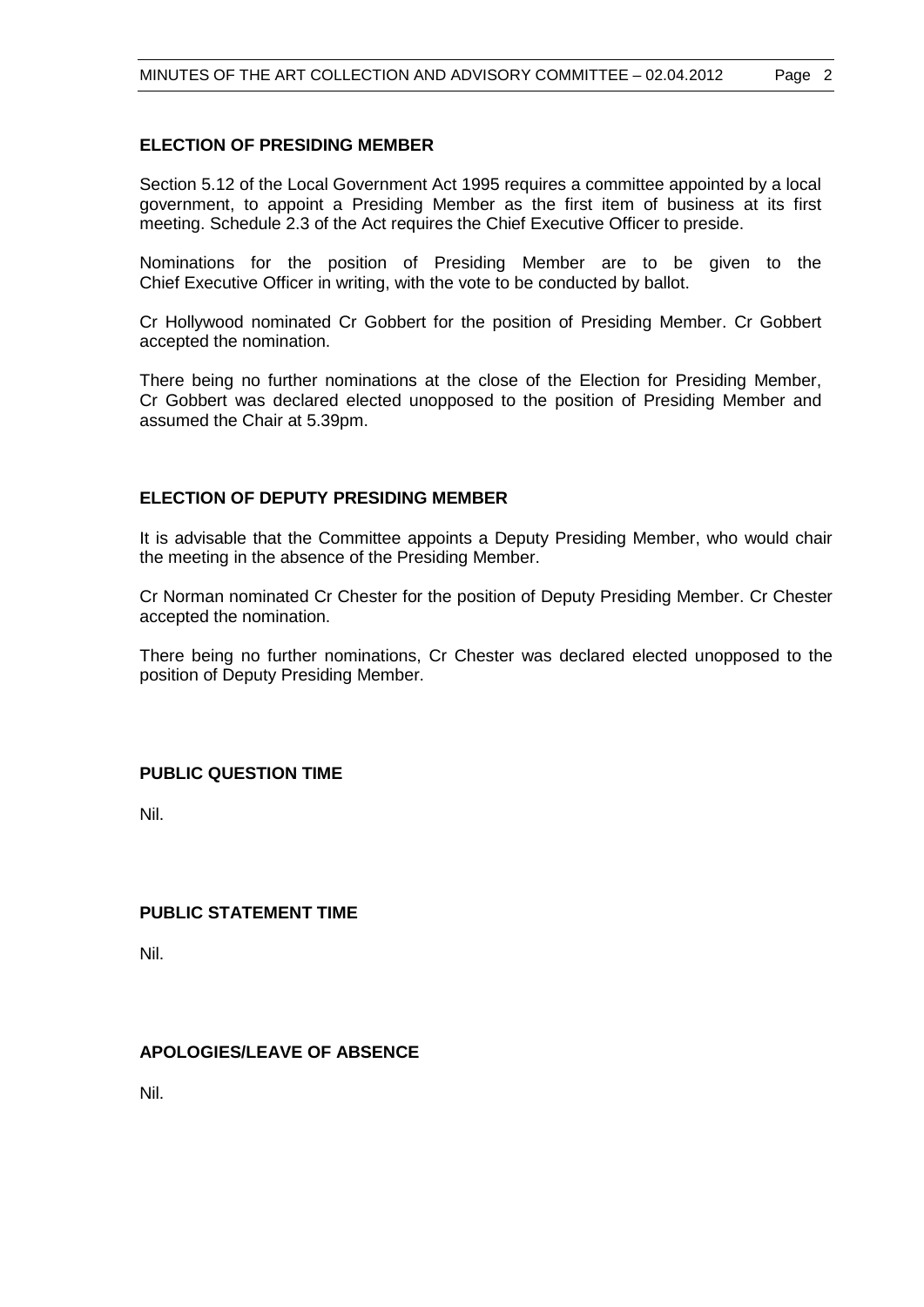# **CONFIRMATION OF MINUTES**

MINUTES OF THE ART COLLECTION AND ADVISORY COMMITTEE HELD 22 SEPTEMBER 2009

**MOVED Cr Hollywood, SECONDED Cr Thomas that the minutes of the meeting of the Art Collection and Advisory Committee held on 22 September 2009 be confirmed as a true and correct record.**

#### **The Motion was Put and CARRIED (7/0)**

**In favour of the Motion:** Cr Gobbert, Mayor Pickard, Crs Chester, Hollywood, Norman, Ritchie and Thomas

#### **ANNOUNCEMENTS BY THE PRESIDING MEMBER WITHOUT DISCUSSION**

Nil.

# **DECLARATIONS OF INTEREST**

Nil.

# **IDENTIFICATION OF MATTERS FOR WHICH THE MEETING MAY SIT BEHIND CLOSED DOORS**

Nil.

# **PETITIONS AND DEPUTATIONS**

Nil.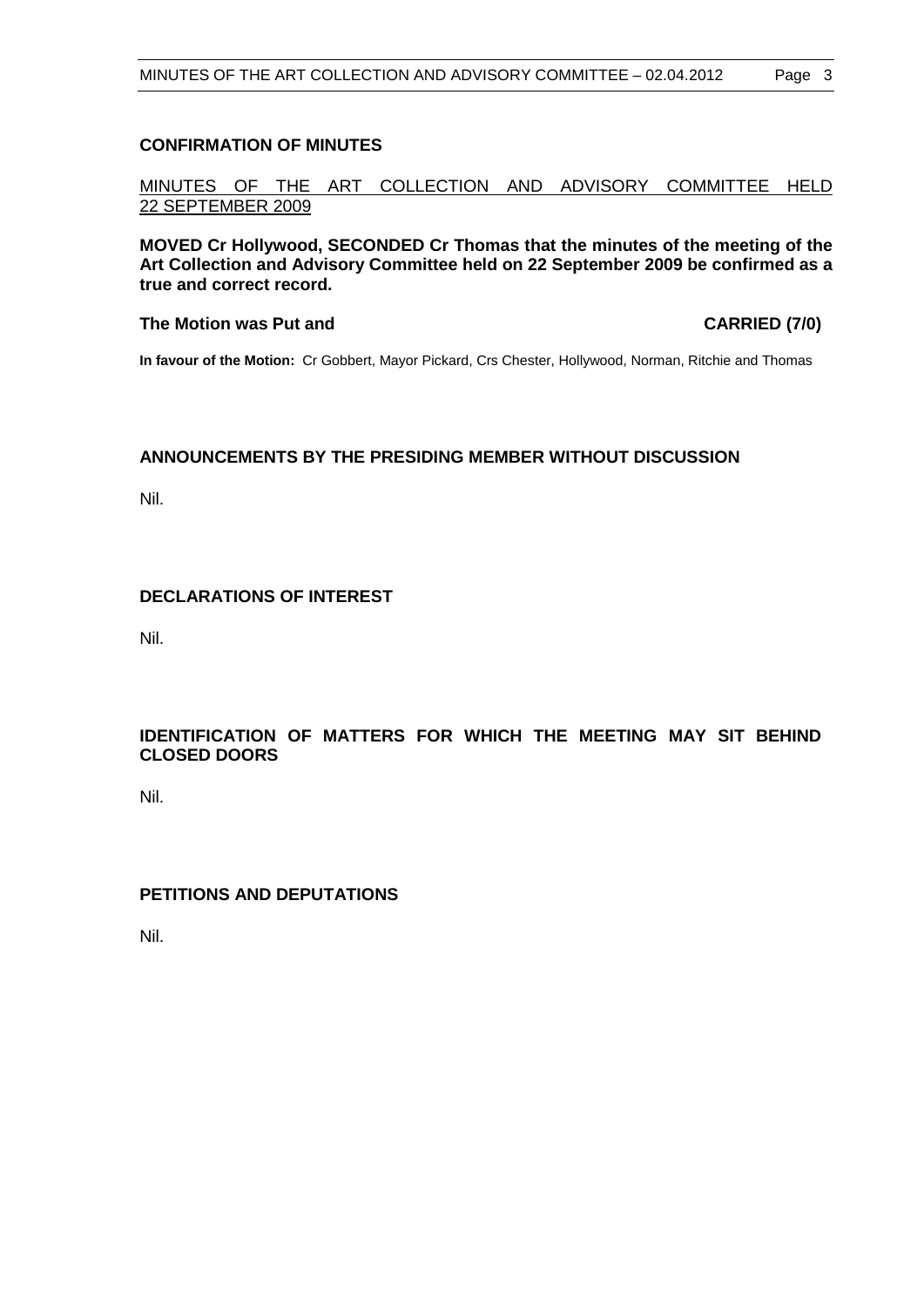# **REPORTS**

# **ITEM 1 TOUR OF VARIOUS ART COLLECTIONS WARD:** All **RESPONSIBLE** Mr Garry Hunt **DIRECTOR:** Office of the Chief Executive Officer **FILE NUMBER:** 35613, 101515 **ATTACHMENTS:** Nil.

# **PURPOSE**

The purpose of this report is to inform the Art Collection and Advisory Committee on the position of various institutions regarding their art collections.

# **EXECUTIVE SUMMARY**

In an attempt to garner an understanding of practices adopted by organisations in relation to curating art collections, the Chief Executive Officer and officers of the City underwent tours of the following art collections:

- Wesfarmers:
- Murdoch University; and
- Kerry Stokes private collection.

The report provides a brief overview of the approach and philosophies that each of the collections have in regards to acquiring various works.

#### **BACKGROUND**

The City has an adopted policy that assists it in acquiring and managing its art collection. Through the policy it recognises the important role played by its public art, the Art Collection, archives and memorabilia in shaping and developing a sense of community.

The City supports Western Australian art and artists through an art acquisition program. The City will adopt a multi-criteria approach to its art collection, acquisitions and awards. This approach will ensure that the collection, acquisitions and awards include contemporary art and art demonstrating local content and context.

Following the 2011 Community Art Exhibition (CAE) and Invitation Art Award (IAA), the Chief Executive Officer and other officers undertook tours of the following three institutions art collections: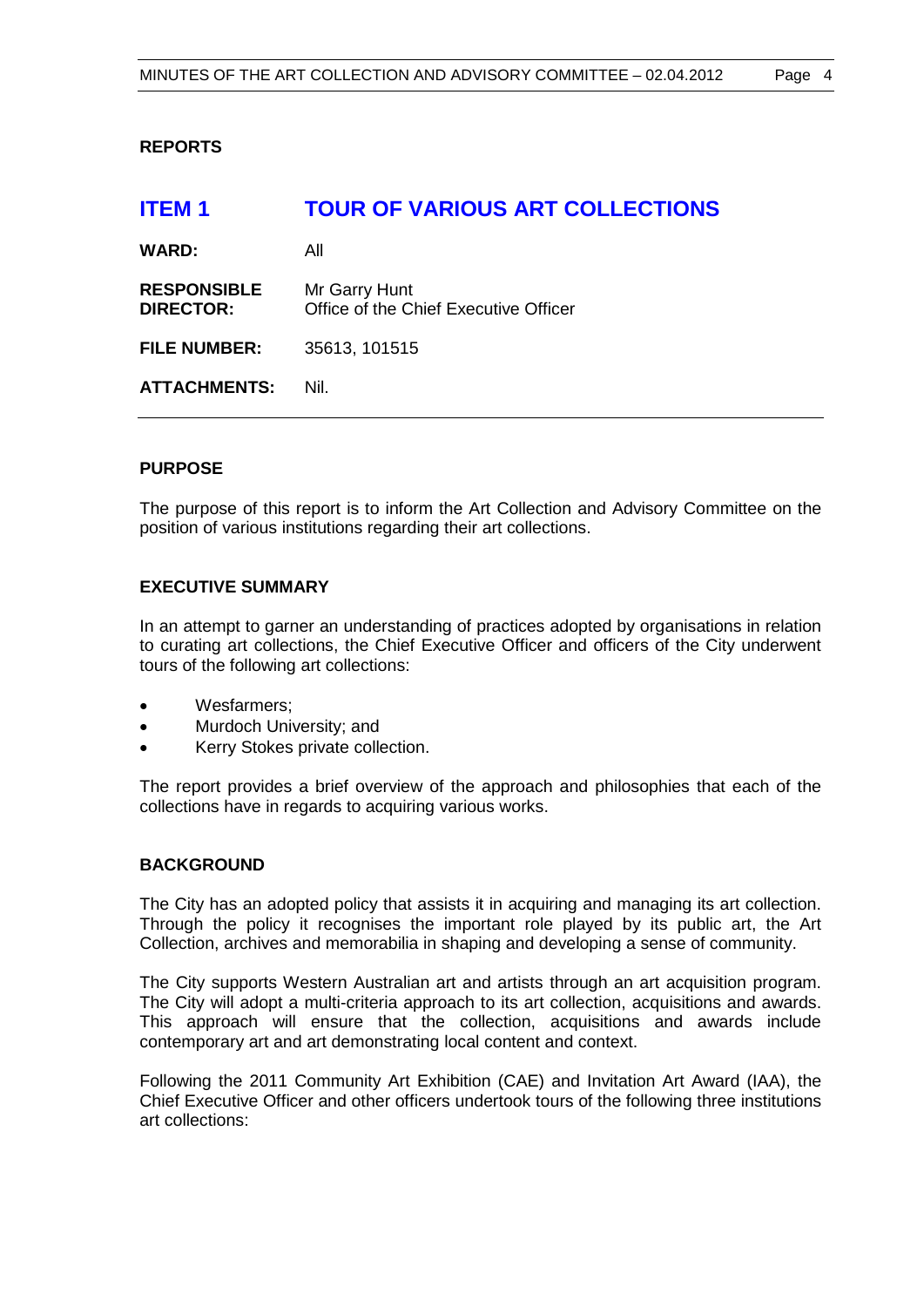- Wesfarmers;
- Murdoch University; and
- Kerry Stokes Art Collection.

The intent of these tours was to gain an understanding of how other organisations/collectors approach their contemporary art collection.

## **DETAILS**

Below is a general overview of the philosophy of each of the collections visited:

#### **Wesfarmers**

The Wesfarmers Collection aims to represent a colonial to contemporary collection of Australian art.

The Collection has been built over a 30 year period using a cohesive strategy. Wesfarmers focus is to acquire works representing all the key developments, periods and figures in Australian art. Wesfarmers are interested in collecting one or two works of key artists, with a couple of exceptions, such as rare gems, museum-quality Australian art, regardless of the period.

Apart from enhancing the corporate office working environment, it was believed that art would be a valuable investment; this has proved to be the case. The artwork is housed within Wesfarmers' buildings in WA and in the eastern states, and in staff rooms and common areas.

The Wesfarmers Board believes that developing such an art collection would enable the company to make a meaningful cultural contribution to the communities in which it operates. For this to be valid, the Collection must be available for access by the public.

Wesfarmers produces publications, organises tours and loans artwork out for exhibitions as a way to connect the public to the collection. Public tours of the art collection are conducted through the office spaces and Wesfarmers building by the Curator by arrangement.

The Wesfarmers' Board does not make decisions/ have input on the purchase of artworks unless they are over \$2 million. Wesfarmers' Curator proposes artwork purchases to their CEO. The Curator and CEO have a solid working arrangement based on trust and a shared vision for the growth of the collection built up over many years.

#### **Murdoch University Art Collection**

The Murdoch University Art Collection is a vibrant and developing Art Collection, which reflects and celebrates the creative vitality and diversity of quality Western Australian and Australian visual arts practice. The University's art collection Mission is to enrich the teaching and learning experience of students and staff through integrating art into University life and to develop and maintain an art collection of National significance.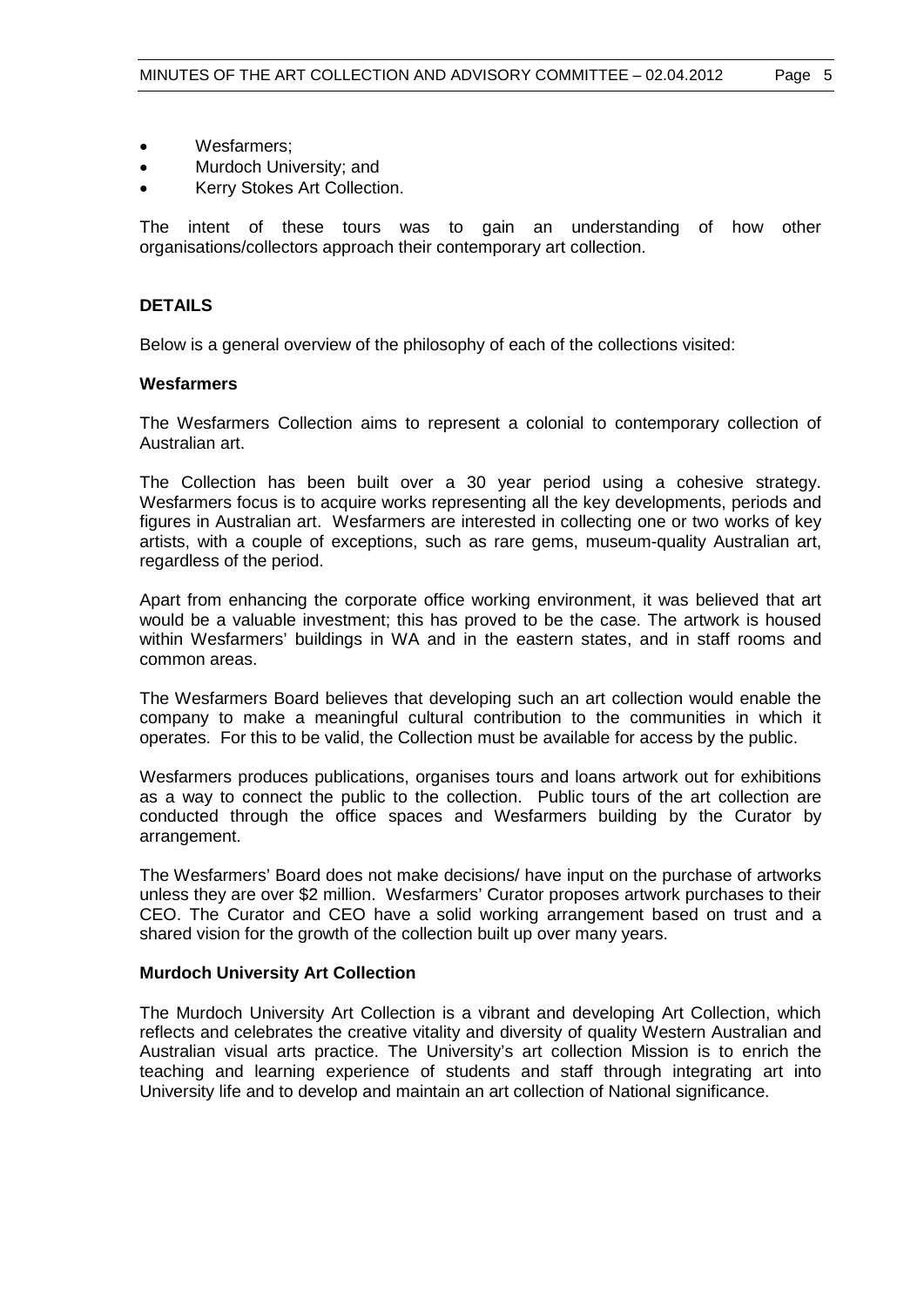The collection currently consists of artwork by internationally recognised artists, contemporary Western Australian and Australian artists, and traditional and contemporary Indigenous artists. The collection specialises in, but is not limited to works on paper, editioned prints and works in other reproductive media such as photography and digital media. The curatorial department also manages an extensive poster collection.

Artworks are regularly displayed in public spaces within the University's Murdoch, Peel and Rockingham campuses.

The Art Gallery is housed within the University's South Street Campus library, where curated exhibitions are held throughout the calendar year, showcasing the University's collection.

The library also has purpose built areas where artworks are displayed, ensuring the University provides students, staff and the broader community with an education of the art collection.

Some points of interest about the Murdoch University Art Collection:

- Members of the Art Board include notable arts industry professionals, including Murdoch's Curator:
	- Alan Dodge AM- Past Director of the Art Gallery of Western Australia; and
	- Amy Barrett-Lennard- Director of Perth Institute of Contemporary Arts.
- The Murdoch University Art Collection and the City of Joondalup have some of the same very notable WA contemporary artists in each collection, including:
	- Trevor Richards- inaugural winner of the Invitation Art Award;
	- Jon Tarry- winner of the 1999 Invitation Art Award;
	- Mike Singe;
	- Janis Nedela;
	- Richard Gunning;
	- Jill Kempson;
	- Ben Pushman;
	- Jo Darbyshire;
	- Butcher Cherel Janangoo;
	- Joanna Lamb; and
	- Brian McKay.

Any purchase of artworks by the Art Curator is channelled through the following guidelines:

- The Curator can purchase artworks under the value of \$1,500 without approval of Art Board;
- For artwork valued between \$1,500 to \$5,000, a commitment to purchase may be made by the Curator and two Board members;
- For artwork valued over \$5,000 a commitment to purchase may be made by the Art Curator following presentation to and approval by the full Art Board.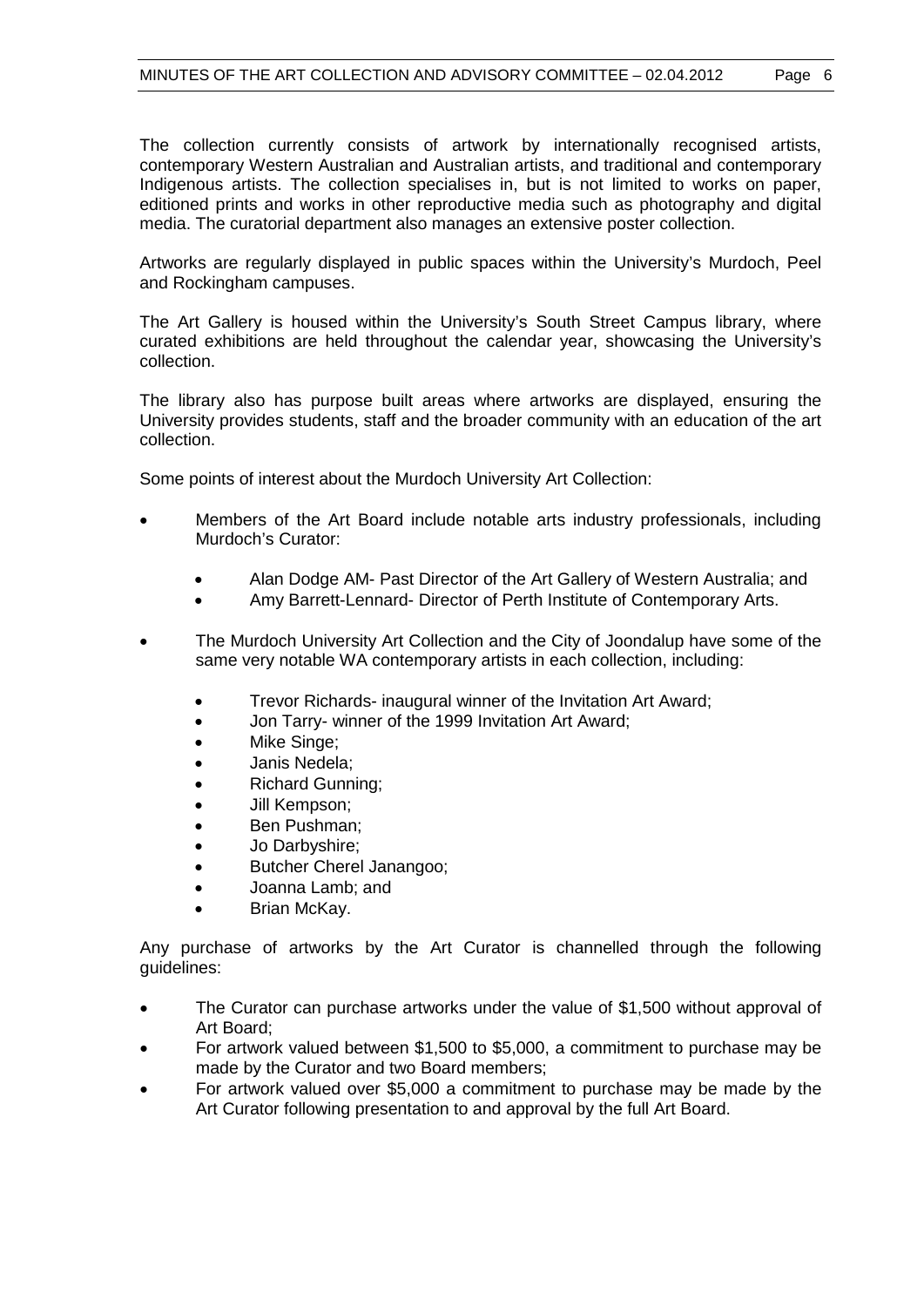# **Kerry Stokes – Private Collection**

The Kerry Stokes Collection is one of Australia's largest and finest private art collections. As an indication of the size of the collection, the Guggenheim would be too small to house the entire Stokes Collection.

Kerry Stokes has been collecting for nearly 40 years with a focus of the Collection is to retain and enrich the cultural heritage of Western Australia.

The Collection has over 8,000 works, some dating back to the 8th century. This includes:

- Significant contemporary artwork from across the world;
- Historical and culturally significant artwork from across the world;
- Western Australian contemporary and historical artwork;
- Significant ephemera (for example the Antarctica collection, including diaries of explorer Ernest Shackleton, to historical documents from the wreck of the Batavia)
- Historical items and rare treasures;
- Part of the Collection is housed in the offices and private working gallery of Australian Capital Equity, his family company, and in storage; and
- Artworks are generously loaned across the country.

The focus of the Collection is directed by Kerry Stokes himself. He and his dedicated team of arts professionals/ advisors collect works that are in line with the Collection's direction and those that directly appeal to Stokes himself.

The Kerry Stokes Collection team does not have an allocated budget to work from, with any items recommended for purchase are put forwards to Kerry Stokes for his direct approval. Items are purchased directly from artists, from auction sites, from galleries and through the secondary market.

#### **Issues and options considered:**

Not Applicable.

#### **Legislation/Strategic Plan/Policy Implications**

**Legislation** Not Applicable.

**Strategic Plan**

**Key Focus Area:** Community Wellbeing.

**Objective:** Objective 5.3: To facilitate culture, the arts and knowledge within the community.

**Policy:**

The City's Art and Memorabilia Collections.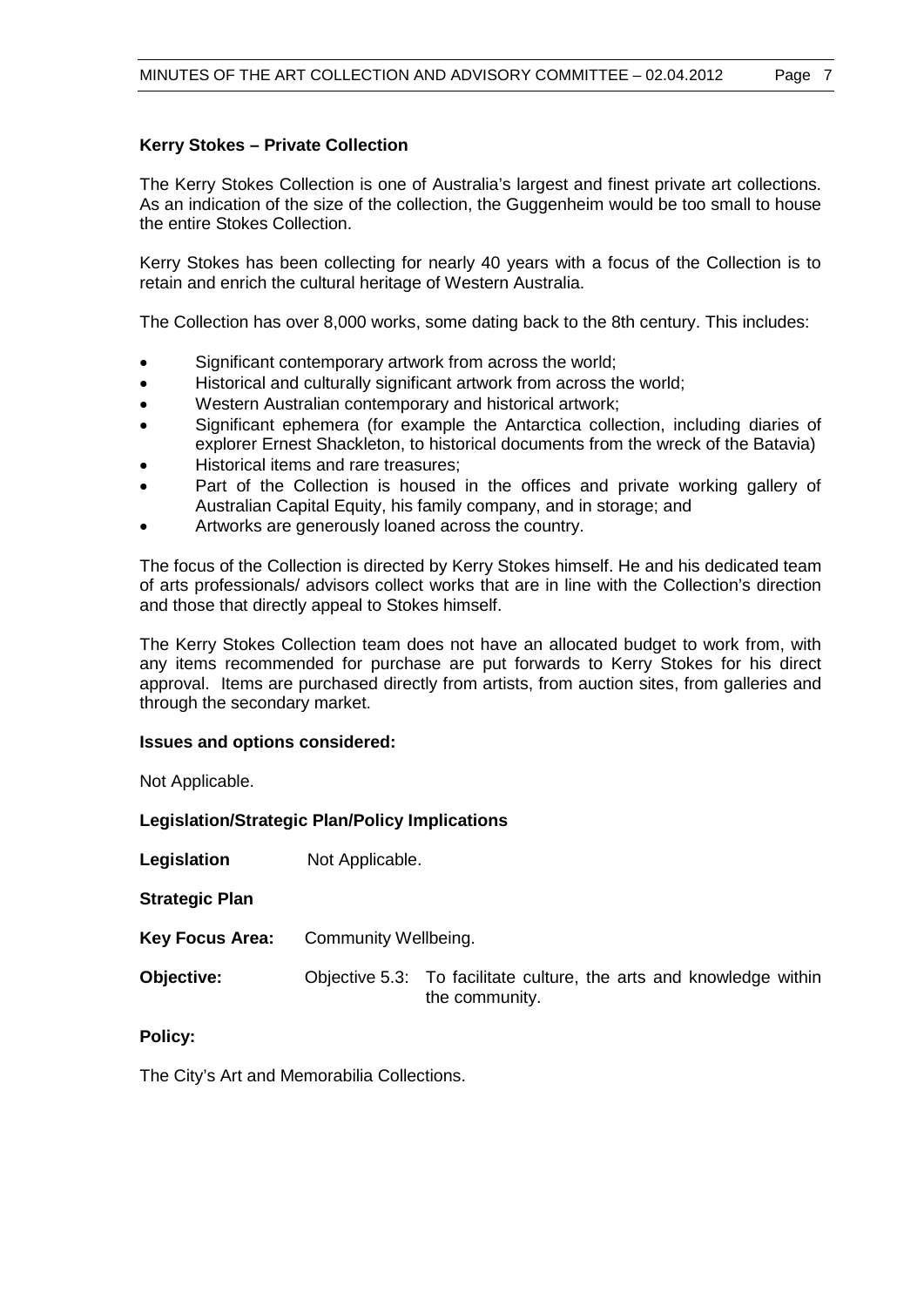## **Risk Management Considerations:**

Not Applicable.

## **Financial/Budget Implications:**

The City has the following amounts contained within its 2011/12 Budget:

- \$15,000 acquisition from the City's Invitation Art Award;
- \$15,000 general acquisition throughout the year, primarily from the Invitation Art Award;
- \$15,000 specific for the commissioning art for the City; and
- \$50,000 specific for acquiring/commissioning public art for the City.

# **Regional Significance:**

Not Applicable.

# **Sustainability Implications:**

Not Applicable.

#### **Consultation:**

Not Applicable.

#### **COMMENT**

The intent of such tours of external art collections was to gain knowledge and an understanding how other organisations approach their art collections.

#### **VOTING REQUIREMENTS**

Simple Majority.

**MOVED Mayor Pickard, SECONDED Cr Norman that the Art Collection and Advisory Committee recommends that Council NOTES the information relating to the tour by City officers of the following art collections:** 

- **Wesfarmers;**
- **Murdoch University; and**
- **Kerry Stokes private collection.**

#### **The Motion was Put and CARRIED (7/0)**

**In favour of the Motion:** Cr Gobbert, Mayor Pickard, Crs Chester, Hollywood, Norman, Ritchie and Thomas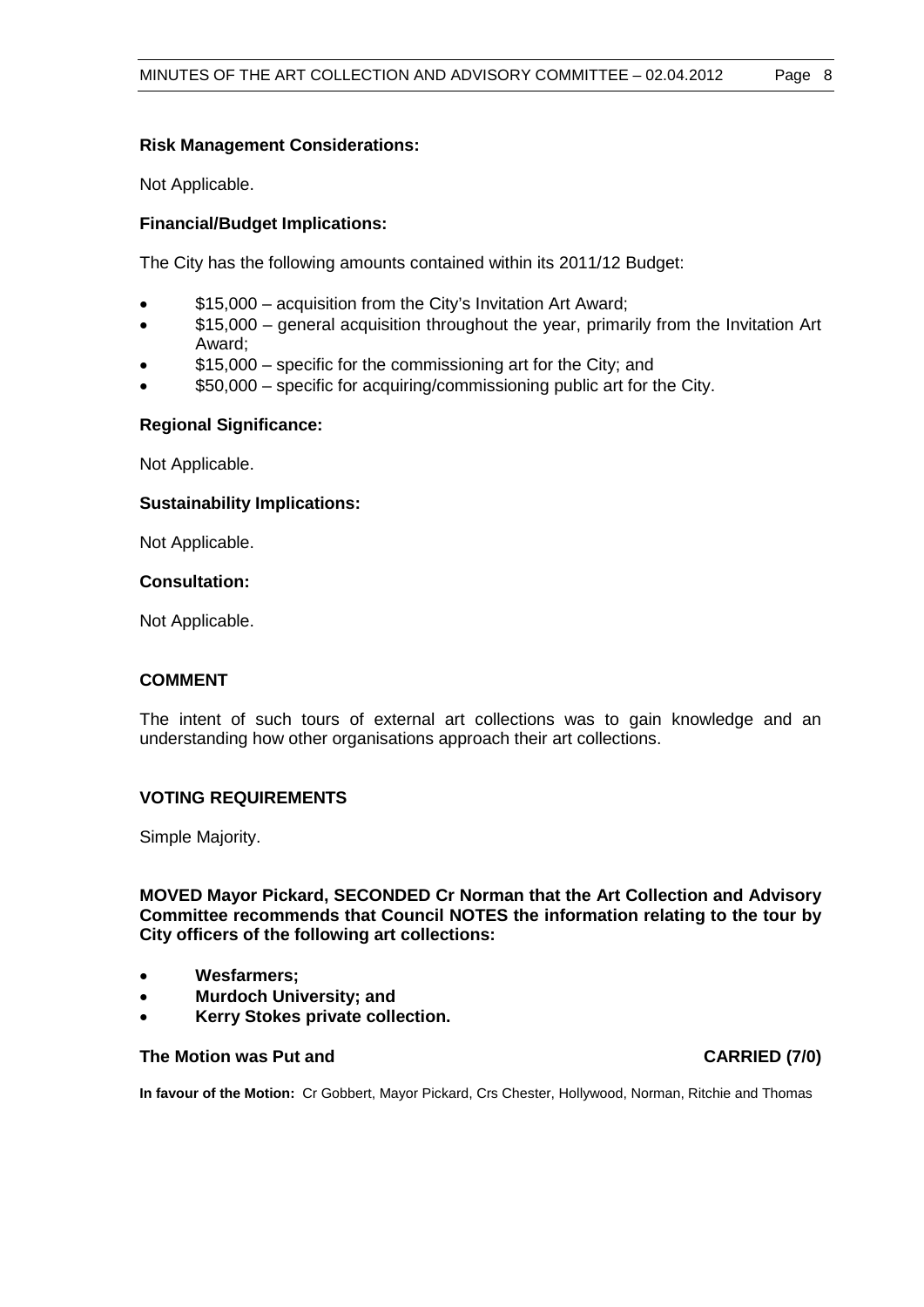# **ITEM 2 ROLE OF THE ART COLLECTION AND ADVISORY COMMITTEE**

| All                                                    |
|--------------------------------------------------------|
| Mr Garry Hunt<br>Office of the Chief Executive Officer |
| 35613, 101515                                          |
| Nil.                                                   |
|                                                        |

### **PURPOSE**

The purpose of this report is to confirm the current role of the Art Collection and Advisory Committee (ACAC) and propose the Committee consider that role and its Terms of Reference.

#### **EXECUTIVE SUMMARY**

In 2008, the Council resolved to form an Art Collection and Advisory Committee to assist the City in maintaining its visual arts collection.

The visual arts program has not altered for some years, and the ACAC has played a pivotal role in determining the acquisition of art to add to the City's collection.

Comment has been made to the Chief Executive Officer in relation to reviewing the Terms of Reference of the Art Collection and Advisory Committee for the Committee to play a greater role in the operations of the City's visual arts programming. This report addresses those comments, and proposes three options:

- Maintain the status quo;
- Modify the Terms of Reference of the ACAC; or
- Disband the ACAC.

#### **BACKGROUND**

The process the City has followed prior to the formation of the ACAC to acquiring art works for its collection has varied from reports being submitted direct to Council, to the Chief Executive Officer recommending purchases under full delegated authority (within budget amounts). All recommendations to acquire have been supported by a professional arts curator, either contracted or on staff.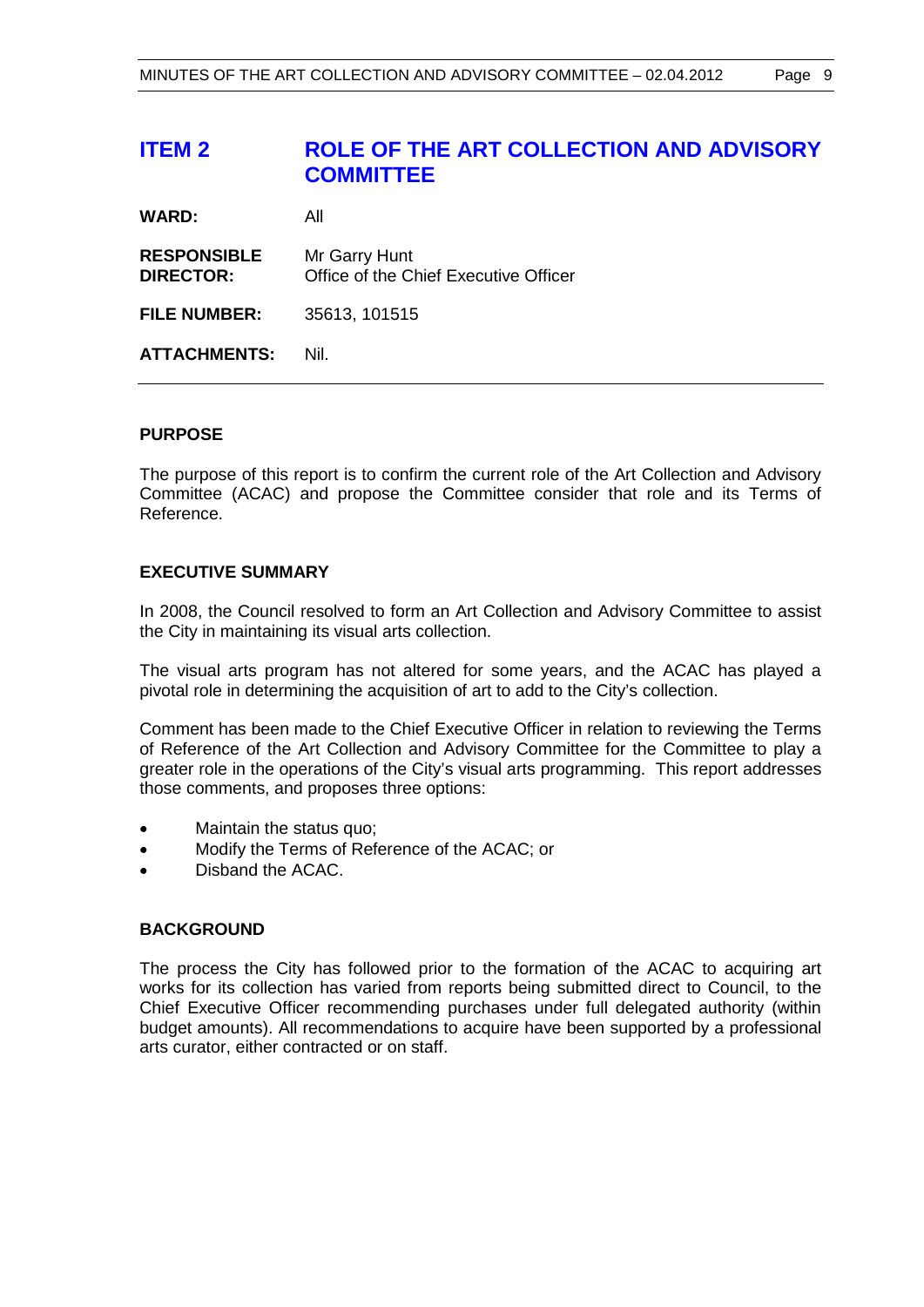At its meeting held on 15 April 2008, Council formed the ACAC with the following objectives:

- to approve art acquisitions within the available adopted budget funds;
- to develop and maintain a visual art collection of significance and repute that reflects the cultural aspirations of the City of Joondalup and its expressed goals and policies;
- to build an art collection of appreciating financial value, which constitutes a sound investment for the City;
- to collect works of visual art of demonstrable excellence by artists of significance, consistent with the perceived developments in West Australian contemporary art;
- to selectively collect and commission works of art that enhance the City's existing art collection and to foster understanding, enjoyment and appreciation of the visual arts among the broader community; and
- to review the criteria established to determine the award winners.

The Committee has been granted delegated authority to approve acquisitions for artworks from available adopted budget funds. The Chief Executive Officer also has delegated authority to approve artworks that do not exceed an amount of \$15,000.

# **DETAILS**

Concerns have been raised in recent times regarding the role and function of the ACAC and its level of engagement in relation to the City's visual arts program.

## **Issues and options considered:**

The options that exist for the Committee to recommend to the Council are to:

- 1 maintain the ACAC in its present format;<br>2 amend the Terms of Reference of the AC
- amend the Terms of Reference of the ACAC; or
- 3 disband the ACAC.

#### **Legislation/Strategic Plan/Policy Implications:**

**Legislation:** Section 5.8 of the *Local Government Act 1995*, allows a local government to establish Committees of three or more persons to assist the Council with its decision making responsibilities. Committees can be established with no or various delegated authority within the requirements of the *Local Government Act 1995.*

# **Strategic Plan**

**Key Focus Area:** Community Wellbeing.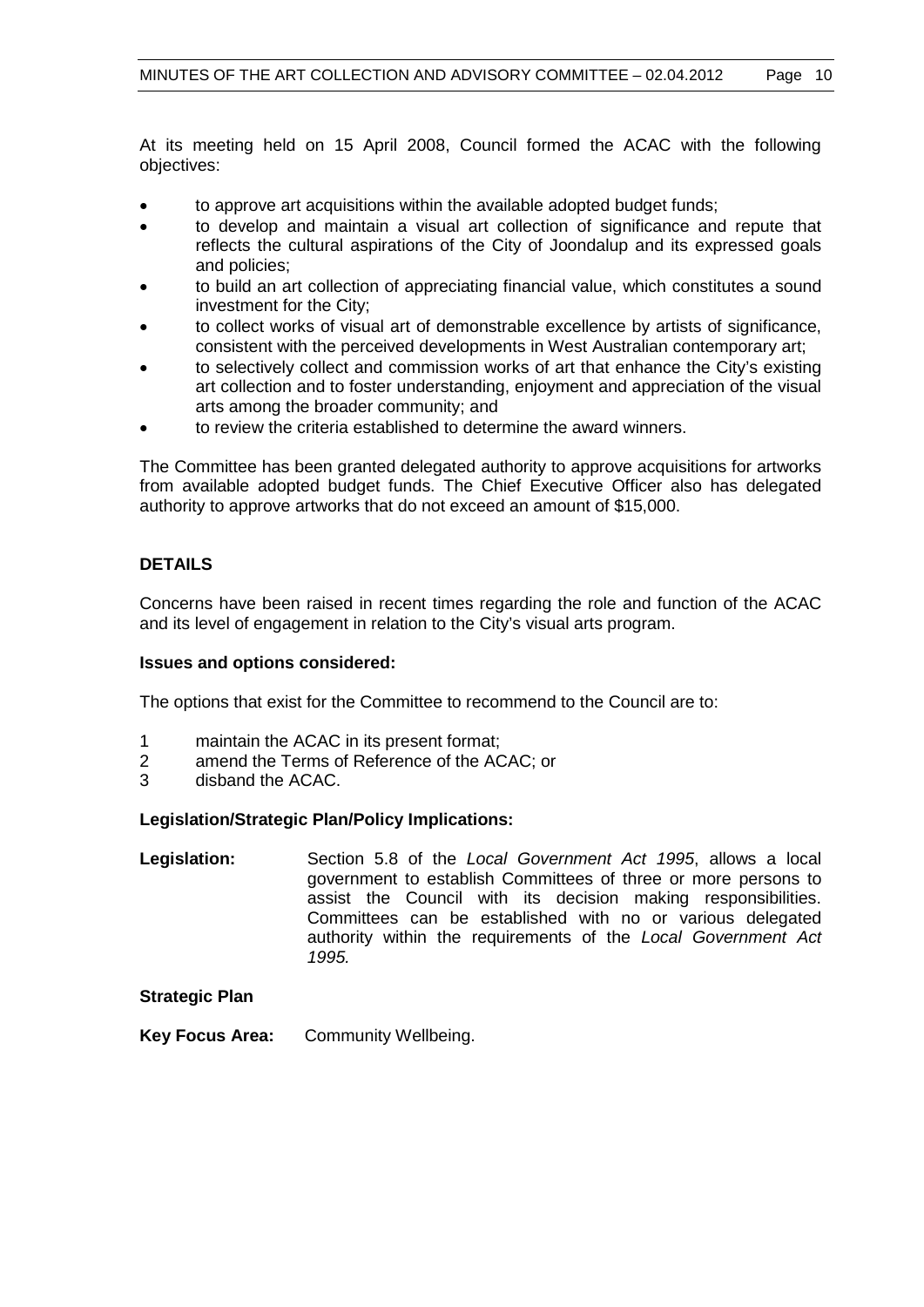| Objective:     | Objective 5.3:     | To facilitate culture, the arts and knowledge within<br>the community.                                                                                                        |
|----------------|--------------------|-------------------------------------------------------------------------------------------------------------------------------------------------------------------------------|
|                | Strategy $5.3.1$ : | The City continues to host festivals, concerts and<br>events and enhances these in response to<br>community demand.                                                           |
|                | Outcome:           | Cultural and artistic opportunities within the City<br>are maintained and enhanced whilst the City's<br>libraries provide quality environments and learning<br>opportunities. |
| <b>Policy:</b> |                    | City Policy - The City's Arts and Memorabilia Collection.                                                                                                                     |
|                | Objective:         | To direct the City's approach to art and collections<br>for the Joondalup community.                                                                                          |
|                | Statement:         | Council recognises the important role played by its<br>public art, the Art Collection, archives and<br>memorabilia in shaping and developing a sense of<br>community.         |

#### **Risk Management Considerations:**

Not Applicable.

# **Financial/Budget Implications:**

The 2011/12 Budget contains the following amounts for art acquisition:

- \$15,000 Acquisitive Prize for City's annual Invitation Art Award (expended October 2011); and
- \$15,000 General acquisitions throughout the year upon recommendation (approximately 50% spent year to date).

#### **Regional Significance:**

Not Applicable.

#### **Sustainability Implications:**

Not Applicable.

# **Consultation:**

Not Applicable.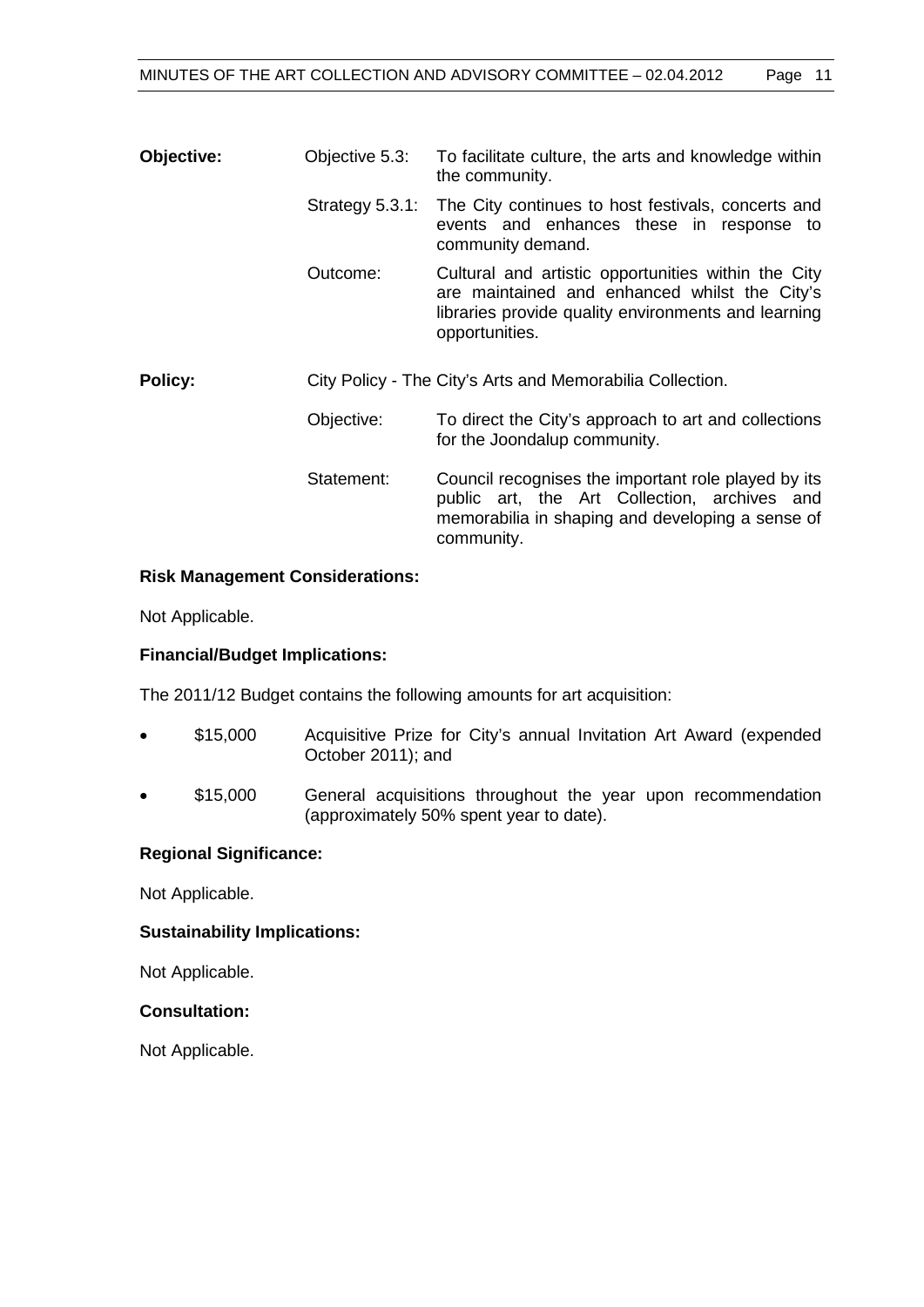# **COMMENT**

The role and Terms of Reference of the ACAC have been clearly established by the Council for the Committee to have a strategic focus on the City's art collection, including the purchase of artworks to add to its collection.

Whilst the Chief Executive Officer has delegated authority to an amount of \$15,000 to purchase artworks, that delegation has never been exercised without consultation with members of the ACAC.

The operations of the City's visual arts program have, in the past, been determined by the Chief Executive Officer. It has become clear, however, that the level of involvement Elected Members are now seeking falls outside the current role of the ACAC.

Should Elected Members wish for such a greater level of involvement, the Terms of Reference of the Committee should be modified to remove the current lack of clarity and confusion.

# **VOTING REQUIREMENTS**

Simple Majority.

#### **OFFICER'S RECOMMENDATION**

That the Art Collection and Advisory Committee GIVES consideration to the Terms of Reference and role of the Committee.

**MOVED Mayor Pickard, SECONDED Cr Chester that the Art Collection and Advisory Committee recommends that Council REQUESTS the Chief Executive Officer to present a report for Council's consideration revising the Terms of Reference and role of the Art Collection and Advisory Committee.**

#### **The Motion was Put and CARRIED (7/0)**

**In favour of the Motion:** Cr Gobbert, Mayor Pickard, Crs Chester, Hollywood, Norman, Ritchie and Thomas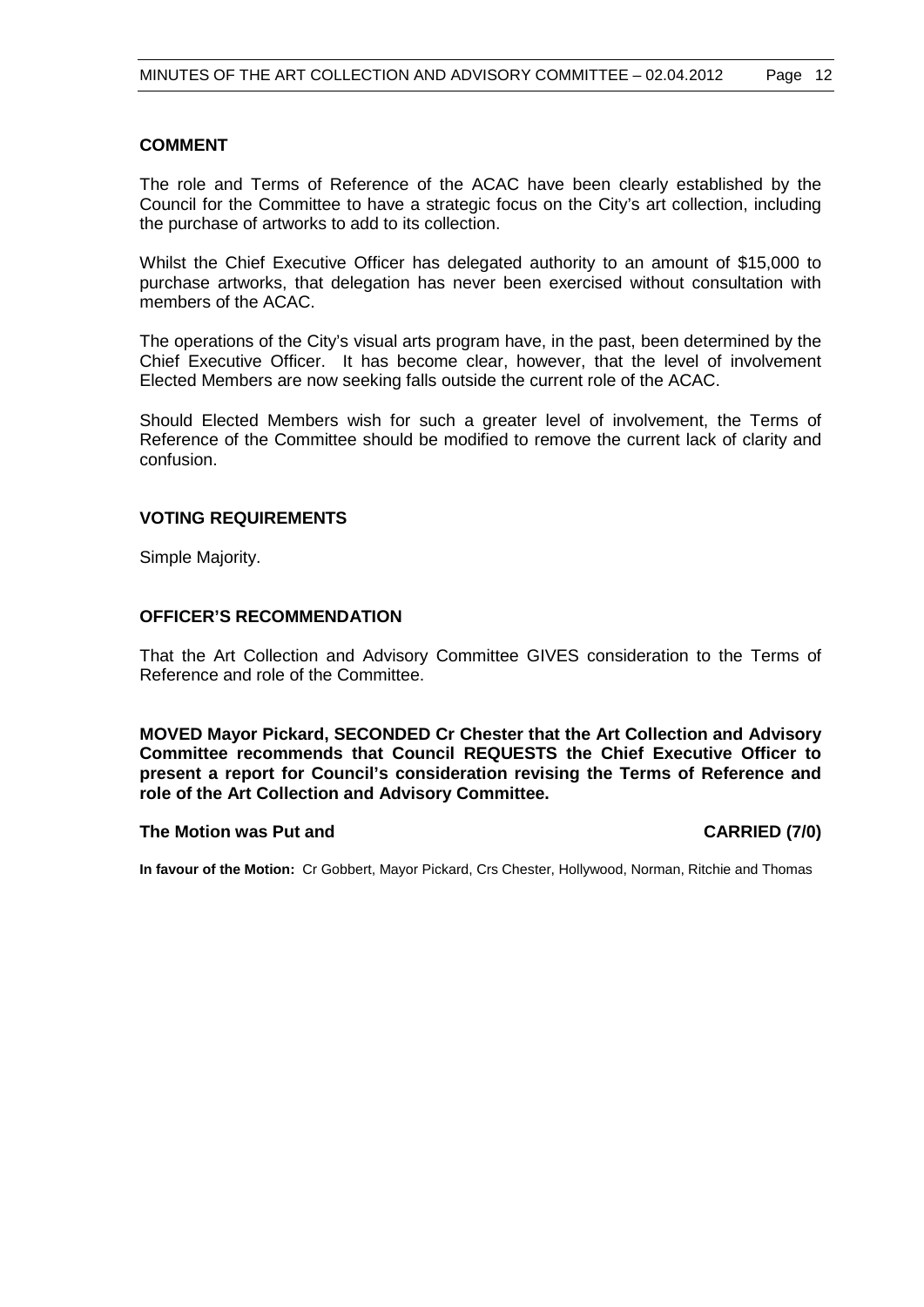# **ITEM 3 CITY OF JOONDALUP INVITATION ART AWARD**

| <b>WARD:</b>                           | All                                                    |                                                                                                                                                                       |  |
|----------------------------------------|--------------------------------------------------------|-----------------------------------------------------------------------------------------------------------------------------------------------------------------------|--|
| <b>RESPONSIBLE</b><br><b>DIRECTOR:</b> | Mr Garry Hunt<br>Office of the Chief Executive Officer |                                                                                                                                                                       |  |
| <b>FILE NUMBER:</b>                    | 101779, 101515                                         |                                                                                                                                                                       |  |
| <b>ATTACHMENTS:</b>                    | Attachment 1<br>Attachment 2                           | Judging details for the Invitation Art Award, 2005 -<br>2011.<br>comments on the winners of the<br>Judges<br>Acquisitive Award, Invitation Art Award, 2005 -<br>2011. |  |

# **PURPOSE**

The purpose of this report is to provide the Art Collection and Advisory Committee (ACAC) with background information relative to the City's annual Invitation Art Award (IAA).

#### **EXECUTIVE SUMMARY**

This report presents an outline of the background to the City's IAA and provides an overview of the current process of delivering the event.

The IAA commenced in 1998 and has always been staged within the Lakeside Joondalup Shopping City. Art is exhibited at the event by 'invitation only' whereby a selection panel of three expert artists evaluate the expressions of interests received and invite a short list of artists (generally approximately 40) to exhibit.

The invited artists then submit their work to be part of the IAA. Prior to the official opening of the IAA, a separate independent judging panel of professional artists determines the winners of four award categories. In addition a People's Choice is awarded by popular vote of the public. In total the five award categories are as follows:

- the Acquisitive Award;
- the Award for Excellence;
- the Celebrating Joondalup Award;
- Judges' commendation awards; and
- the People's Choice Award.

A condition of the IAA is that the winning artwork of the Acquisitive Award is acquired by the City for its art collection.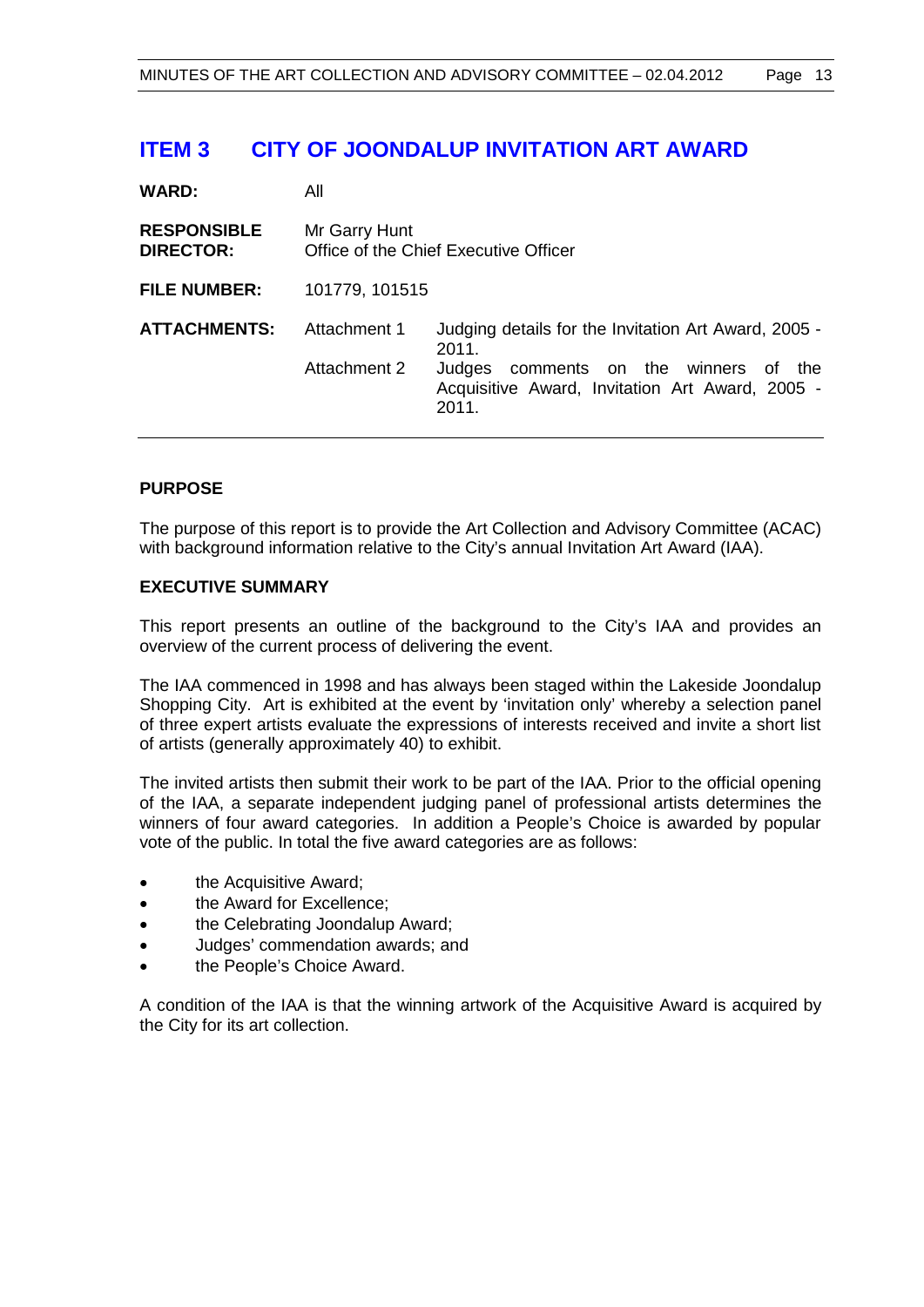The IAA is officially opened by the Mayor in October of each year, generally on a Wednesday evening. Prior to the opening the members of the Art Collection and Advisory Committee are briefed by officers on the works exhibited and are also advised on the recommended pieces of artwork for the City to acquire. Following feedback from the ACAC members, the Chief Executive Officer makes a determination on which pieces to acquire and exercises his delegation in this respect. Those pieces are then reserved at the time of the opening of the IAA.

To add to the City's art collection, the City currently budgets an amount of \$15,000 for the Acquisition Award, and a further \$15,000 to acquire purpose identified works.

# **BACKGROUND**

The City supports Western Australian art and artists through an art acquisition program. The City adopts a multi-criteria approach to its art collection, acquisitions and awards. This approach ensures that the collection, acquisitions and awards include contemporary art and art that demonstrates local content and context.

The term 'contemporary art' is used to reference art produced at this present point in time and produced since World War II. In regards to the City of Joondalup philosophy, contemporary artworks are to be conceptually resolved and reflect current practice.

As part of the division of the former City of Wanneroo it is understood that the City of Joondalup will take a more modern and contemporary philosophy in its art collections and cultural programs.

The City of Joondalup's IAA is an annual exhibition that brings together a diverse selection of Western Australian leading artists and provides members of the public with access to a high standard of artworks. In 2012 the City's IAA is heading into its  $15<sup>th</sup>$  year. The event is traditionally held in October of each year within the 'Great Space' of the Lakeside Joondalup Shopping City.

As part of the IAA, a first prize of \$15,000 is awarded to the winner of the Acquisitive Award, with the City automatically acquiring that work. In addition there are four other prize categories. In total the prize categories are as follows:

- the Acquisitive Award;
- the Award for excellence:
- the Celebrating Joondalup Award;
- Judges commendation awards (non cash); and
- the People's Choice Award.

The IAA has a strong history in the City and within the state and national art industry. A recent valuation of the City's art collection in 2011 indicated it being worth \$465,940 compared to the 2007 valuation of \$390,560.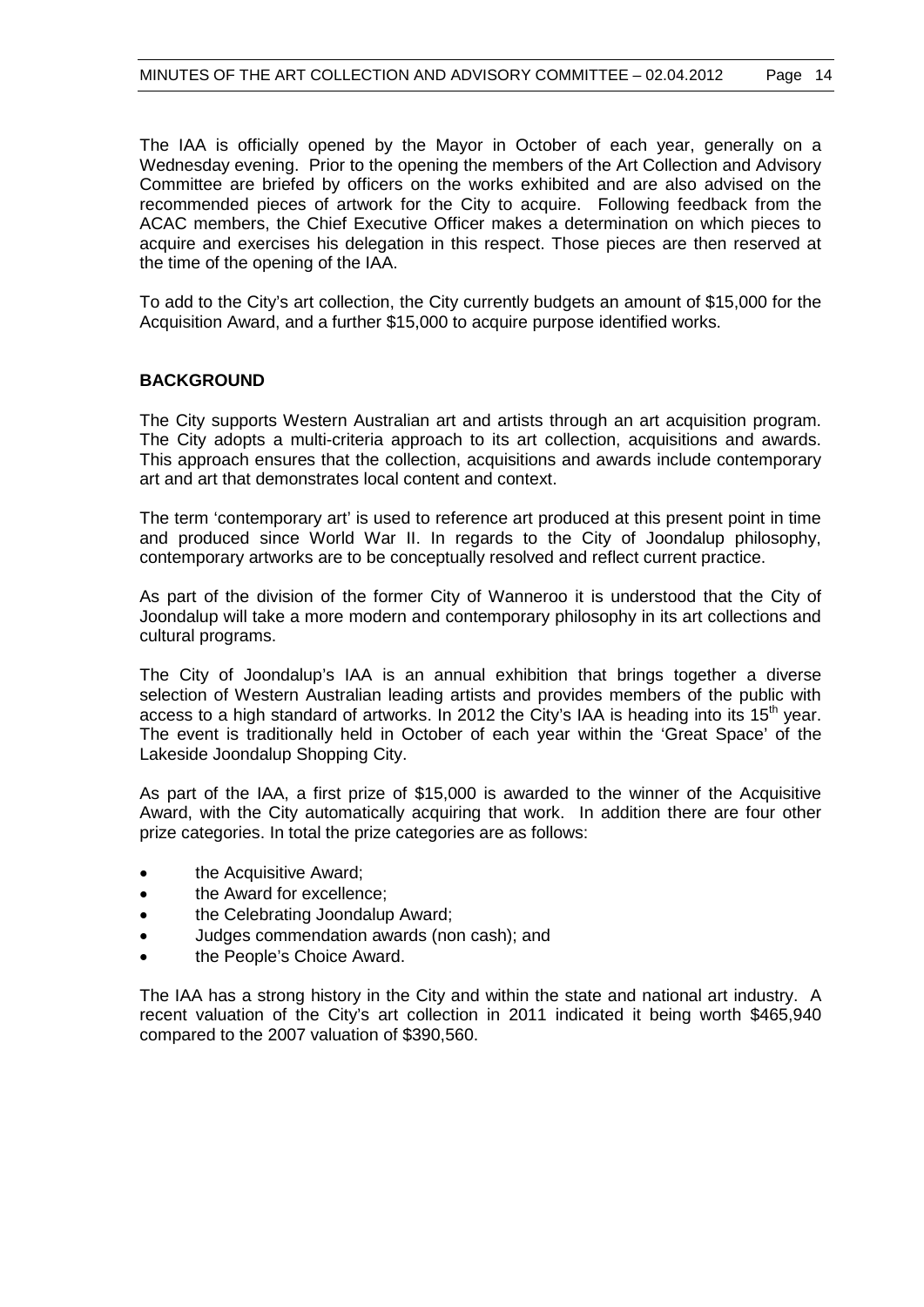| Year | <b>Artist</b>              | <b>Artwork</b>                                                     | <b>Medium</b>                                                                                | <b>Exhibition</b><br>sale price | 2007<br><b>Valuation</b> | 2011<br><b>Valuation</b>                                                           |
|------|----------------------------|--------------------------------------------------------------------|----------------------------------------------------------------------------------------------|---------------------------------|--------------------------|------------------------------------------------------------------------------------|
| 2005 | Concetta<br>Petrillo       | Portrait of a Boy<br>181                                           | Painting                                                                                     | \$9,600                         | \$12,000                 | Unable<br>to<br>value due to<br>work being<br>conserved                            |
| 2006 | Shane<br><b>Pickett</b>    | The arriving of<br>Muguroo's rain                                  | Painting                                                                                     | \$8,800                         | \$11,500                 | \$9,000                                                                            |
| 2007 | <b>Nicole</b><br>Andijevic | Journey<br>from<br>the stars                                       | <b>Digital</b><br>print                                                                      | \$1,900                         | \$1,900                  | \$2,200                                                                            |
| 2008 | Erin<br>Coastes            | <b>Microeconomics</b><br>(paradise spent)                          | <b>Digital</b><br>print                                                                      | \$1,750                         | N/A                      | \$2,200                                                                            |
| 2009 | <b>Brendan</b><br>Van Hek  | Yellow<br>Composition                                              | Sculpture,<br>neon                                                                           | \$8,000                         | N/A                      | \$9,000                                                                            |
| 2010 | Graeme<br><b>Burge</b>     | Totem for a herd<br>branded<br>with<br>hide swearing at<br>the sun | <b>Discarded</b><br>auto parts,<br>kiln<br>cast<br>glass,<br>neon and<br>electrical<br>cable | \$10,000                        | N/A                      | \$6,000                                                                            |
| 2011 | Susanna<br>Castleden       | Guide<br>the<br>to<br>other side of the<br>world                   | Mixed<br>media<br>collage                                                                    | \$7,200                         | N/A                      | Unable<br>to<br>value<br>as<br>works<br>acquired<br>after<br>valuation<br>complete |

A history of the more recent Acquisitive Award winners are as follows:

Attachment 2 provides more details regarding the judges' comments on the above winners.

A conscious decision has been made not to theme the IAA. This allows invited artists ample freedom to explore ideas and concerns of primary interest within their ongoing practice.

In 2007 the City introduced a 'local content and context' criterion as part of the IAA, which had a direct impact on the award with a number of high profile artists deciding not to enter the exhibition. As a result the size and overall quality of the works in the exhibition was lowered and the idea was subsequently dropped. In 2010 the City introduced the 'Celebrating Joondalup Award' which is an optional category for artists to enter and is intended to encourage works that have a particular relevance to Joondalup. This has proved a more productive method of fostering local content in the IAA.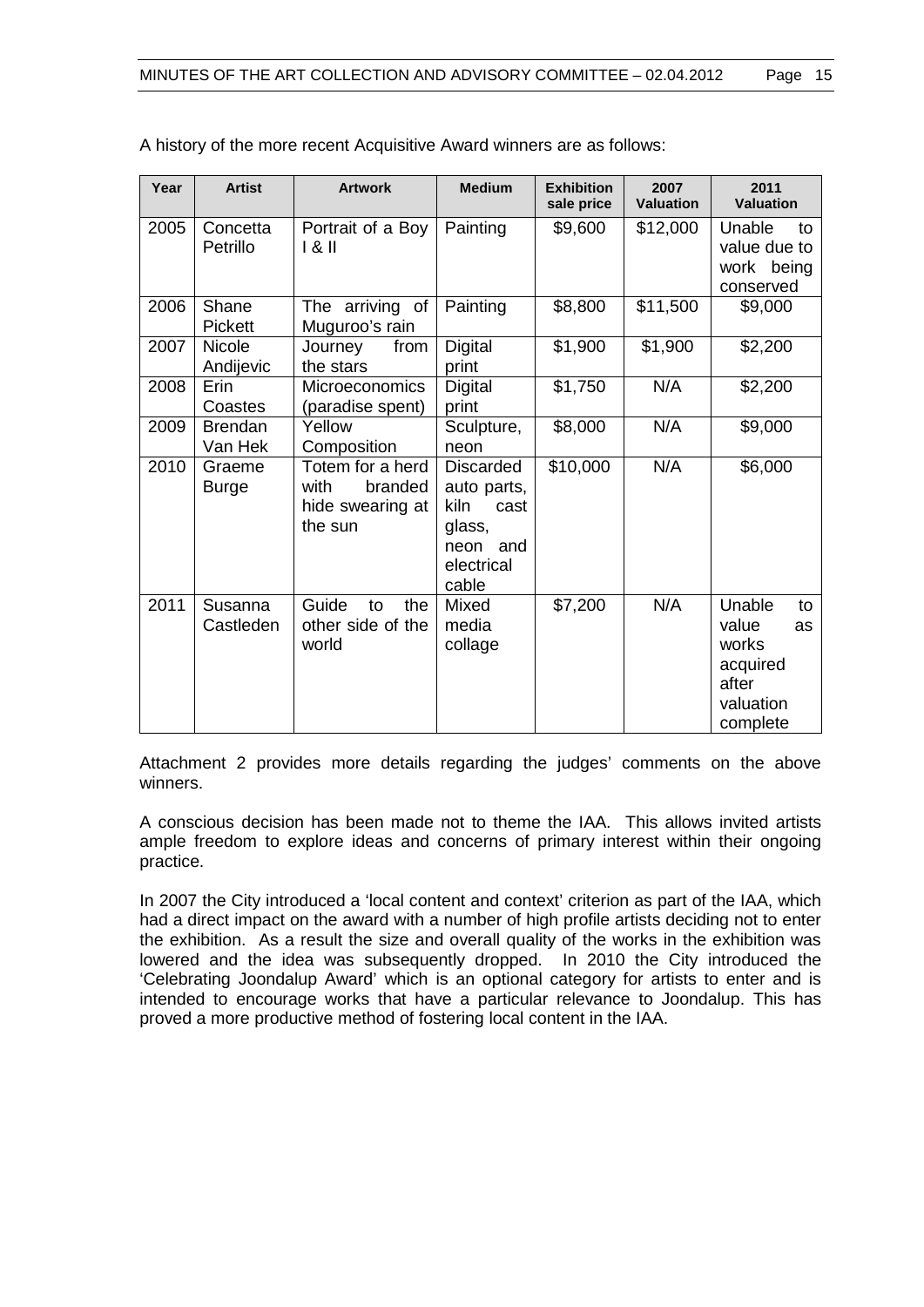At its meeting held on 15 April 2008, Council appointed the ACAC with the following objectives:

- to approve art acquisitions within the available adopted budget funds;
- to develop and maintain a visual art collection of significance and repute that reflects the cultural aspirations of the City of Joondalup and its expressed goals and policies;
- to build an art collection of appreciating financial value, which constitutes a sound investment for the City;
- to collect works of visual art of demonstrable excellence by artists of significance, consistent with the perceived developments in Western Australian contemporary art;
- to selectively collect and commission works of art that enhance the City's existing art collection and to foster understanding, enjoyment and appreciation of the visual arts among the broader community; and
- to review the criteria established to determine the award winners.

This Committee has been granted delegated authority to approve acquisitions for artworks within the available adopted budget funds. The Chief Executive Officer also has delegated authority to approve artworks that do not exceed an amount of \$15,000.

# **DETAILS**

The process of the IAA event and the approach taken, from the seeking of interest to the official opening, is described below:

- The event seeks initial expressions of interest from practising professional artists attracting approximately 120 entries. The event is open to all age groups and artistic mediums.
- Entries should include an expression of interest, CV or professional biography, and visual documentation of the artist's previous work. Entry criteria are as follows:
	- Artists must be residents of Western Australia for the 12 months prior to the October of the year of the award.
	- Artists must have had at least one solo exhibition, or equivalent exhibiting experience, and must be recognised as a professional artist.
	- Artists will be selected for inclusion by the selection panel.
	- Artists are invited to submit an artwork that has been created within the two years preceding the October of the year in which the IAA is to be held and that has not previously been exhibited.
	- All artworks submitted for the award must be available for purchase.
	- Entry is free, with the City taking 20% commission on any sales.
	- The winning artwork of the Acquisitive Award category will be acquired by the City and form part of the City's art collection.
	- Artists are required to arrange the delivery and collection of their works.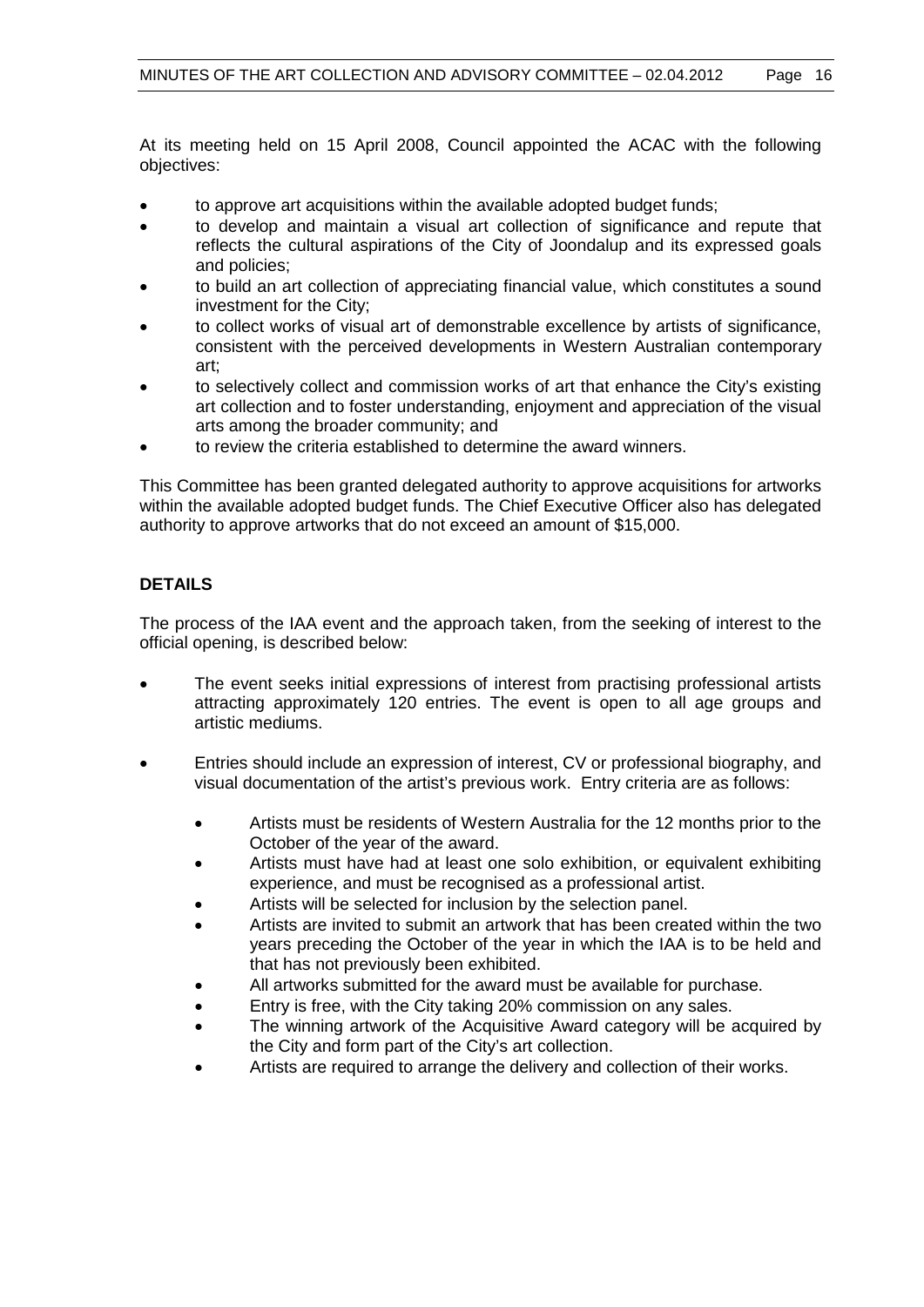- Following close of entries a selection panel comprising professional artists appointed by the City reviews all entries and invites a select number (generally around 40) to exhibit.
- Those selected artists are then formally invited to exhibit as part of the IAA.
- The works of the selected artists are displayed within the exhibition space.
- A separate independent judging panel of professional artists appointed by the City critiques each piece and determines the appropriate prize winners prior to the official opening of the IAA.
- The IAA is officially opened by the Mayor at a civic event, generally on a Wednesday evening in October.

In addition to the IAA judging process the City generally spends a significant portion of its art allocation budget funds to acquire additional works during the IAA. The process for this is as follows:

- Prior to the official opening of the IAA the Chief Executive Officer arranges a tour with members of the ACAC; this generally occurs the evening prior to the opening.
- Members of the ACAC are briefed by officers (the Visual Arts Officer and the City's Art Curator) on the artworks being exhibited. Members submit to the Chief Executive Officer recommendations on the proposed pieces to acquire.
- On receiving the feedback from the members of ACAC the Chief Executive Officer then exercises his delegation within the approved financial limits. Those selected art works are reserved before the opening.

The judging details for the 2005–11 Invitation Art Award are detailed in Attachment 1.

#### **Issues and Options Considered**

The options available to the Council are:

- 1 Discontinue the IAA.
- 2 Make modifications to the current IAA format.
- 3 Maintain the IAA in its current format.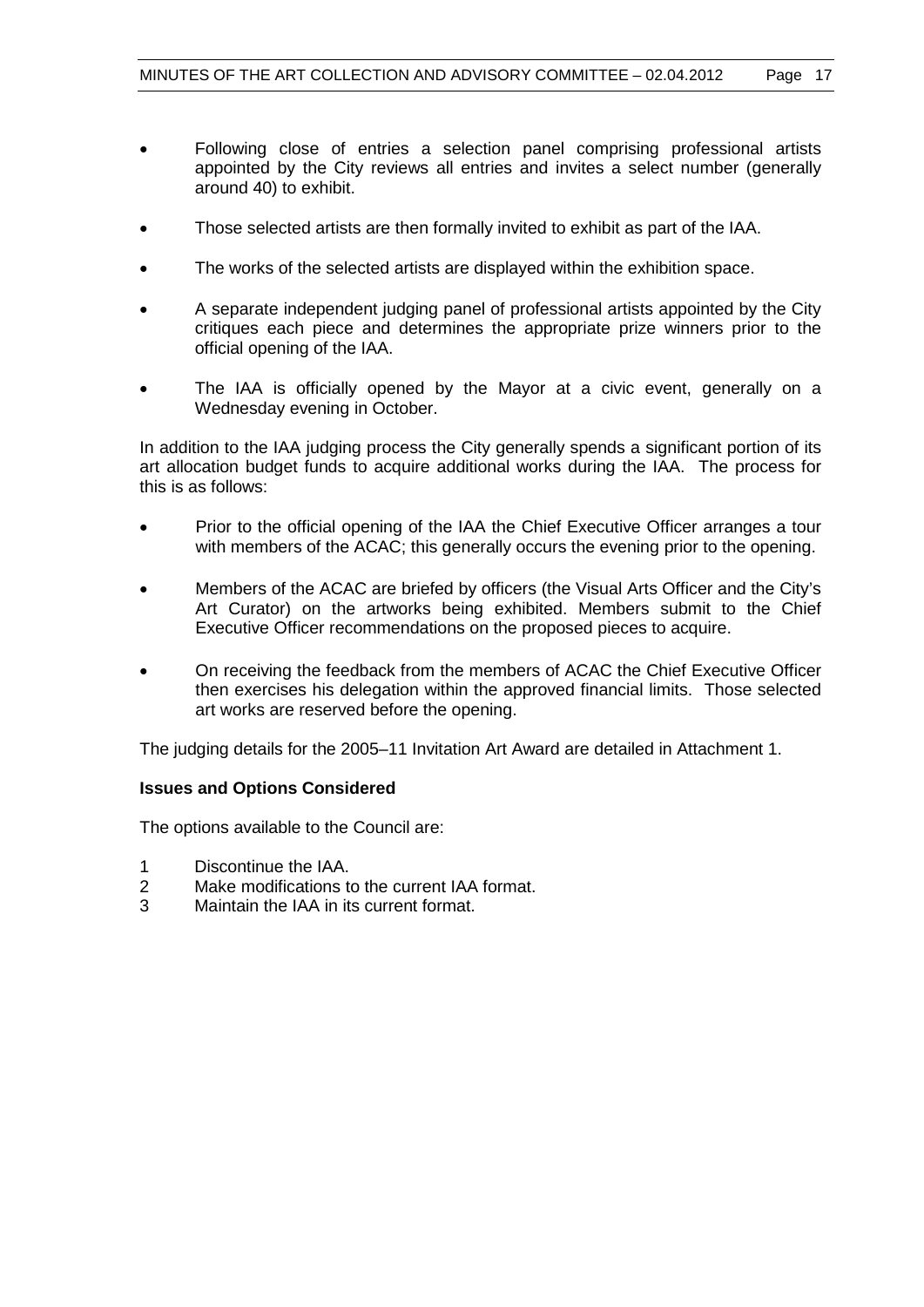| <b>Legislation/Strategic Plan/Policy Implications</b> |  |  |
|-------------------------------------------------------|--|--|
|-------------------------------------------------------|--|--|

| Legislation:           | Not Applicable.      |                                                                                                                                                                               |
|------------------------|----------------------|-------------------------------------------------------------------------------------------------------------------------------------------------------------------------------|
| <b>Strategic Plan</b>  |                      |                                                                                                                                                                               |
| <b>Key Focus Area:</b> | Community Wellbeing. |                                                                                                                                                                               |
| Objective:             | Objective 5.3:       | To facilitate culture, the arts and knowledge within<br>the community.                                                                                                        |
|                        |                      | Strategy 5.3.1: The City continues to host festivals, concerts and<br>events and enhances these in response to<br>community demand.                                           |
|                        | Strategy 5.3.2:      | The City provides high quality libraries and<br>learning programs.                                                                                                            |
|                        | Strategy 5.3.3:      | The City finalises and then implements a<br>Community Education Plan.                                                                                                         |
|                        | Outcome:             | Cultural and artistic opportunities within the City<br>are maintained and enhanced whilst the City's<br>libraries provide quality environments and learning<br>opportunities. |

#### **Policy Implications**

The City's Art and Memorabilia Collection Policy is currently under review. The objective and statement below are taken from the present version of the policy.

- **Objective:** To direct the City's approach to art and collections for the Joondalup community.
- **Statement:** Council recognises the important role played by its public art, the Art Collection, archives and memorabilia in shaping and developing a sense of community.

#### **Risk Management Considerations**

The risk of significantly altering either the process of selecting artists to enter the IAA or the independent judging process may result in the IAA losing credibility within the arts industry and high profile artists may choose not to exhibit. Having an independent panel of well-respected high-end art practitioners undertake these roles adds to the professionalism of the event.

### **Financial/Budget Implications**

As part of the funding for the 2011 Invitation Art Award the City's 2011/12 Budget includes an amount of \$15,000 as first prize, this being the Acquisitive Award. In addition the budget includes a further amount of \$15,000 for general acquisitions throughout the financial year.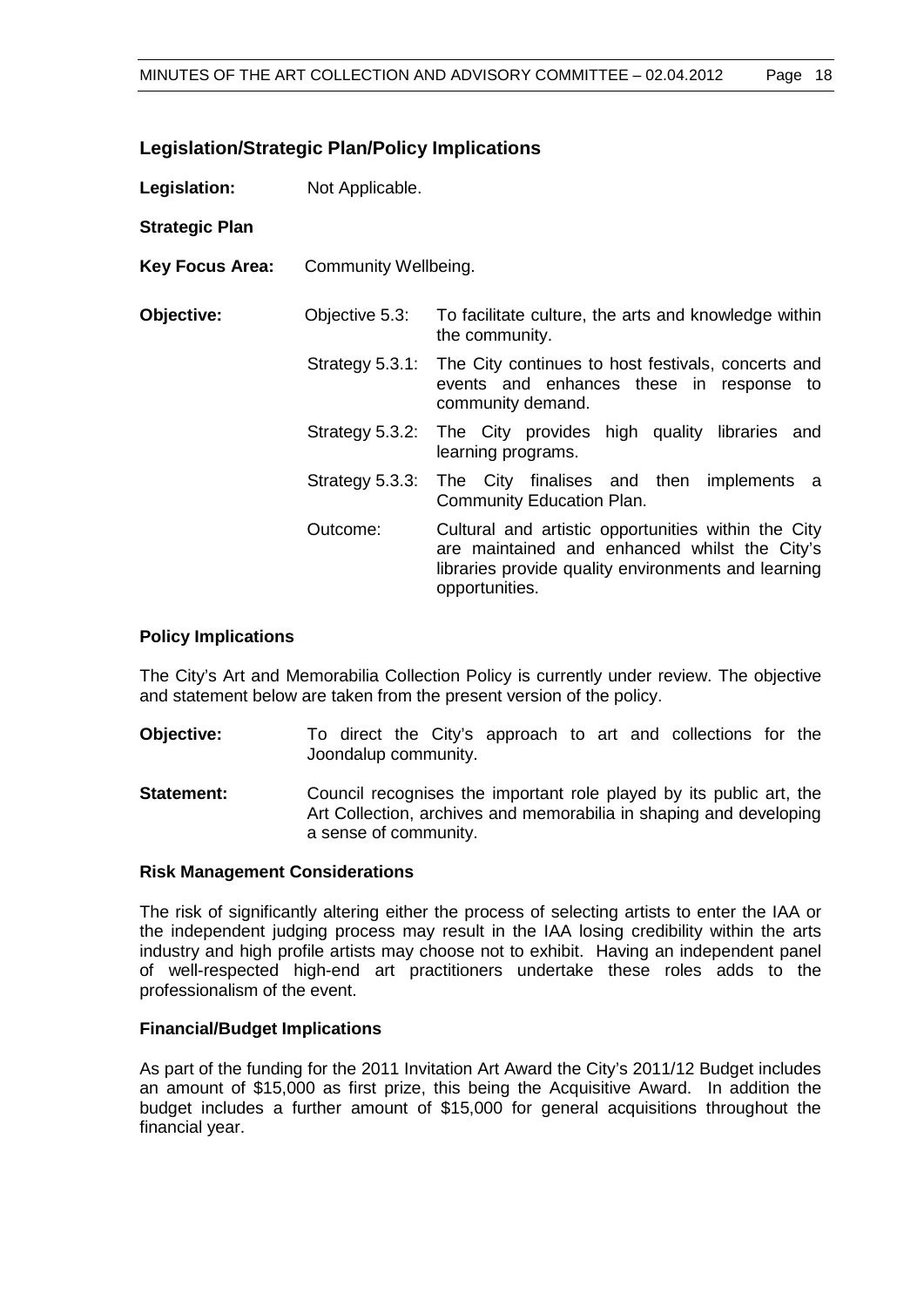| <b>Account No:</b>           | 442-1                       | 442-2                   |
|------------------------------|-----------------------------|-------------------------|
|                              | (annual acquisition budget) | (IAA acquisition prize) |
| <b>Budget Item:</b>          | C <sub>1020</sub>           | C <sub>1021</sub>       |
| <b>Budget Amount:</b>        | \$15,000                    | \$15,000                |
| <b>Amount Spent To Date:</b> | \$7,272                     | \$15,000                |
| <b>Proposed Cost:</b>        | Not Applicable              | Not Applicable          |
| <b>Balance:</b>              | \$7,727                     | \$0                     |

#### **Regional Significance**

The IAA attracts entries from professional artists from across the state and is therefore considered to be a regional event hosted by the City. The ongoing provision of an accessible and high-calibre art event is integral to the cultural development and vibrancy of the City locality and for the development of visual arts within the industry of local government.

#### **Sustainability Implications**

The IAA has positive social sustainability implications for the City. The event provides enhancement of the locality and acts as a catalyst for public discussion about current social, economic and environmental issues. The IAA physically enhances public places and the public realm by creating points of interest, animating spaces and providing beauty, character and colour to the City. It also enhances the relevance for the local community of the City's cultural position and increases the value of the City's cultural resources.

#### **Consultation**

Not Applicable.

#### **COMMENT**

The IAA has grown to become a well-known and highly-regarded art award within the arts industry, not only locally but across the state and nationwide.

The IAA now involves an extremely high calibre of artists and of selection and judging panels, with the general consensus among participants and industry representatives that the standard of work is high. It is also acknowledged that the diversity of representation amongst the artworks is a strong feature of the exhibition, presenting a wide crosssection of the Western Australian contemporary art scene.

The official opening of the IAA is conducted by the Mayor and is a Civic event on a Wednesday evening. Due to the limitations and restrictions to bump in and set up the IAA, the 2012 official opening of the IAA will be held on a Saturday evening. The briefing of the ACAC will still occur prior to the official opening.

#### **VOTING REQUIREMENTS**

Simple Majority.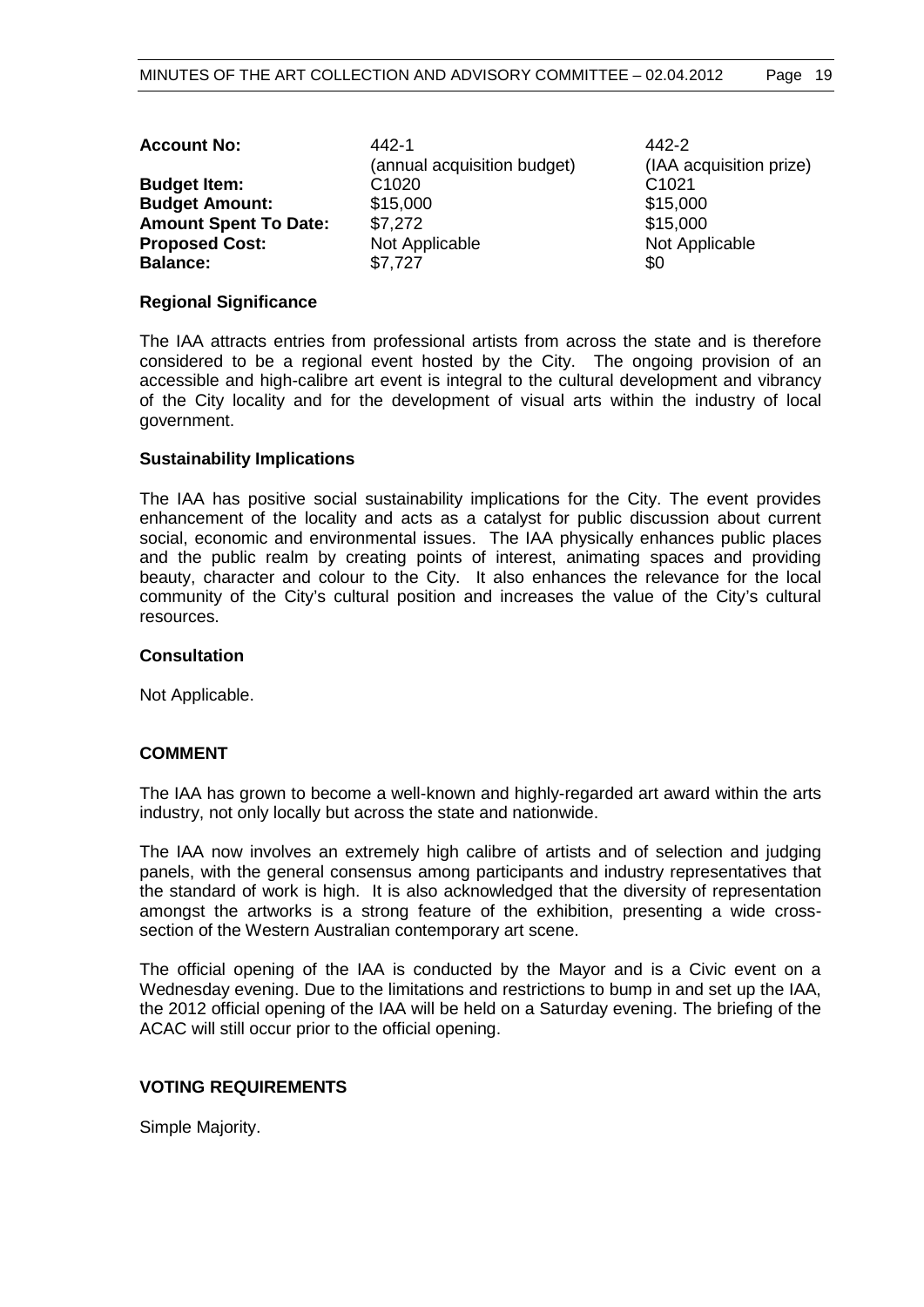# **OFFICER'S RECOMMENDATION**

That the Art Collection Advisory Committee NOTES the information relating to the City's Annual Invitation Art Award forming Attachments 1 and 2 to this Report.

**MOVED Mayor Pickard, SECONDED Cr Hollywood that the Art Collection Advisory Committee recommends that Council:**

- **1 REQUESTS a report be directly presented to Council regarding the 2012 Invitation Art Award; and**
- **2 REQUESTS a future report be presented to the Art Collection Advisory Committee on potential options for the Invitation Art Award.**

#### **The Motion was Put and CARRIED (7/0)**

**In favour of the Motion:** Cr Gobbert, Mayor Pickard, Crs Chester, Hollywood, Norman, Ritchie and Thomas

*Appendix 1 refers*

*To access this attachment on electronic document, click here: <Attach1artagn020412.pdf>*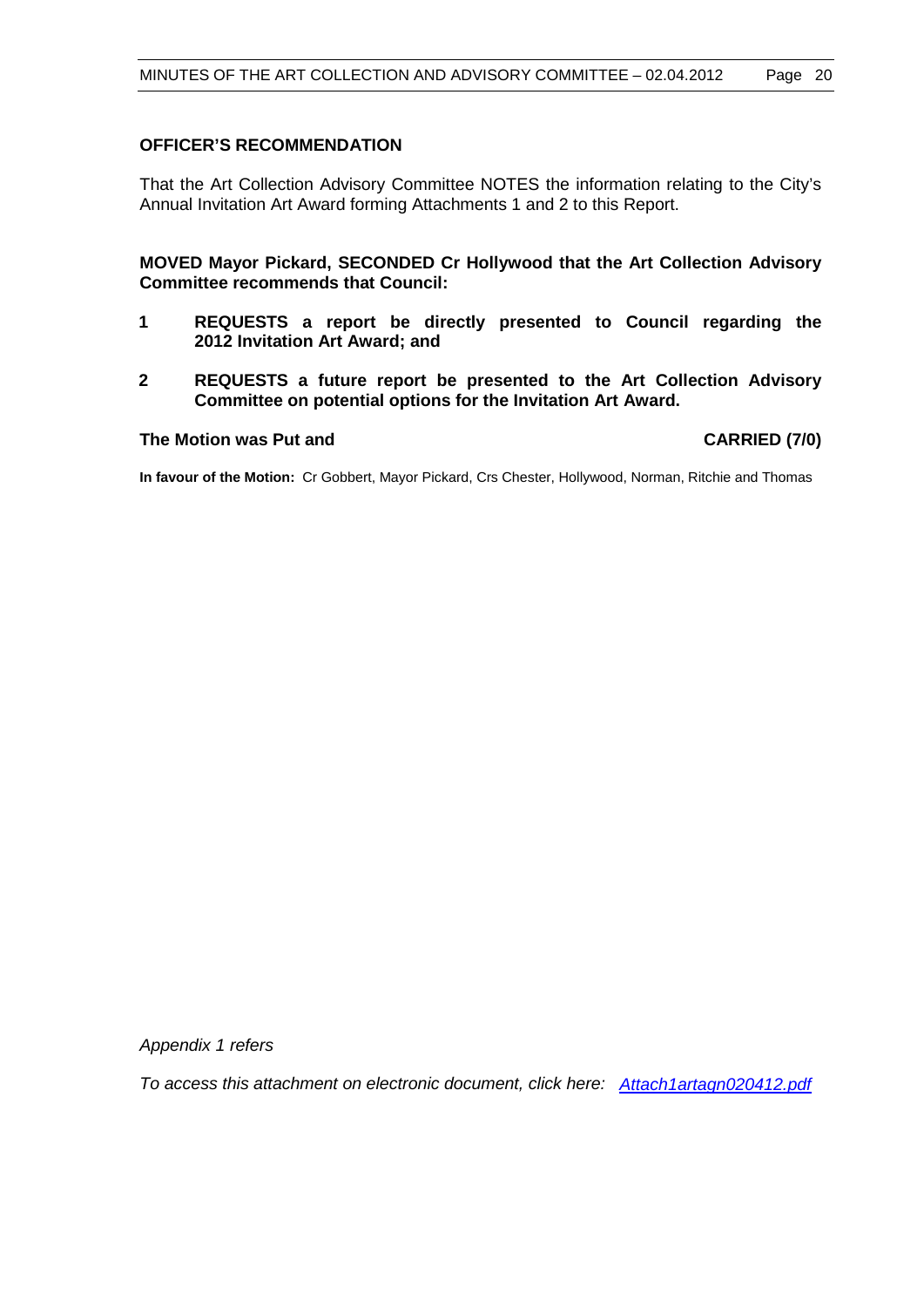# **ITEM 4 MURAL ARTS PROGRAM REVIEW**

| <b>WARD:</b>                           | All                                                    |                                                                                         |  |
|----------------------------------------|--------------------------------------------------------|-----------------------------------------------------------------------------------------|--|
| <b>RESPONSIBLE</b><br><b>DIRECTOR:</b> | Mr Garry Hunt<br>Office of the Chief Executive Officer |                                                                                         |  |
| <b>FILE NUMBER:</b>                    | 101780                                                 |                                                                                         |  |
| <b>ATTACHMENTS:</b>                    | Attachment 1                                           | Examples of "street art" style murals created by at-<br>risk young people prior to 2007 |  |
|                                        | Attachment 2                                           | Examples of works created by the Community<br>Mural Arts Program from 2008-2011         |  |
|                                        | Attachment 3                                           | A table of Community Mural Arts Program projects<br>completed 2008-2011                 |  |
|                                        | Attachment 4                                           | 'Street Art' murals to be retired                                                       |  |

# **PURPOSE**

The purpose of this report is to review the City of Joondalup Mural Arts Program and to make recommendations for its future.

# **EXECUTIVE SUMMARY**

The City of Joondalup Mural Arts Program (the Program) currently engages community groups in creating local mural artworks in a hands-on manner. This report traces the history of the Mural Arts Program from its inception as a preventative initiative targeted at at-risk young people to the community participation model that exists today.

The report discusses the effectiveness, scope and resourcing of the current program and presents the findings of recent research into the use of community participatory mural arts projects as a means to deter graffiti.

Three options for the future direction of the City's Mural Arts Program are presented:

- to discontinue the Mural Arts Program;
- to continue the Mural Arts Program in its present form; and
- to introduce an artist-driven element to the existing Mural Arts Program.

The advantages and disadvantages of each option are considered.

#### **BACKGROUND**

Murals are large-scale artworks, often outdoor paintings or installations, which may cover an outdoor wall, traffic underpass, bus stop or other public infrastructure.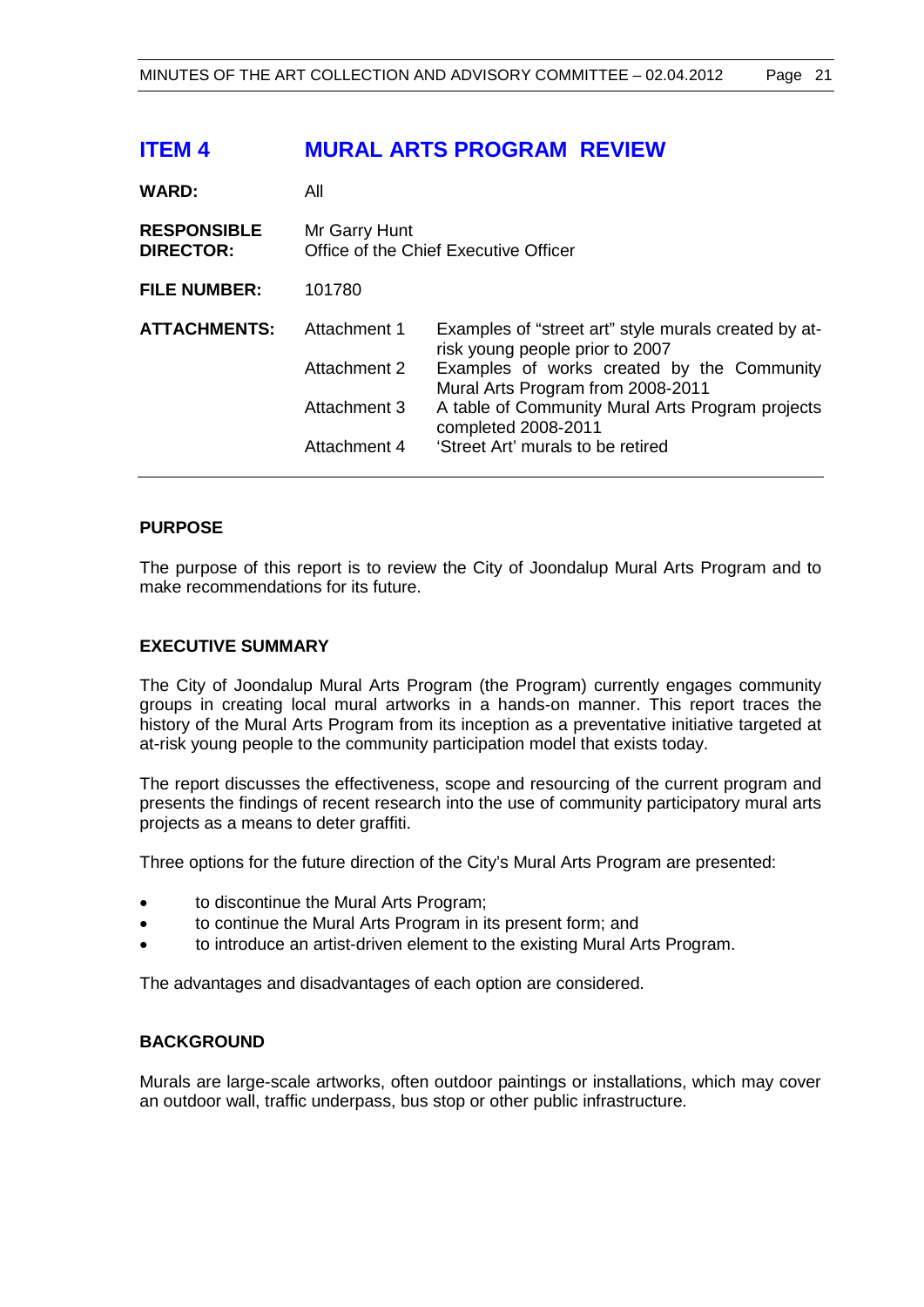At its September 2011 meeting (CJ161-09/11 refers), Council requested that the Chief Executive Officer undertake a review of the Mural Arts Program and report to Council on:

- the relevance of the Program's current objectives and its effectiveness in meeting those objectives;
- the scope of the current Program with regard to the locations and facilities that may have a mural artwork applied and the groups or individuals that may be supported or benefit from the creation of a mural artwork; and
- the resourcing and funding of the Mural Arts Program.

The original City of Joondalup Mural Arts Program was a graffiti deterrent initiative which ran for 15 years and concluded in 2007. During this period, murals were exclusively developed by, and targeted towards, at-risk young people. As a result, the City murals represented only a small section of the community and, due to the 'street art' style of the artworks, were seen by some sections of the community as being graffiti themselves. Examples of these early murals are shown in Attachment 1.

After a review in 2007–2008, the current Mural Arts Program was initiated to engage a broader section of the population in response to frequent community requests asking for opportunities to participate in mural creation. The current program focuses on producing murals that are reflective of the culture and lifestyles of Joondalup's diverse community. Applicants for the Program are required to propose a planned mural and can secure City funds if their application is successful. Applicants who do not have professional artistic skills of their own are required to work with a professional artist.

As shown in Attachment 2, the murals installed between 2008 and 2011 represent diverse artistic styles, but none of them replicate the streetart style of the City's early murals.

It is noted that, in addition to creating new murals, the City manages an art retirement program, which sees damaged, outdated or poor-quality works retired each year. There have also been several incidences of older street art style murals being painted out without the knowledge of the City. It is anticipated that within five years only a few highquality examples of these earlier pre-2007 murals will remain.

#### **Current Program Status**

From 2008 to 2011 eleven Mural Arts Program projects have been completed in diverse locations around the City, as shown in Attachment 2. Participants have included numerous primary schools, seniors groups, tertiary students, youth organisations and sporting groups. Artistic styles and mediums have included mosaics, painted murals, stencilling, collage, typographic images, photography, sculpture and computer-generated design. Each mural created is required to meet clear criteria, including the use of durable and safe materials, and appropriate content. Proposals that meet these requirements are then assessed in terms of the particular project's suitability to location, purpose and content, cost, community involvement and diversity. The Mural Arts Program application package provides full details of these criteria, along with an outline of the application process.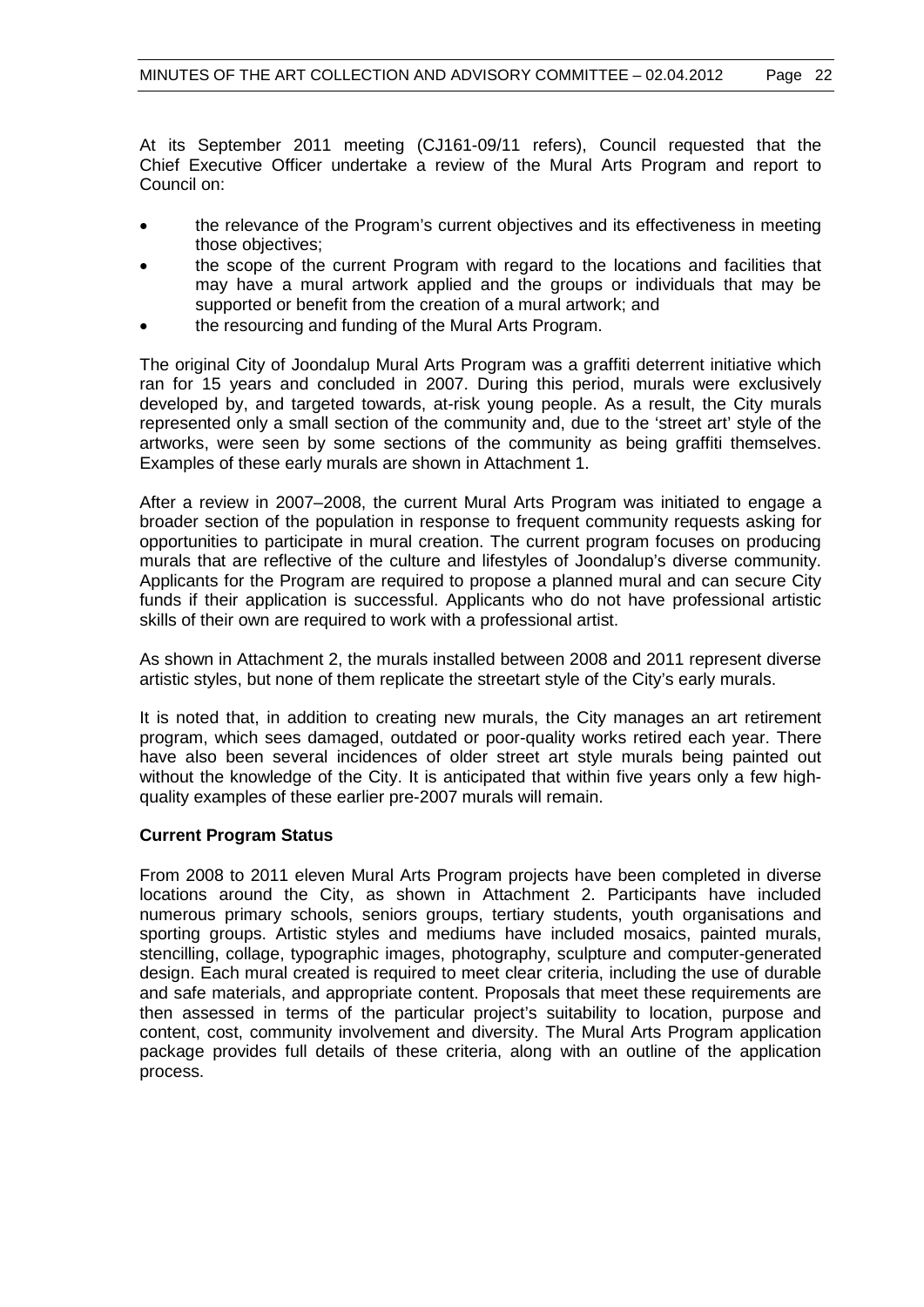The current Mural Arts Program has a direct annual budget of \$35,000 plus a staff resource of 0.2 FTE. In addition, the City has an annual mural arts maintenance budget of \$1,500, which is allocated exclusively for repairs and the retirement of existing works.

The current objectives of the Program are:

- to encourage community participation in the development of mural arts projects within the City;
- to introduce a range of mural styles that reflect the diversity of the community's aspirations and tastes;
- to provide community access to high-quality mural arts for education and appreciation purposes;
- to build on and promote the character and identity of the Joondalup region; and
- to deter occurrences of graffiti and vandalism on City property.

These objectives are still deemed to be relevant in terms of:

- community support, as revealed by the strong interest and participation in the program;
- an ongoing need for diversification of the City's murals, since many of the earlier murals created in a uniform style still remain;
- positive community feedback regarding the newer community murals, whereas the older street-art style murals generated regular complaints;
- an ongoing need for graffiti deterrence, due to the continuing problem of vandalism;
- the effectiveness of mural projects as a graffiti deterrence, demonstrated by a far lower incidence of 'tagging' occurring on murals, than on similarly situated blank walls;
- positive educational outcomes engaging children and young teenagers in creating community murals contributes to their sense of ownership of public space and encourages their connection to their local environment. This may reduce the likelihood of these young people committing graffiti offences in the future; and
- strong links to the 'community wellbeing' outcomes in the City's Strategic Plan, particularly Outcome 5.3: *Cultural and artistic opportunities within the City are maintained and enhanced whilst the City's libraries provide quality environments and learning opportunities.*

There is evidentiary support of the effectiveness of urban art projects as a means of graffiti prevention. The Office of Crime Prevention, WA Police conducted a study in 2010 entitled 'A Study of Urban Art as a Graffiti Prevention Strategy'. Based on research conducted in Perth, the study concluded that:

*"Urban art projects can be effective in reducing the incidence of graffiti at targeted hotspot areas. Urban art projects have also proved to be valuable in cost reduction and have showed positive results in influencing project participants and the community as a whole.*

*Many graffitists consider graffiti a vehicle through which they can express themselves. It can be argued that the graffitists motivated by the sheer pleasure of performing their 'art' can be successfully redirected towards legal initiatives such as urban art projects."*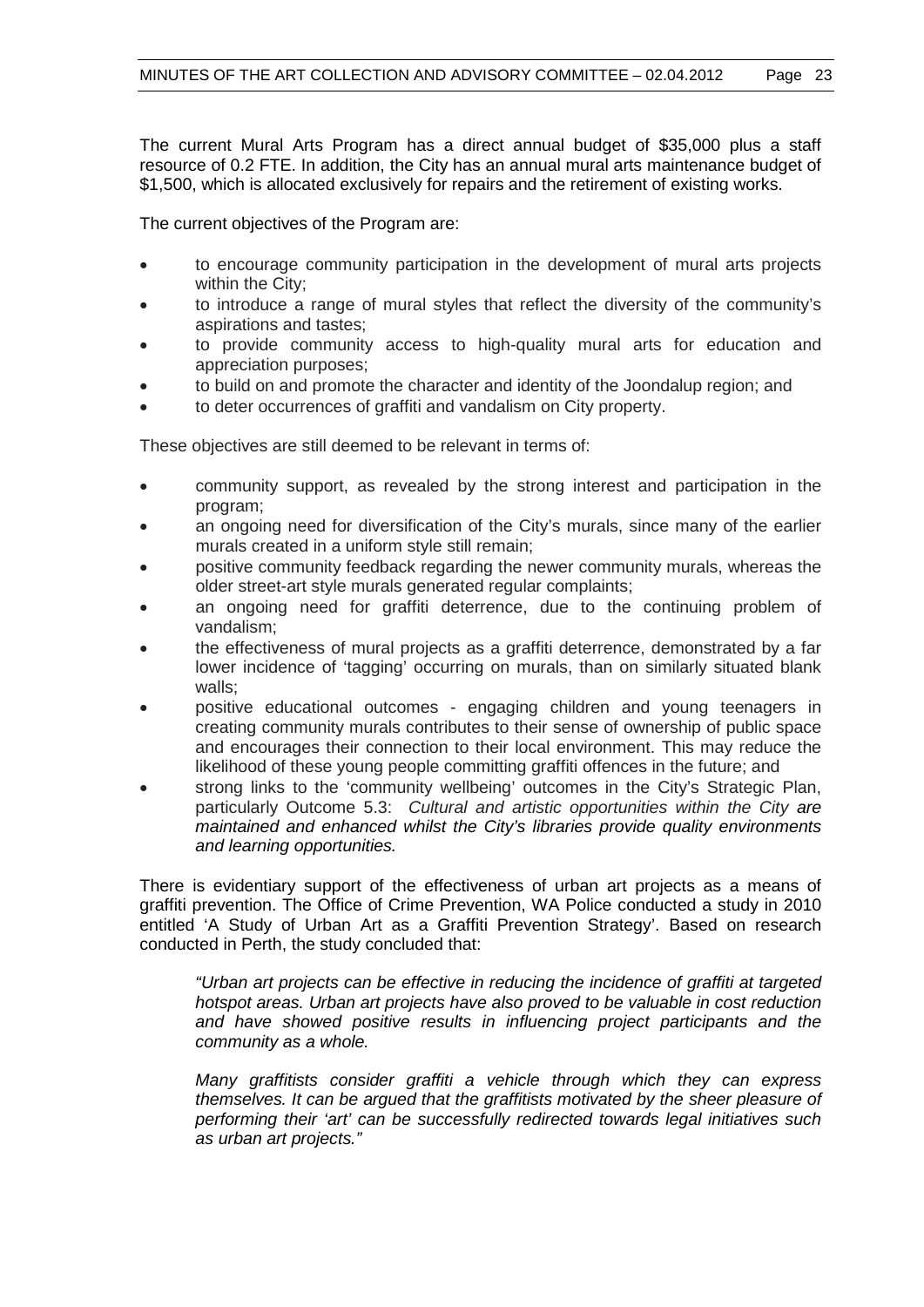# **DETAILS**

#### **Issues and Options Considered**

This report outlines three options for the future direction of the Mural Arts Program.

With any of these options, all current and new murals would remain subject to a retirement process. This process allows the City to remove selected works after five years of display if they have become degraded, unpopular or if the location is wanted for a new mural.

#### **Option 1: Discontinue the Mural Arts Program**

#### **Finance**

No financial costs involved.

#### **Detail**

This option would mean that no further murals would be developed in the City.

If this option is selected, it is expected that over the next five to ten years, most of the City's existing murals would be incrementally retired.

The following advantages and disadvantages apply to this option:

| <b>Advantages</b>                                                                                                                                                     | <b>Disadvantages</b>                                                                                                                                                |
|-----------------------------------------------------------------------------------------------------------------------------------------------------------------------|---------------------------------------------------------------------------------------------------------------------------------------------------------------------|
| Annual savings of \$35,000<br>avoided-from<br>Potential<br>complaints<br>community members who do not like a<br>particular mural or the concept of mural<br>artworks. | Loss of the graffiti-deterrent benefits of<br>mural arts projects, which may lead to an<br>increase in tagging.<br>Loss of a service to the Joondalup<br>community. |
|                                                                                                                                                                       | Loss of the program's cultural, tourism<br>and community engagement value.                                                                                          |

#### **Option 2: Continue the Mural Arts Program in its present form**

#### **Finance**

\$35,000. This is the current expenditure for the community Mural Arts Program.

# **Detail**

This option would see the City continue with the current Mural Arts Program in its present form, coordinated by City officers, with contracted artists and community groups completing the works.

Murals are community-generated and are proposed to the City through an application process. All murals are thoroughly reviewed by the City to ensure they are not visually offensive or derogatory.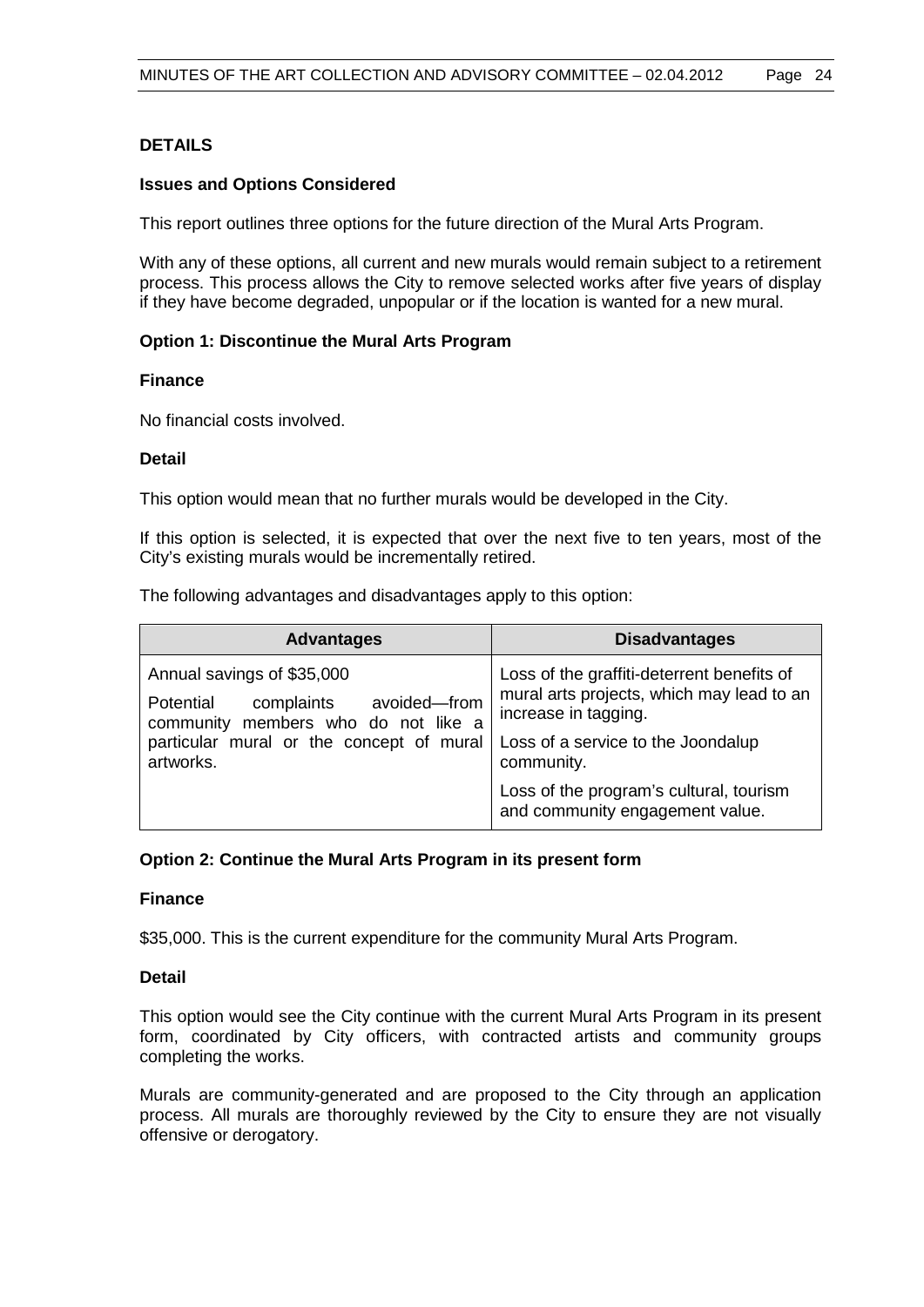Continuing the Mural Arts Program in its present community-based form presents the following advantages and disadvantages:

| <b>Advantages</b>                                                                                                                                | <b>Disadvantages</b>                                                                    |
|--------------------------------------------------------------------------------------------------------------------------------------------------|-----------------------------------------------------------------------------------------|
| Deters graffiti and vandalism.                                                                                                                   | Community artworks usually result in a                                                  |
| Encourages community participation in the<br>arts.                                                                                               | less professional standard of artwork<br>than those created by professional<br>artists. |
| Continues the installation of a range of<br>artistically diverse murals.                                                                         | community members<br>Some<br>may<br>inevitably dislike certain works.                   |
| Continues to promote the character and<br>identity of the Joondalup region.                                                                      |                                                                                         |
| Engages young people in creating murals,<br>which<br>discourage<br>them<br>may<br>from<br>participating in graffiti later on.                    |                                                                                         |
| Creates a sense of community ownership of<br>public space.                                                                                       |                                                                                         |
| Physically enhances public places by<br>creating points of interest, animating spaces<br>and providing beauty, character or colour to<br>places. |                                                                                         |
| Encourages increased enjoyment of public<br>space.                                                                                               |                                                                                         |
| Contributes to a 'sense of place' by creating<br>difference<br>identity for<br>particular<br>and<br>locations.                                   |                                                                                         |

# **Option 3: Introduce a new professional-artist-driven element to the existing Mural Arts Program**

#### **Finance**

\$35,000. This option will not impact on present budgeting options.

#### **Detail**

An alternative to the current program would be to introduce an artist-driven element to the Mural Arts Program. This option would continue to facilitate community involvement within the Mural Arts Program but would discourage community design and hands-on creation of murals in favour of those created by practising professional artists.

Community involvement could still be achieved through consultation on the themes for each mural and through some murals being a collaborative approach between the community and an artist.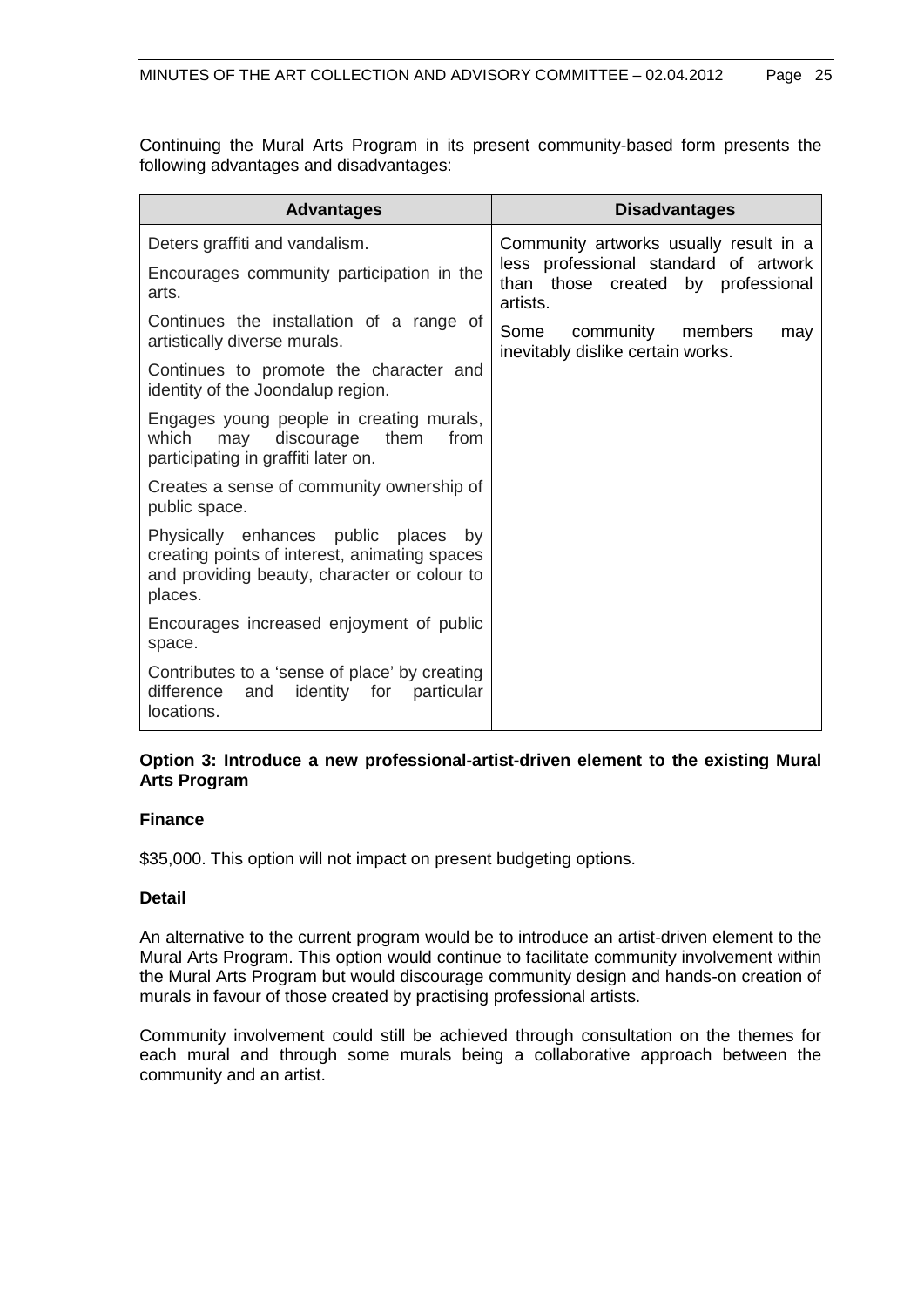Introducing a professional-artist-driven element to the Program has the following advantages and disadvantages:

| <b>Advantages</b>                                                                                                                                                                                 | <b>Disadvantages</b>                                                                                                                                                                                                       |  |
|---------------------------------------------------------------------------------------------------------------------------------------------------------------------------------------------------|----------------------------------------------------------------------------------------------------------------------------------------------------------------------------------------------------------------------------|--|
| Gives a higher professional standard of<br>artwork and more enduring cultural legacy<br>for the City.                                                                                             | Potentially less likely than Option 2 to<br>deter graffiti, because the community<br>(and therefore the graffitists) will be less                                                                                          |  |
| Deters graffiti and vandalism.                                                                                                                                                                    | involved in the mural art creation in a<br>hands-on manner. It is still thought,<br>however, that the type of community<br>participation undertaken in an artist-<br>driven project will deter graffiti to some<br>extent. |  |
| Encourages community participation in the<br>arts.                                                                                                                                                |                                                                                                                                                                                                                            |  |
| Continues to ensure a range of artistically<br>diverse murals are installed.                                                                                                                      |                                                                                                                                                                                                                            |  |
| Continues to promote the character and<br>identity of the Joondalup region.                                                                                                                       | Some<br>community members<br>may<br>inevitably dislike certain works.                                                                                                                                                      |  |
| Encourages increased enjoyment of public<br>space.                                                                                                                                                |                                                                                                                                                                                                                            |  |
| Contributes to a 'sense of place' by creating<br>difference<br>identity for<br>and<br>particular<br>locations.                                                                                    |                                                                                                                                                                                                                            |  |
| Continues<br>the<br>to<br>support<br>artistic<br>development of regional artists as well as<br>the introduction of international artists to the<br>region.                                        |                                                                                                                                                                                                                            |  |
| Creates local or regional landmarks and<br>physically enhances public places, through<br>creating points of interest, animating spaces<br>and providing beauty, character or colour to<br>places. |                                                                                                                                                                                                                            |  |

#### **Legislation/Strategic Plan/Policy Implications**

**Legislation:** Not applicable.

**Strategic Plan**

**Key Focus Area:** Development of a Mural Arts Program relates to the key focus areas of 'the built environment' and 'community wellbeing' in the City's Strategic Plan.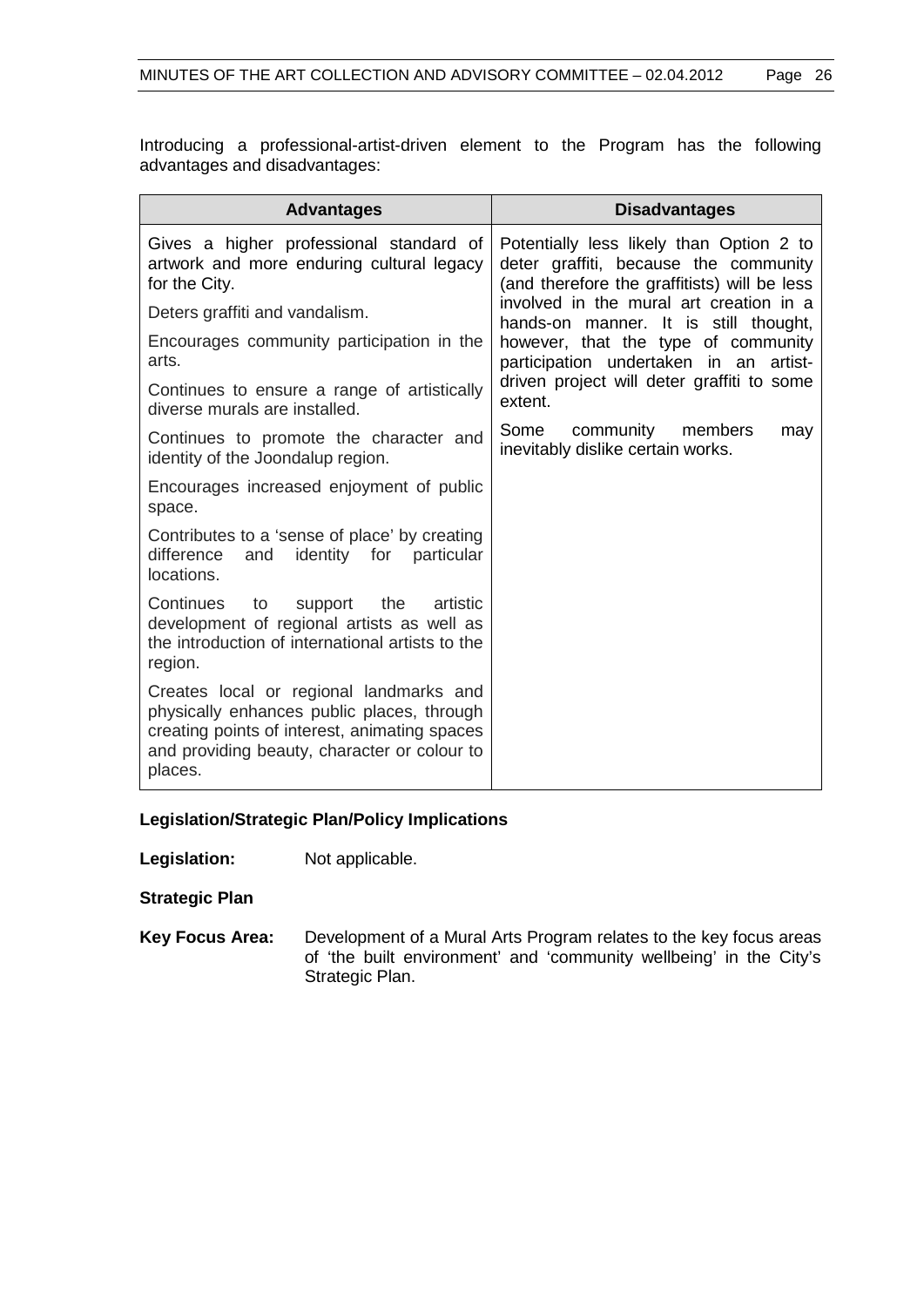| <b>Objective:</b> | Objective 4.2:  | To progress a range of innovative and high quality<br>urban development projects within the City.                                                                              |
|-------------------|-----------------|--------------------------------------------------------------------------------------------------------------------------------------------------------------------------------|
|                   | Strategy 4.2.8: | The City provides an effective service for<br>eradicating graffiti from City-owned and privately-<br>owned buildings.                                                          |
|                   | Outcome:        | Projects are completed on time, within budget, and<br>reflect the interests of the community.                                                                                  |
|                   | Objective 5.3:  | To facilitate culture, the arts and knowledge within<br>the community.                                                                                                         |
|                   | Strategy 5.3.1: | The City continues to host festivals, concerts and<br>events and enhances these in response to<br>community demand.                                                            |
|                   | Strategy 5.3.2: | The City provides high quality libraries and<br>learning programs.                                                                                                             |
|                   | Strategy 5.3.3: | The City finalises and then implements a<br>Community Education Program.                                                                                                       |
|                   | Outcome:        | Cultural and artistic opportunities within the City<br>are maintained and enhanced, whilst the City's<br>libraries provide quality environments and learning<br>opportunities. |

#### **Policy Implications**

Not Applicable.

#### **Financial/Budget Implications**

The 2011/12 Budget allows \$35,000 for the Mural Arts Program. No options will impact on budgeting amounts.

#### **Regional Significance**

The professional-artist-driven element of Option 3 has regional significance. The creation of high standard professional murals will create a cultural asset for the entire northern region. Such a project would promote the City of Joondalup as a contemporary art centre and a culturally invigorating City, as well as engaging the local community.

#### **Sustainability Implications**

The installation of mural artworks has positive social sustainability implications. Mural artworks provide physical enhancement of locality and provide a catalyst for public discussion of current social, economic and environment issues. Mural artworks physically enhance public places and the public realm by creating points of interest, animating spaces and providing beauty, character or colour to places. Continuing the Mural Arts Program would enhance the relevance of the City's public spaces for the local community and would increase the value of the City's cultural resources.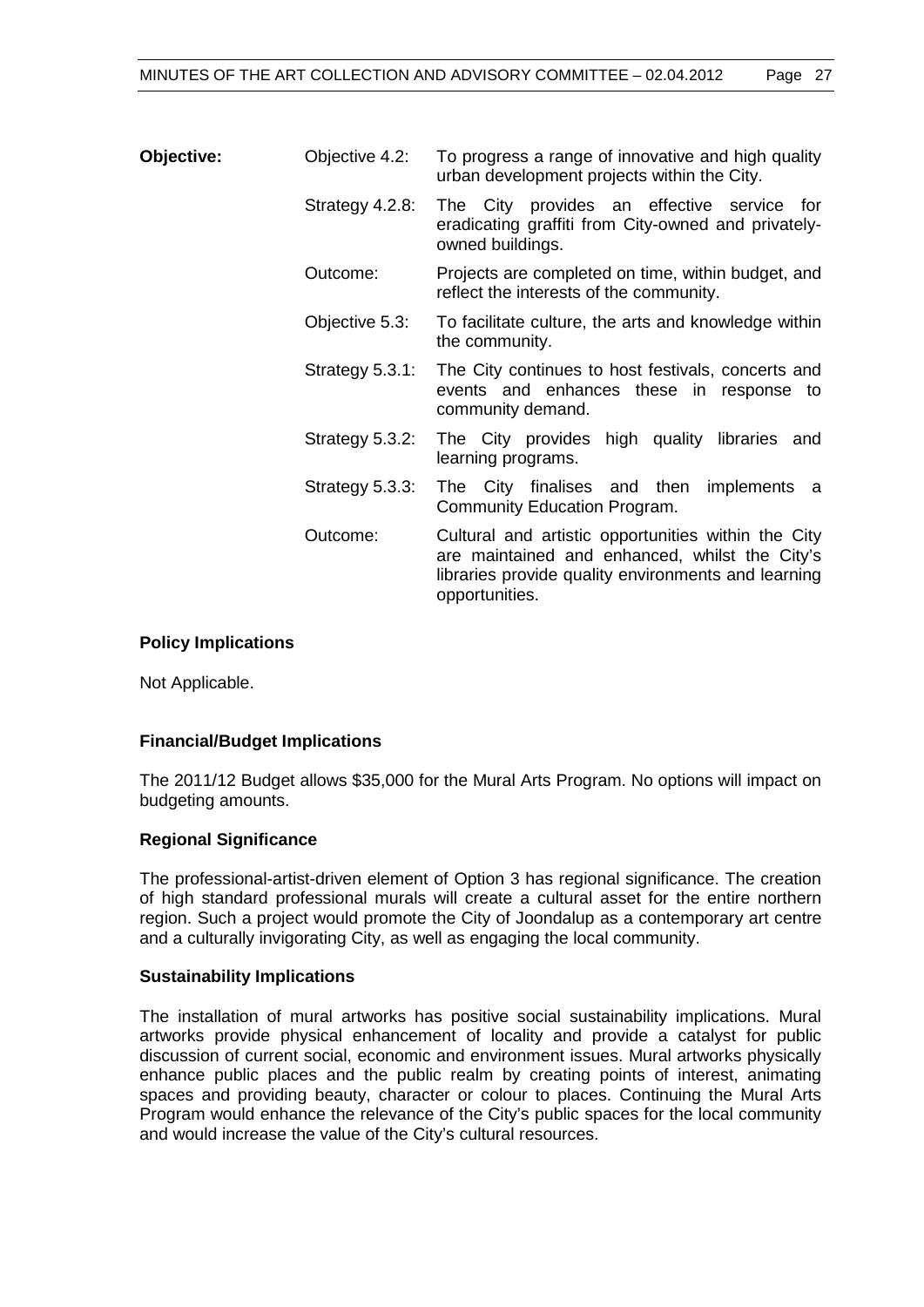# **Consultation**

Not Applicable.

# **COMMENT**

Mural artwork projects have a widely recognised value for communities: they deter graffiti and help develop a cultural identity and sense place.

Mural art projects have a long history at the City of Joondalup and the current communitydriven program is resulting in artworks that offer engagement from the community.

# **VOTING REQUIREMENTS**

Simple Majority.

# **OFFICER'S RECOMMENDATION**

That the Art Collection and Advisory Committee NOTES the information submitted relating to the City's Mural Art Program.

**MOVED Cr Gobbert, SECONDED Cr Norman that the Art Collection and Advisory Committee recommends that Council:**

- **1 NOTES the information submitted relating to the City's Mural Art Program and ENDORSES the current Mural Art Program; and**
- **2 REQUESTS an expansion of professional artist driven mural art projects.**

#### **The Motion was Put and CARRIED (7/0)**

**In favour of the Motion:** Cr Gobbert, Mayor Pickard, Crs Chester, Hollywood, Norman, Ritchie and Thomas

*Appendix 2 refers*

*To access this attachment on electronic document, click here[: Attach2artagn020412.pdf](Attach2artagn020412.pdf)*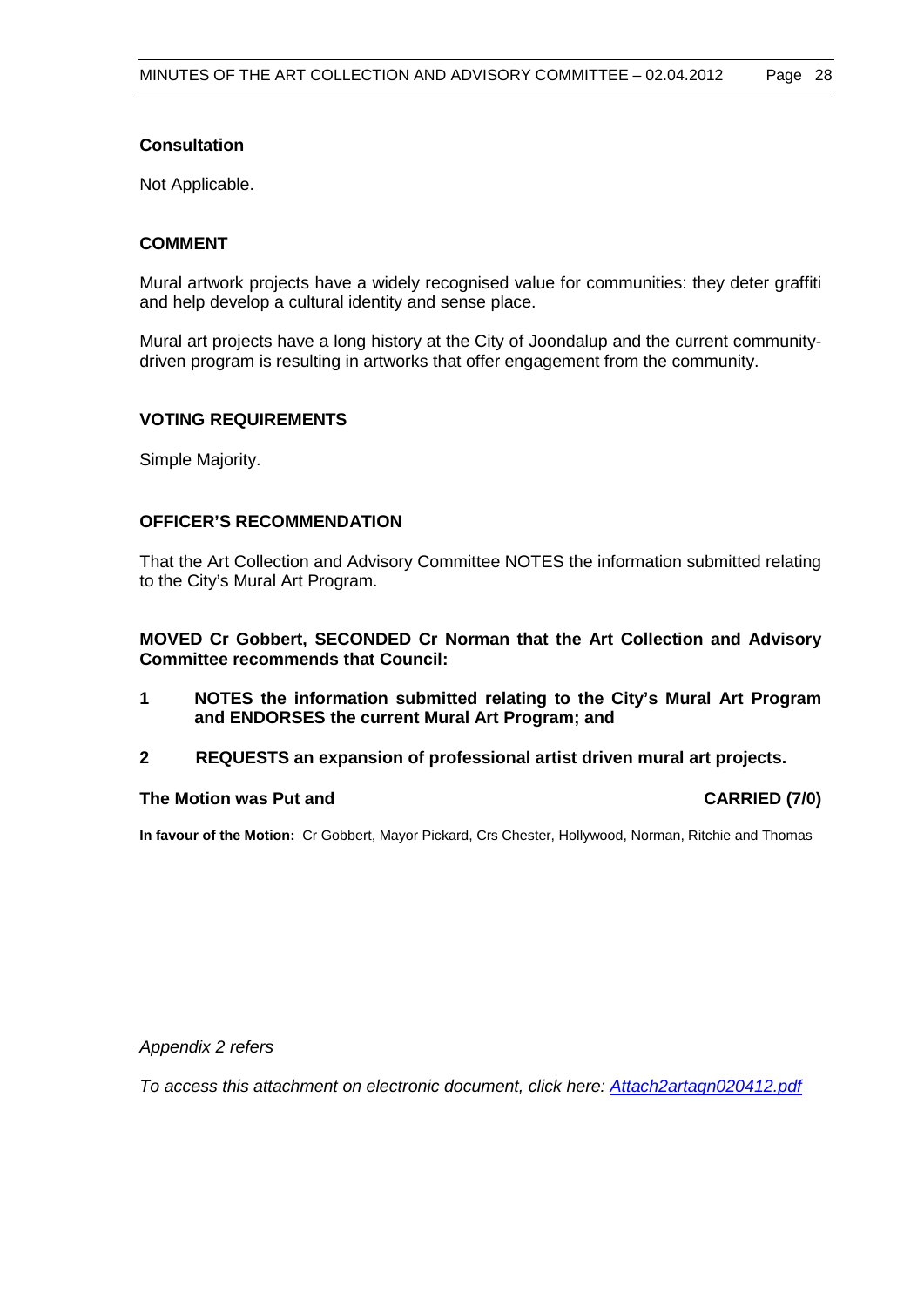# **ITEM 5 COMMISSIONING OF ARTWORK 2011/2012**

| <b>WARD:</b>                           | All                          |                                                                      |
|----------------------------------------|------------------------------|----------------------------------------------------------------------|
| <b>RESPONSIBLE</b><br><b>DIRECTOR:</b> | Mr Garry Hunt                | Office of the Chief Executive Officer                                |
| <b>FILE NUMBER:</b>                    | 14158                        |                                                                      |
| <b>ATTACHMENTS:</b>                    | Attachment 1<br>Attachment 2 | <b>Artists Reviewed</b><br>Recommended Artist Biographies and Images |

# **PURPOSE**

The purpose of this report is to recommend a selection of artists from whom the Art Collection and Advisory Committee (ACAC) will select one to commission an artwork for the City of Joondalup's Art Collection.

# **EXECUTIVE SUMMARY**

This report recommends a selection of possible artists for the commissioning of an artwork to document and capture the iconic landmarks and people that represent the City of Joondalup. A short profile of each artist is presented in the report for the consideration of the ACAC.

Further to other yearly budget allowances for the purchase of art, the City has designated an additional \$15,000 for the commissioning of a 'special purpose' visual artwork to depict iconic landmarks within the City of Joondalup. The special purpose artwork will be delivered by a high-calibre artist with strong connections to Western Australia whose work is not yet represented in the City's art collection.

The short-listed artists have committed to focusing their work on one of three Joondalup themes:

- the social environment:
- the urban environment; and
- the natural environment.

The artists have also indicated a strong level of engagement with Joondalup as a community and as a place during their work.

Seven artists are recommended for the short list, from whom the ACAC will choose one to complete the commission. All artists are of high professional standing and can deliver the commission within the allocated budget. The completed work would represent a valuable long-term investment for the City.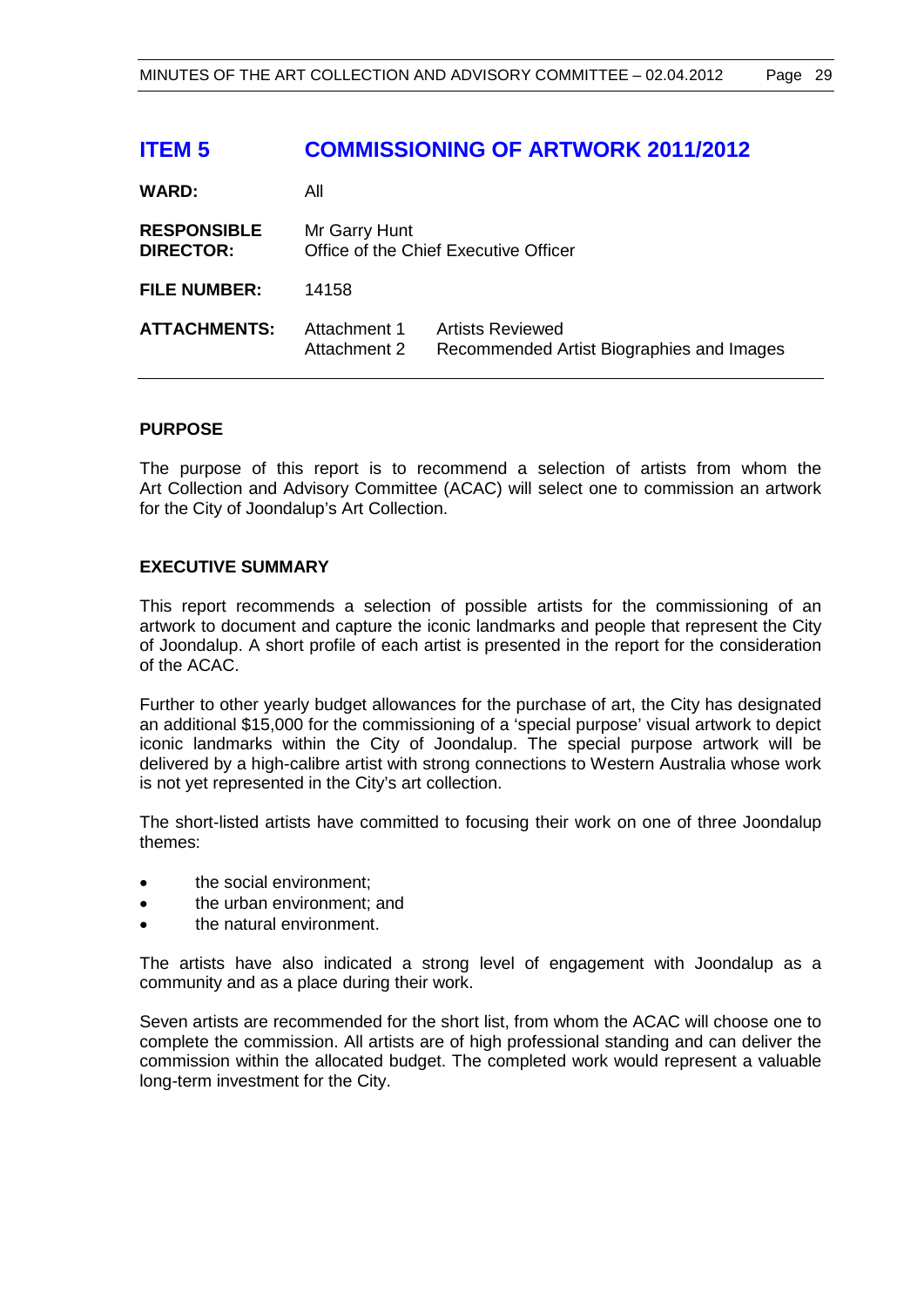*It is recommended that the Art Collection and Advisory Committee SELECTS one of the seven artists recommended to complete the artwork commission with a contract value not to exceed \$15,000.*

**Note:** All artists are available to undertake this commission at the time of writing. However, delays in confirming the preferred artists may result in artists becoming unavailable.

# **BACKGROUND**

At its meeting held on 19 April 2011 (C064-04/11 refers) Council resolved, that it:

- *"1 AGREES to commission on an annual basis various artworks depicting iconic landmarks within the City of Joondalup;*
- *2 LISTS for consideration in the 2011–12 budget, an amount of \$15,000 (excluding GST) for the commissioning of artworks depicting iconic landmarks within the City of Joondalup;*
- *3 REQUESTS a report to be presented to the Policy Committee reviewing the City Policy – The City's Art and Memorabilia Collections to include an agreed process for the commissioning of artworks as details in Part 1 above."*

The City's art collection comprises over 200 artworks, with a primary focus on the work of Western Australian contemporary artists. The artworks span a wide range of media. Over half of the collection comprises paintings, with the remainder including sculpture, drawings, ceramics, print works, photographs, textiles and one glasswork.

The City's art collection operates on a yearly art acquisition budget of \$15,000, which enables the acquisition of two or three high-quality contemporary artworks throughout the year courtesy of the Invitation Art Award, the Community Art Exhibition and other exhibitions (such as those held at the 'blend(er) gallery').

In addition to the City's acquisition budget, a further \$15,000 is allocated as an award for the winning work of the Invitation Art Award. The winning work is automatically acquired for the City's art collection, as set out in the Invitation Art Award criteria. The selection of artists to be included in the Invitation Art Award and the judging of the award is undertaken by an independent panel of professional art industry representatives. These acquisitions allow the City's art collection to grow and fulfil the objectives of the City's Art and Memorabilia Collections Policy.

Further to these two allocations of \$15,000 each, Council's resolution in April 2011 allows for the commissioning of additional 'special purpose' artworks. A budget of \$15,000 was adopted in the 2011/12 budget for this purpose. It is the commissioning of this 'special purpose' artwork that is the topic of this report.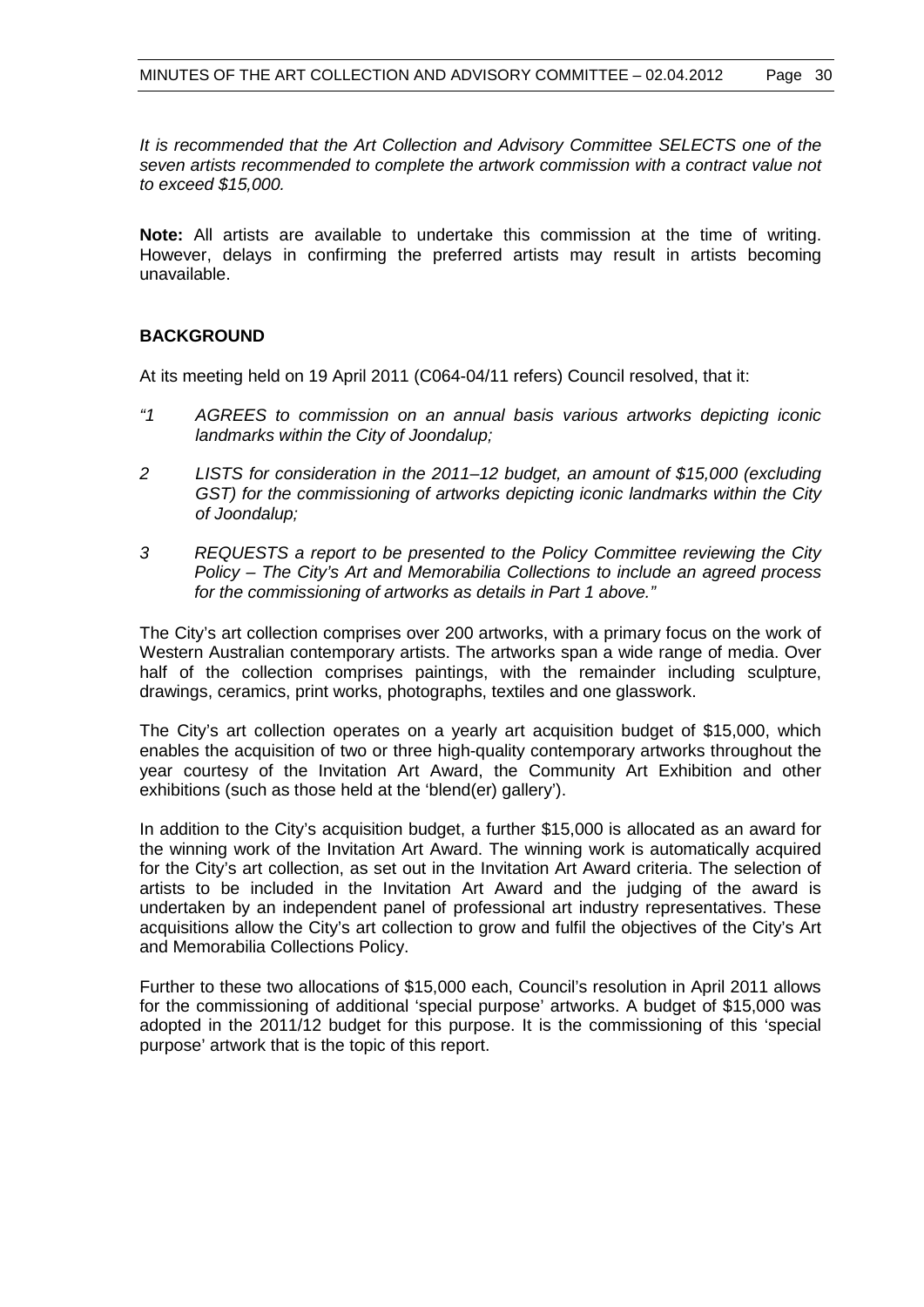# **DETAILS**

Commissioning an artwork involves the contracting of an artist to create an original work of art for a particular purpose, exhibition or collection. This report deals with the commissioning of visual art for the City's art collection, not for a work of 'public art'. Visual art encompasses the media of painting, drawing, printmaking, textiles, mixed media, sculpture (non-fixed and for interior display) and photo media. The commissioning of artworks by the City allows themes and content to be determined to ensure artworks represent the people, places and culture of the City of Joondalup.

In consultation with professional galleries and artist representatives, over 40 professional artists were reviewed for the special purpose commission. Only professional Western Australian artists, or artists who predominately practise in Western Australia, were considered. See Attachment 1 for the full list of artists reviewed.

To help build the collection's diversity, artists with work already held in the City's collection were not considered further following the initial review.

In order to compile an appropriate shortlist of the artists reviewed for the commission, the following selection criteria were considered:

- the artist's professional standing;
- the price of the artwork in relation to the City's commissioning budget of \$15,000; and
- the long-term investment potential of the artwork.

The artists identified as most suitable were then contacted to ensure both their interest and their availability to complete the commission within the 2011/12 financial year.

Three distinct Joondalup themes were identified and communicated to the shortlisted artists to assist them develop concepts to 'document and capture the iconic landmarks and people who represent the City of Joondalup'. The themes are as follows:

- *The social environment:* people, community and history;
- *The urban environment:* the city—urban and suburban; and
- *The natural environment:* the local natural environment, including flora and fauna.

The final recommendations to Council are based on the above factors in conjunction with consideration of the following:

- the level of engagement the artists proposed to have with Joondalup when creating the work (engagement with place, people, culture and history);
- the link of the artist and the commissioned work to the City's existing art collection; and
- the capacity of the City to appropriately house, display, conserve and manage the artwork.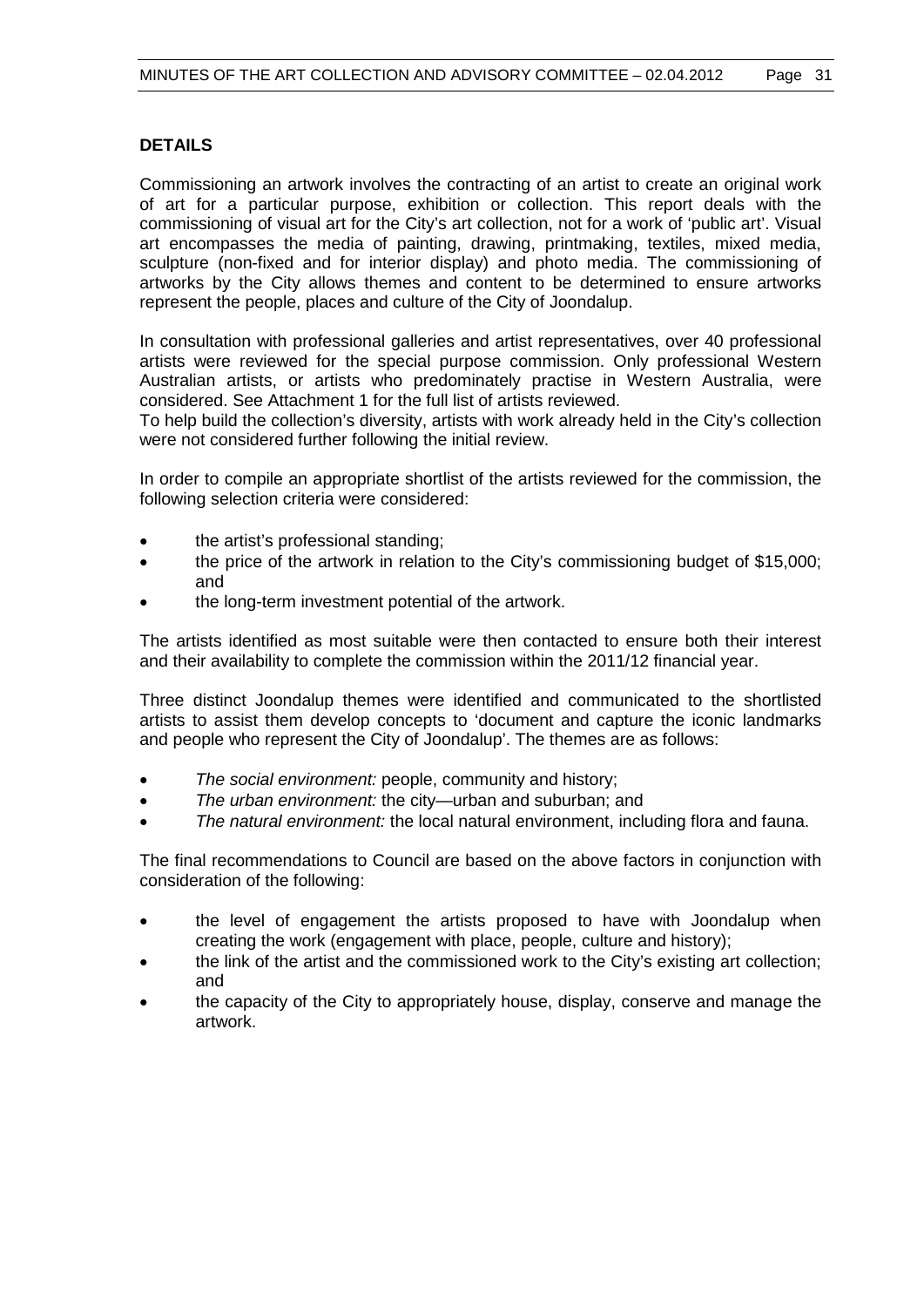### **Issues and Options Considered**

All the artists recommended have indicated that they would undertake a significant level of engagement with the City to develop their artwork for the commission, if selected.

The artists proposed are currently not represented in the City's art collection. Several of these artists do not enter the Invitation Art Award and therefore the commission presents a unique opportunity to acquire a work with dedicated City content, by a well-respected professional.

# **Option 1**

# *Lindsay Harris*

Lindsay Harris is a contemporary Indigenous artist whose artwork references his Nyoongar heritage. Lindsay's professional profile has grown significantly over the last six years, with sellout shows. He was recently selected as one of Australia's top 20 Indigenous artists by the National Gallery of Australia's forthcoming National Indigenous Art Triennial.

Joondalup is a significant site for Nyoongar peoples. The City's art collection is underrepresented where significant contemporary Nyoongar artworks are concerned. Mr Harris proposes to explore Nyoongar connection to the land within Joondalup (Mooro country), respecting local Indigenous cultural protocols. Mr Harris typically works in ochres and resin on canvas.

See Attachment 2 for a full biography of Mr Harris and recent examples of his practice.

# **Option 2**

#### *Moira de la Hunty*

Moira de la Hunty is a skilled realist painter who works in a black and white monochromatic palette. Her practice chiefly focuses on aspects of the human experience. Her profile has steadily grown with her works being held in private and company collections, including the Dale Alcock Collection, and the Horn Collection, Bunbury.

Ms de la Hunty proposes to explore the local history of Joondalup through people and the landscape. Using her research she would combine different visual elements in the painting; these elements would not only be visually relevant to Joondalup, but would also be symbolic, creating a multi-layered story. She typically creates paintings rendered in oils on canvas in her signature monochromatic style.

See Attachment 2 for a full biography of Ms de la Hunty and recent examples of her practice.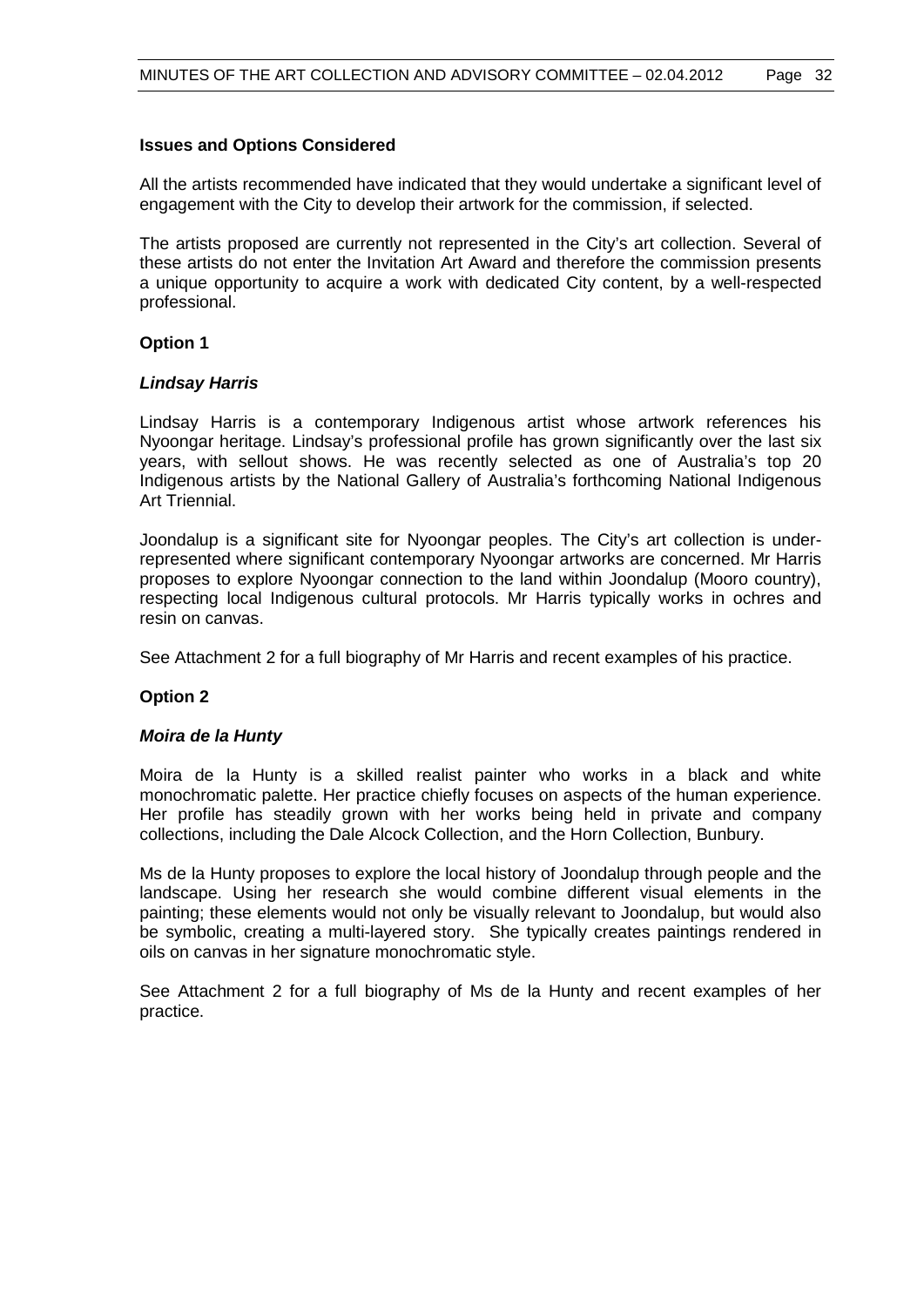# **Option 3**

# *Holly Story*

Holly Story is a well-respected environmental textile artist whose visual art engages with the natural environment in a hands-on manner. Her work is held in collections across Australia, including the Art Gallery of Western Australia, the City of Perth, the University of Western Australia, the Western Australian Chamber of Commerce and Industry, and the City of Fremantle. The City of Joondalup's art collection does not currently include any significant high-quality textile-based artworks.

In order to create her work Ms Story proposes to explore Joondalup's natural environment and liaise with the City's Environment and Natural Areas officers during research for the commission. Her work typically comprises small scale sculptures or three-dimensional wall-based works.

See Attachment 2 for a full biography of Ms Story and recent examples of her practice.

# **Option 4**

# *Holly Grace*

Holly Grace is a well-respected and experienced glass artist. Her work typically features beautifully cast images of nature and people. She has significant experience in a commissioning environment, including the Crown Casino, Melbourne, and numerous hotels in Shanghai, Singapore, Melbourne, Canberra and Hong Kong. Her work is held in art collections across Australia, including the National Gallery of Australia, Parliament House, the City of Perth, the Art Gallery of Western Australia, the City of Wanneroo and Edith Cowan University.

Ms Grace proposes to explore the Joondalup community and landscape in order to document and develop ideas for the commission. Holly typically produces a body of glass works that can be mounted on a wall.

See Attachment 2 for a full biography of Ms Grace and recent examples of her practice.

#### **Option 5**

#### *Nien Schwarz*

Dr Nien Schwarz is an environmental sculptor inspired by place who explores through her practice geology, geography, mapping and the landscape. She is a nationally well respected artist with her work in collections across Australia, including Curtin University, the City of Perth, the Australian Capital Territory Department of Environment, and the Australian Capital Territory Department of Urban Services.

Dr Schwarz proposes to research the Joondalup region liaising with City officers. Her work typically comprises small-scale sculptures or three-dimensional wall-based works.

See Attachment 2 for a full biography of Dr Schwarz and recent examples of her practice.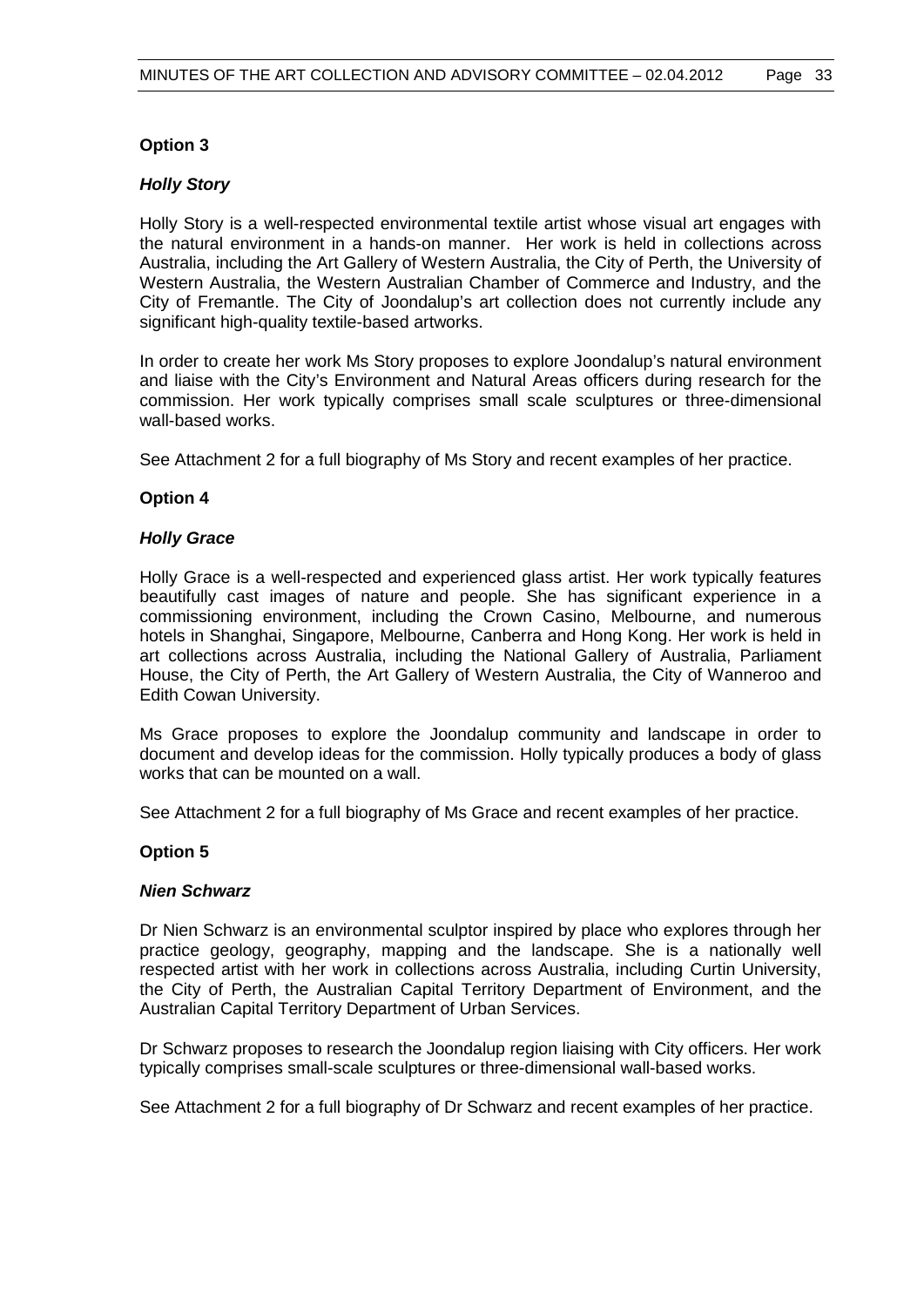# **Option 6**

## *Garry Pumfrey*

Garry Pumfrey is a highly skilled urban-realist painter. His work documents urban landmarks through the investigation of contemporary culture, consumerism and the economic environment. He has exhibited nationally and his work is held in the collections of a number of local councils, Parliament House and Western Australian universities.

Mr Pumfrey proposes to explore the Joondalup region, in particular the urban and suburban landscape, seeking out forgotten landmarks of social significance, like the corner shop. His practice typically consists of work in oil on canvas.

See Attachment 2 for a full biography of Mr Pumfrey and recent examples of his practice.

# **Option 7**

# *Tony Windberg*

Tony Windberg is a highly skilled realist painter and drawer. His recent work includes exquisitely engraved tree-lined landscapes into wood vinyl. He has artworks in the collections of Artbank, Australian Capital Equity, Curtin University, Sir Charles Gairdner Hospital, Woodside Energy and numerous councils. Commissions include Alinta Gas, Rio Tinto and 25 artworks of the Kimberley region for Argyle Diamonds.

For the commission Mr Windberg proposes to explore the Joondalup region, in particular the natural environment and landscape, and human interaction within it. He typically produces realistic renders in oil on canvas or engraved wood vinyl.

See Attachment 2 for a full biography of Mr Windberg and recent examples of his practice.

#### **Legislation/Strategic Plan/Policy Implications:**

| Legislation:           | Not Applicable. |                                                                                                                                                                                     |
|------------------------|-----------------|-------------------------------------------------------------------------------------------------------------------------------------------------------------------------------------|
| <b>Strategic Plan</b>  |                 |                                                                                                                                                                                     |
| <b>Key Focus Area:</b> |                 | Development of the City's art collection relates to the key focus area<br>of 'community wellbeing' in the Strategic Plan.                                                           |
| Objective:             |                 | Objective 5.3: To facilitate culture, the arts and knowledge within<br>the community.                                                                                               |
|                        | Outcome:        | Cultural and artistic opportunities within the City are<br>maintained and enhanced whilst the City's libraries<br>quality environments and<br>learning<br>provide<br>opportunities. |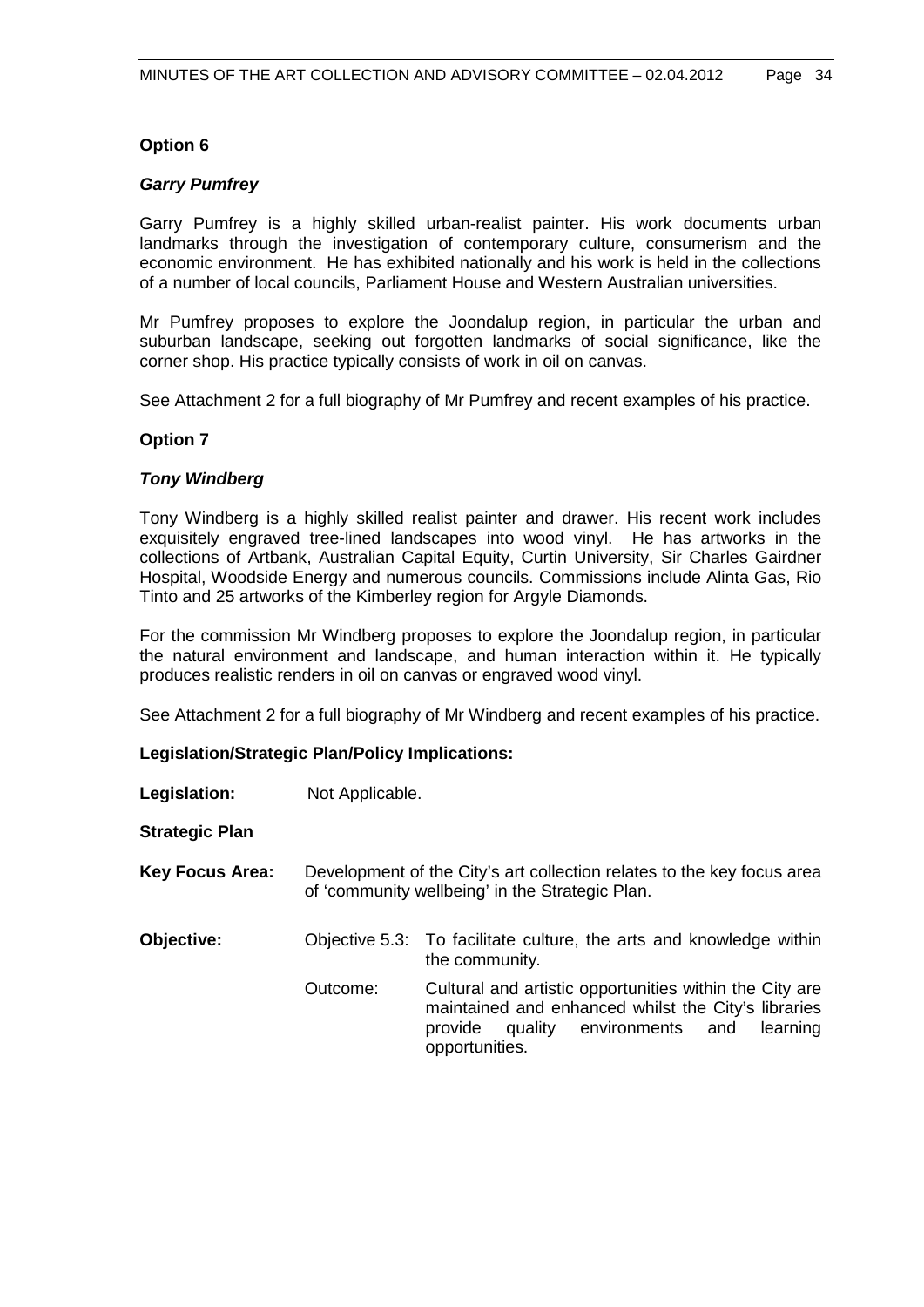# **Policy Implications:**

The City's Art and Memorabilia Collection Policy is currently being reviewed and will be subject to a future report. The present version of the policy states:

*"The City will support Western Australian art and artists through an art acquisition program. The City will adopt a multi-criteria approach to its art collection, acquisitions and awards. This approach will ensure that the collection, acquisitions and awards include contemporary art and art demonstrating local content and context."*

Commissioning artists to document 'the changing face of the City of Joondalup' fulfils the objective to include works demonstrating local content and context.

#### **Risk Management Considerations**

Not Applicable.

#### **Financial/Budget Implications**

As per point 2 of Council's resolution of 19 April 2011, an amount of \$15,000 was listed for inclusion in the 2011/12 Budget for the purchase of a special purpose artwork.

In June 2011, Council adopted the 2011/12 Budget, which includes \$15,000 for the commissioning of special purpose artworks depicting iconic landmarks within the City of Joondalup.

#### **Regional Significance**

The City's art collection, including its public art, archives and memorabilia, plays an important part in shaping and developing a sense of community and place.

The ongoing provision of an accessible and high calibre art collection is integral to the cultural development and vibrancy of the City of Joondalup region and to best-practice standards for the development of the visual arts in local government.

#### **Sustainability Implications**

The commissioning of special purpose artworks has positive social sustainability implications. Artworks that reflect the City of Joondalup in content or context would enhance the relevance of the City's art collection for the local community and would increase the value of the City's cultural resources. Works that reflect the City of Joondalup would also provide a historical perspective in years to come.

### **Consultation**

Non-statutory consultation was undertaken with professional galleries and artist representatives to select artists for the initial review process.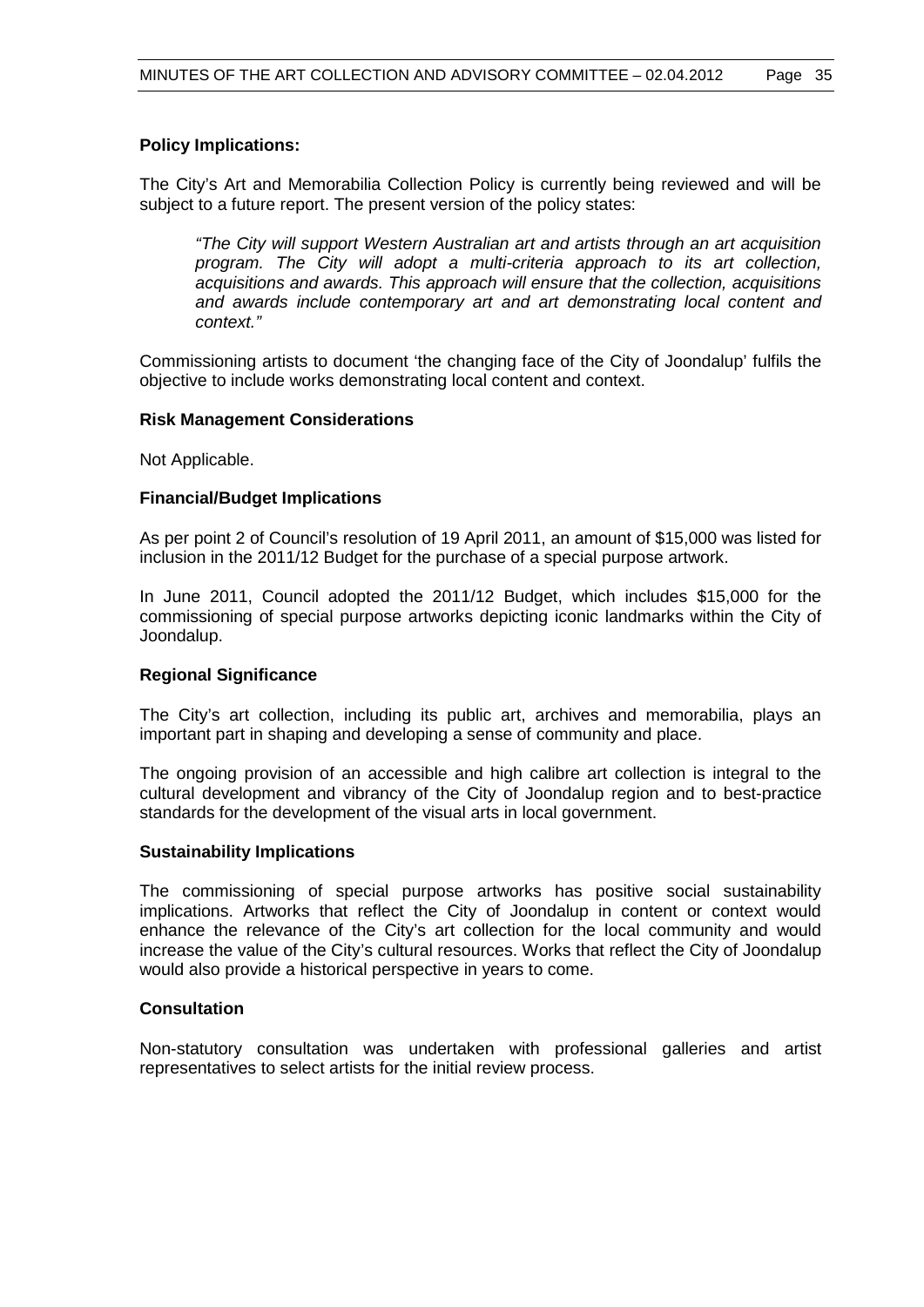# **COMMENT**

In recommending Artists for the 2011–2012 commission for the City of Joondalup Art Collection an extensive examination of Western Australian professional artists was undertaken.

The seven artists put forward for consideration all represent high-quality contemporary Western Australian artists whose work would be a culturally valuable asset for the City. The recommended artists would engage with the Joondalup community and place to deliver a work relating to Joondalup in content or context through the representation of one of the broad themes of the local Social, Urban or Natural environments.

# **VOTING REQUIREMENTS**

Simple Majority.

# **OFFICER'S RECOMMENDATION**

That the Art Collection and Advisory Committee SELECTS one of the seven artists recommended to complete the artwork commission with a contract value not to exceed \$15,000.

**MOVED Mayor Pickard, SECONDED Cr Hollywood that the Art Collection and Advisory Committee recommends that Council SELECTS Tony Windberg to complete the artwork commission with a contract value not to exceed \$15,000.**

#### **The Motion was Put and CARRIED (7/0)**

**In favour of the Motion:** Cr Gobbert, Mayor Pickard, Crs Chester, Hollywood, Norman, Ritchie and Thomas

*Appendix 3 refers*

*To access this attachment on electronic document, click here:<Attach3artagn020412.pdf>*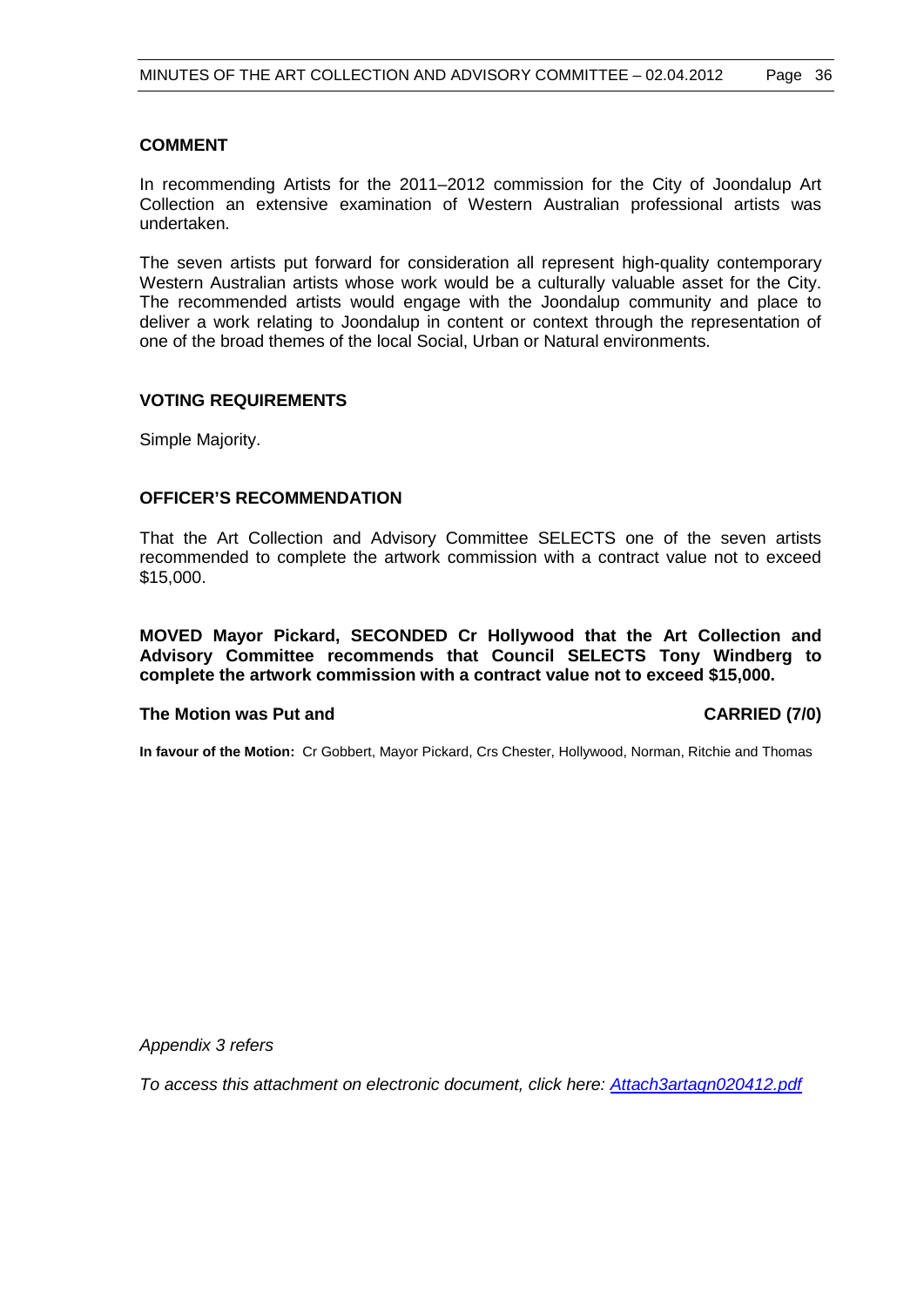Cr Chester left the meeting at 7.21pm and returned at 7.23pm.

| <b>ITEM 6</b>                          | <b>PUBLIC ARTWORK PROPOSAL</b>                               |                                                                                                                                                                                       |  |
|----------------------------------------|--------------------------------------------------------------|---------------------------------------------------------------------------------------------------------------------------------------------------------------------------------------|--|
| <b>WARD:</b>                           | All                                                          |                                                                                                                                                                                       |  |
| <b>RESPONSIBLE</b><br><b>DIRECTOR:</b> | Mr Garry Hunt                                                | Office of the Chief Executive Officer                                                                                                                                                 |  |
| <b>FILE NUMBER:</b>                    | 14158                                                        |                                                                                                                                                                                       |  |
| <b>ATTACHMENTS:</b>                    | Attachment 1<br>Attachment 2<br>Attachment 3<br>Attachment 4 | Map of proposed locations<br>Artwork showcased at the 2011 'Sculpture by the<br>Sea' Exhibition<br>Examples of billboard public art<br>Photographs of recent City Public Art Projects |  |

# **EXECUTIVE SUMMARY**

This report presents options for the installation of a new public artwork in the City of Joondalup region.

Public art may be defined as art that is specifically created for display in a publicly accessible space, generally outdoors. To date the City has acquired 35 works of public art and now seeks to commission a new piece with a 2011/12 budgeted allowance of \$50,000.

The work is to be contemporary in nature and will be created with certain objectives in mind. It will be sourced from one of the following three options:

- purchasing an already existing artwork;
- commissioning an artist to produce a piece of public art; and
- developing an 'inside-out' billboard project of regularly changing works.

Five possible locations for the public artwork are also presented:

- **The City Centre** 
	- Central Walk
- A community facility
	- Beaumaris Community Centre
	- **Duncraig Community Centre**
- A coastal location
	- Hillarys Beach
	- Iluka Beach.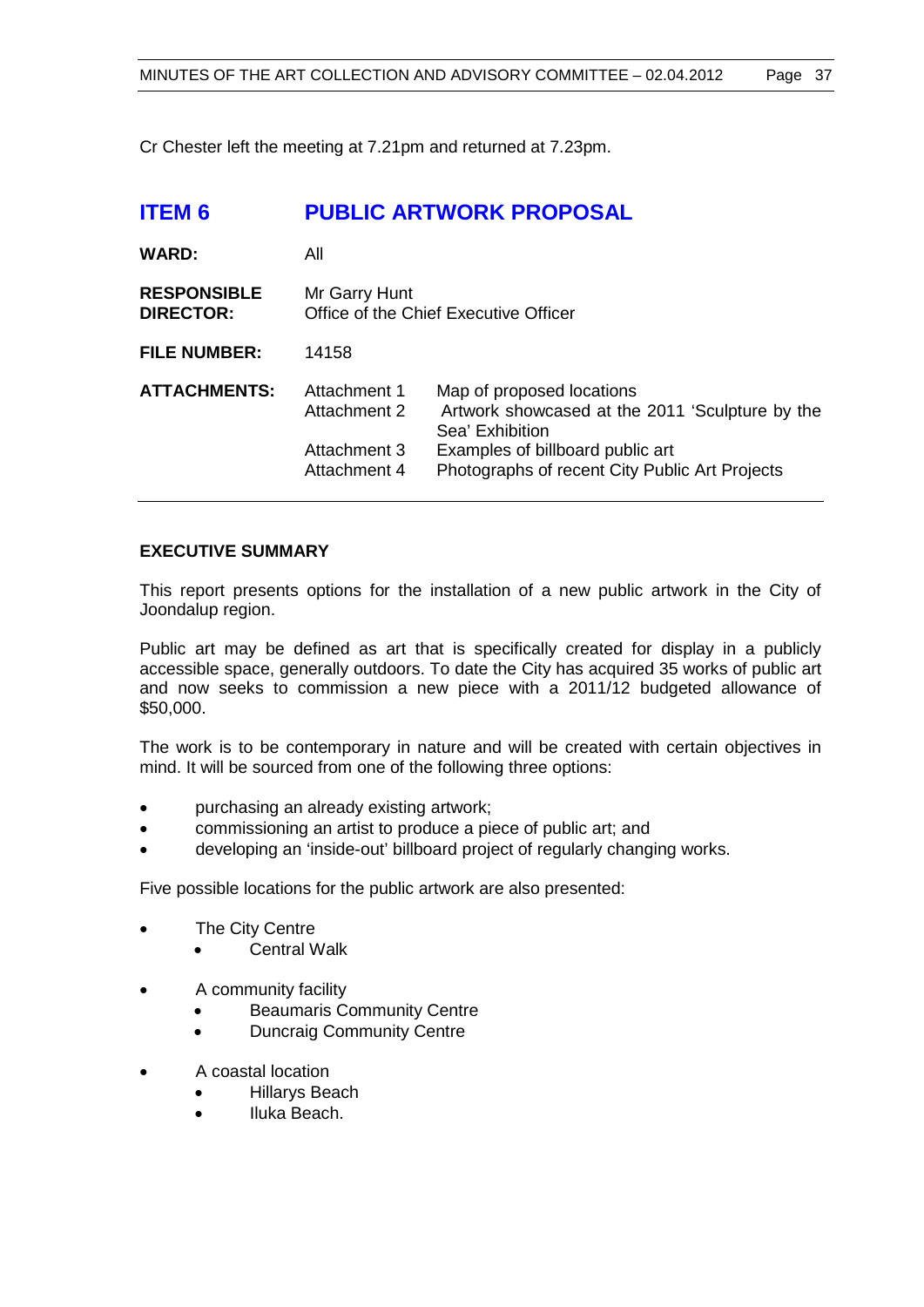The report presents the advantages and disadvantages of each option for both the sourcing of the public artwork and for the artwork's location.

*It is recommended that the Art Collection and Advisory Committee GIVES consideration to a preferred:*

- *1 Location from:* 
	- *1.1 City Centre;*
	- *1.2 Community Facility; and*
	- *1.3 Coastal Location.*
- *2 Option relating to the sourcing of public artwork from:*
	- *2.1 Purchase of existing artwork;*
	- *2.2 Commissioning an artist; and*
	- *2.3 'Inside-out' Billboard project.*

# **BACKGROUND**

The term 'public art' refers to an artistic work that is specifically created and located for public accessibility. The defining principle of public art is that the work has been designed by an artist for the enhancement of a particular public realm. Public art can be of any art form from traditional mediums, such as sculpture, to more contemporary works that include functional objects or multimedia installations. It may be installed as permanent or temporary artwork or it may be presented as ephemeral art. Public art has a broad scope with many possibilities for the form, function, materials and degree of permanency of the artwork.

In 1991 the City of Wanneroo commenced installing public artworks throughout the local government district. Following the separation of the City of Joondalup from the City of Wanneroo in 1997, the existing works within Joondalup's boundaries became part of the current City of Joondalup public art collection.

Although the collection has had a few recent additions, the majority of the works were created prior to 1999 when a number of major developments were taking place in the Joondalup City Centre.

The most recent City public art projects (in addition to murals) are listed below:

- *2004:* Jon Tarry was commissioned to create the Bali bombing memorial at the Kingsley Memorial Clubrooms.
- *2009:* Bridget Norton was commissioned to create a wall-mounted outdoor work celebrating the re-opening of the redeveloped Craigie Leisure Centre.
- *2011:* Kate McMillan was commissioned to create a work of public art at Seacrest Park Community Sporting Facility.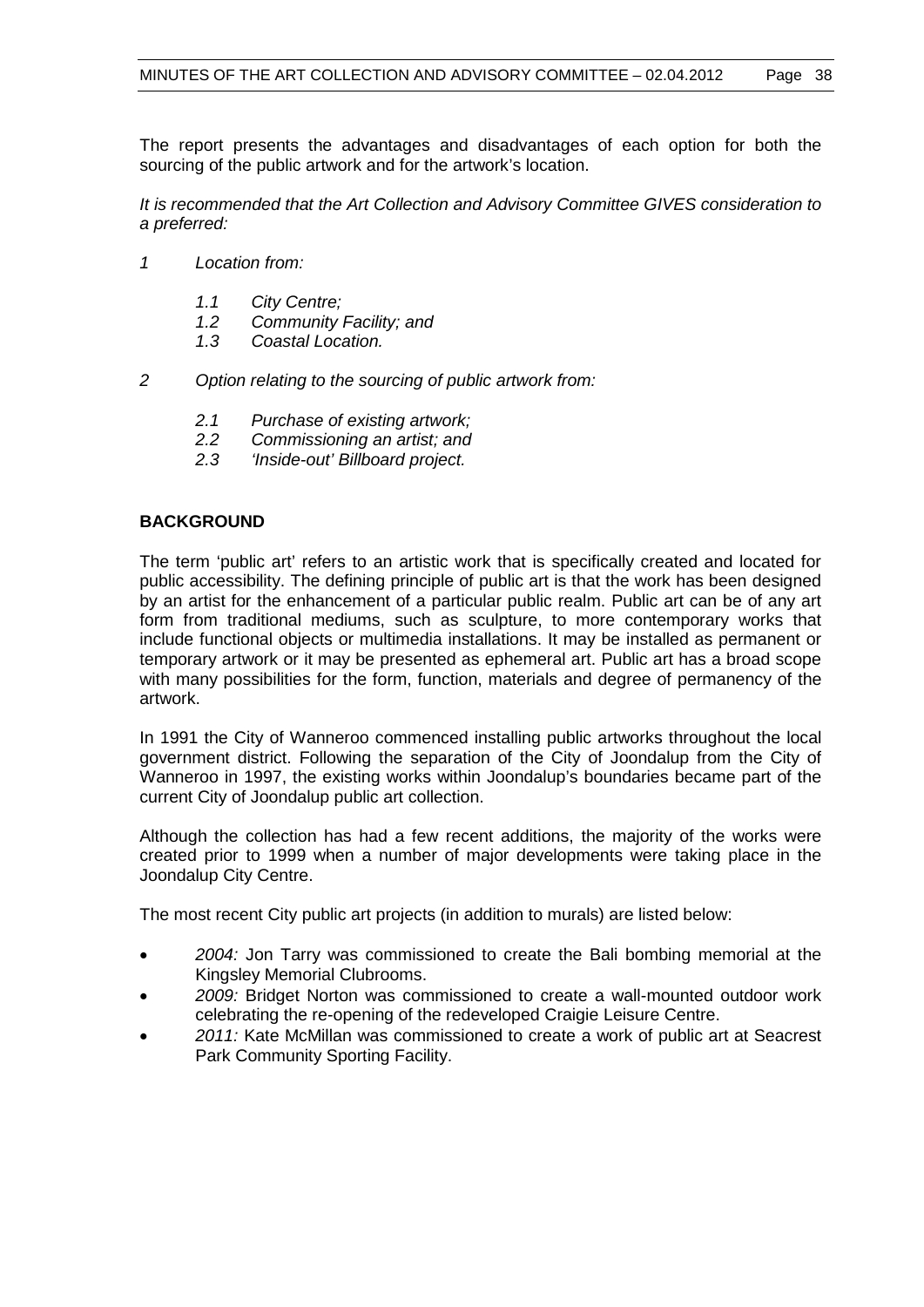The City of Joondalup's current public art collection consists of 35 works of public art including mosaics, murals, sculptures, street bollards, architectural details and street furniture. The majority of works are located in and around the Joondalup City Centre, although it should be noted that the three previous public artworks have been installed outside the City Centre.

The 2011/12 Capital Budget designates an amount of \$50,000 for a new public artwork.

# **DETAILS**

#### **Objectives**

The following objectives are proposed for the public art project:

- to promote the City as a cultural destination;
- to enhance visitors' experience and thereby increase the potential for tourism;
- to contribute to a 'sense of place' by creating different identities for particular locations;
- to support and encourage the generation of new artistic ideas;
- to create local or regional landmarks:
- to encourage an increased use and enjoyment of public space;
- to physically enhance public places and the public realm by creating points of interest, animating spaces and providing beauty, character or colour to places; and
- to support a culture of innovation.

#### **Style and Medium**

The City of Joondalup Art Collection focuses on Western Australian contemporary art. To ensure consistency of focus, it is proposed that a contemporary style be maintained for the new public artwork.

The medium and nature of public art varies widely according to the artist, theme, budget and location. It is suggested that the artist be selected once the site has been chosen.

#### **Issues and Options Considered**

#### **Artwork Source**

The following three options for sourcing the artwork are considered:

#### *Option 1 — Purchase of existing artwork*

Artworks are recommended for acquisition based on appropriate criteria. In this instance, a short list of works suited to the chosen site would be recommended, from which a final artwork for purchase would be approved by the Art Collection and Advisory Committee.

A list of artworks available for acquisition would be sourced from representative galleries and exhibitions that specifically showcase public artwork, such as the annual 'Sculpture by the Sea' exhibition on Cottesloe Beach, which will take place in March 2012.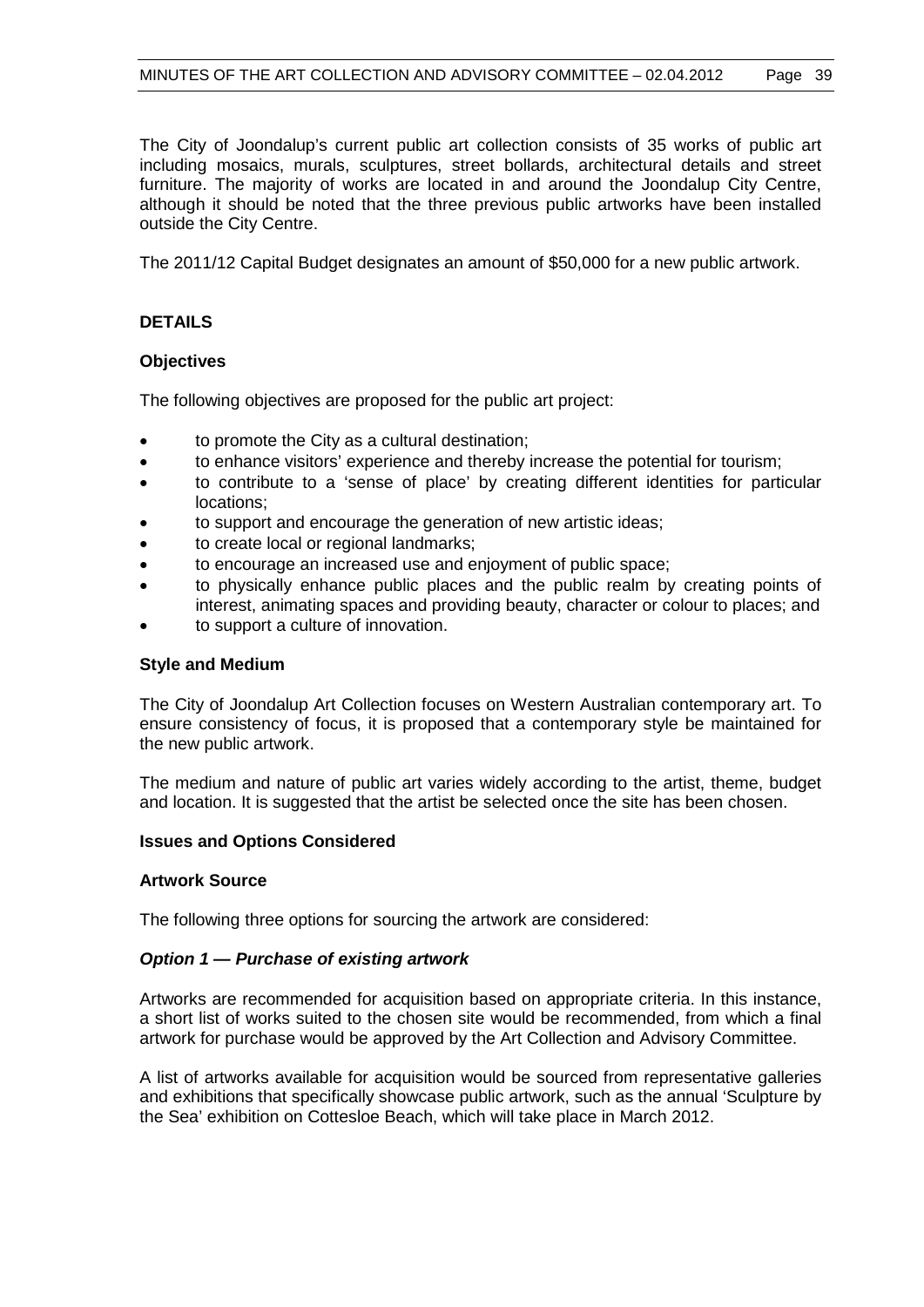Attachment 2 outlines artwork that was showcased at the 2011 'Sculpture by the Sea' exhibition to give examples of the type of artwork that might be available for purchase within the project budget.

The following advantages and disadvantages apply to this option:

| <b>Advantages</b>                                                                                                                                                                                                                                                                                                                      | <b>Disadvantages</b>                                                                                                                                                                                                                                                                                          |
|----------------------------------------------------------------------------------------------------------------------------------------------------------------------------------------------------------------------------------------------------------------------------------------------------------------------------------------|---------------------------------------------------------------------------------------------------------------------------------------------------------------------------------------------------------------------------------------------------------------------------------------------------------------|
| Short time frame<br>With a relatively short period of time                                                                                                                                                                                                                                                                             | <b>Artwork</b><br>specific<br>may not<br>have<br>a<br>connection to the site                                                                                                                                                                                                                                  |
| required for the completion of the project it<br>is anticipated that an artwork could be<br>installed by the end of June 2012.                                                                                                                                                                                                         | An artwork can be recommended for<br>acquisition based on its general relevance<br>to the site; however, the work won't have<br>been created with that specific site in<br>mind.                                                                                                                              |
| Good value for money                                                                                                                                                                                                                                                                                                                   | No opportunity for community participation                                                                                                                                                                                                                                                                    |
| The project budget of \$50,000 is a<br>relatively small amount of money in the<br>context of commissioning a work that<br>requires concept plans and detailed<br>designs. Therefore, the purchase of an<br>existing artwork that requires none of<br>these, will allow for a work of greater<br>substance to be installed at the site. | A basic community consultation process<br>may be undertaken to ask stakeholders<br>their<br>opinions on<br>the list of works<br>recommended for acquisition. However,<br>would<br>be<br>no<br>opportunity for<br>there<br>community stakeholders to be involved in<br>the conceptual development of the Work. |
| Ability to know what the work would look<br>like installed                                                                                                                                                                                                                                                                             |                                                                                                                                                                                                                                                                                                               |
| When commissioning an artist for the<br>creation of a site-specific project, the<br>outcome can never be fully known until the<br>final stage. However, when purchasing an<br>existing Artwork, the decision can be<br>made based on the final appearance of<br>the artwork, rather than on a concept.                                 |                                                                                                                                                                                                                                                                                                               |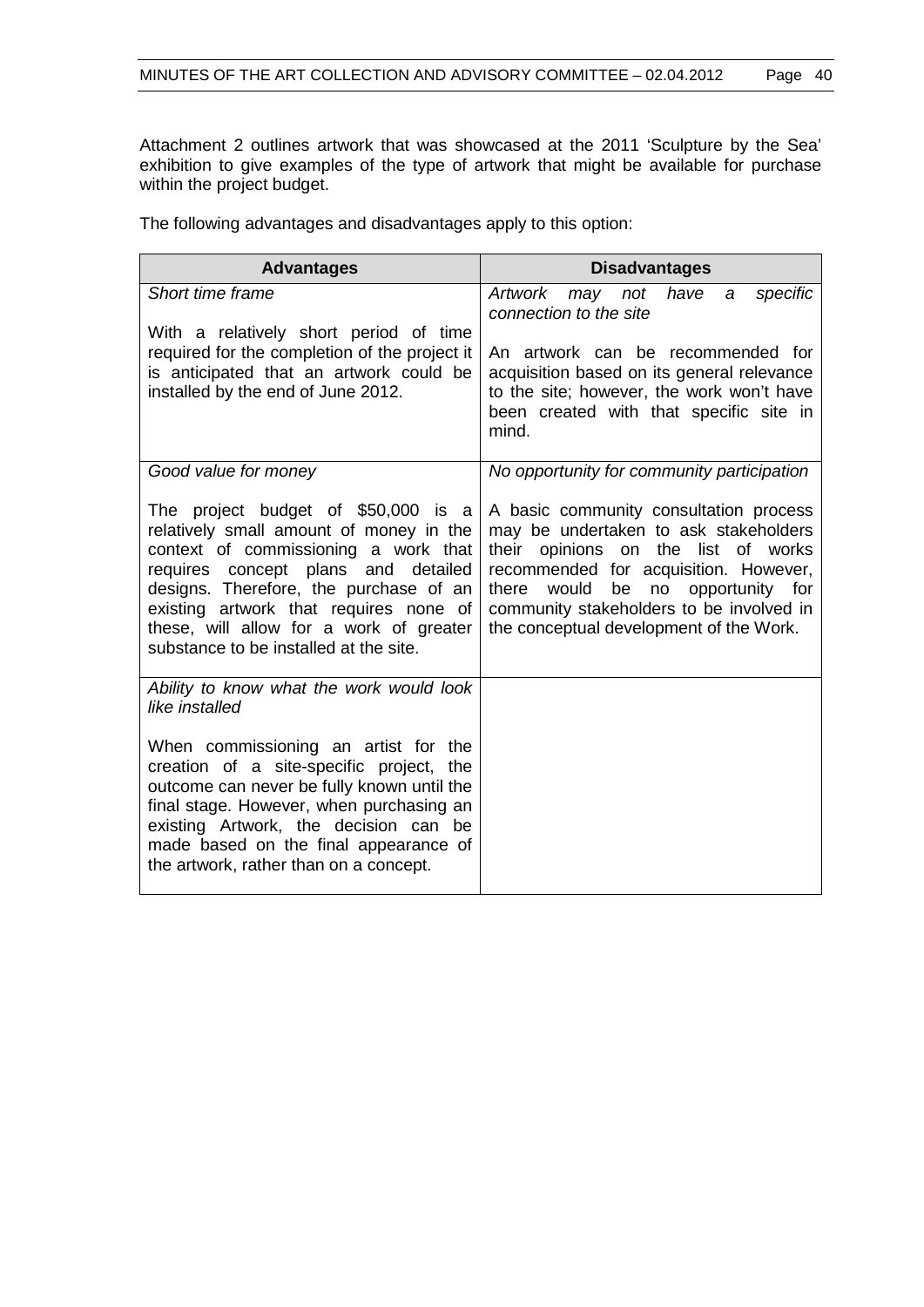# *Option 2 — Commissioning an artist*

The second option is to commission an artist to create a site-specific artwork based on the site chosen for this proposal. Community consultation and participation is considered best practice when commissioning a site-specific artwork.

|         | <b>Action</b>                       | <b>Result</b>                                                            | <b>Estimated Timeline</b> |
|---------|-------------------------------------|--------------------------------------------------------------------------|---------------------------|
| $1_{-}$ | Call for expressions of<br>Interest | Artists submit brief proposal.                                           | Two Months                |
| 2.      | Artist short-listing                | Short list of suitable artists<br>compiled.                              | One Month                 |
| 3.      | Design concept stage                | Short-listed artists<br>present<br>detailed concept plans.               | <b>Two Months</b>         |
| 4.      | Selection of artist                 | Final selection of artist by Art<br>Collection<br>Advisory<br>Committee. | <b>Two Months</b>         |
| 5.      | Commission stage                    | Artist's contract is finalised.                                          | One Month                 |
| 6.      | Design approved                     | Final design presented<br>for<br>approval by CEO.                        | <b>Two Months</b>         |
| 7.      | Artwork fabrication                 | Artwork is created.                                                      | Nine Months               |
| 8.      | Artwork installation                | Artwork is installed on site.                                            | One Month                 |

The proposed commissioning process would involve the following steps:

The following advantages and disadvantages apply to this Option:

| <b>Advantages</b>                                                                                              | <b>Disadvantages</b>                                                                                                                                                                                                                                                                                       |
|----------------------------------------------------------------------------------------------------------------|------------------------------------------------------------------------------------------------------------------------------------------------------------------------------------------------------------------------------------------------------------------------------------------------------------|
| Site-specific                                                                                                  | Time constraints                                                                                                                                                                                                                                                                                           |
| Allows the artwork to be created<br>specifically for the site and environment<br>in which it is to be located. | The commissioning process and artwork<br>implementation usually require at least nine<br>months for the creation of a successful<br>artwork following approval of the artist and<br>the concept design. The timeline for the<br>complete commissioning<br>process<br><b>IS</b><br>approximately 20 months. |
|                                                                                                                | While the process could be completed more<br>quickly to allow the installation within the<br>current financial year, this may impact on<br>the number of artists expressing an interest<br>in the project and the type of artwork that<br>may be developed for the site.                                   |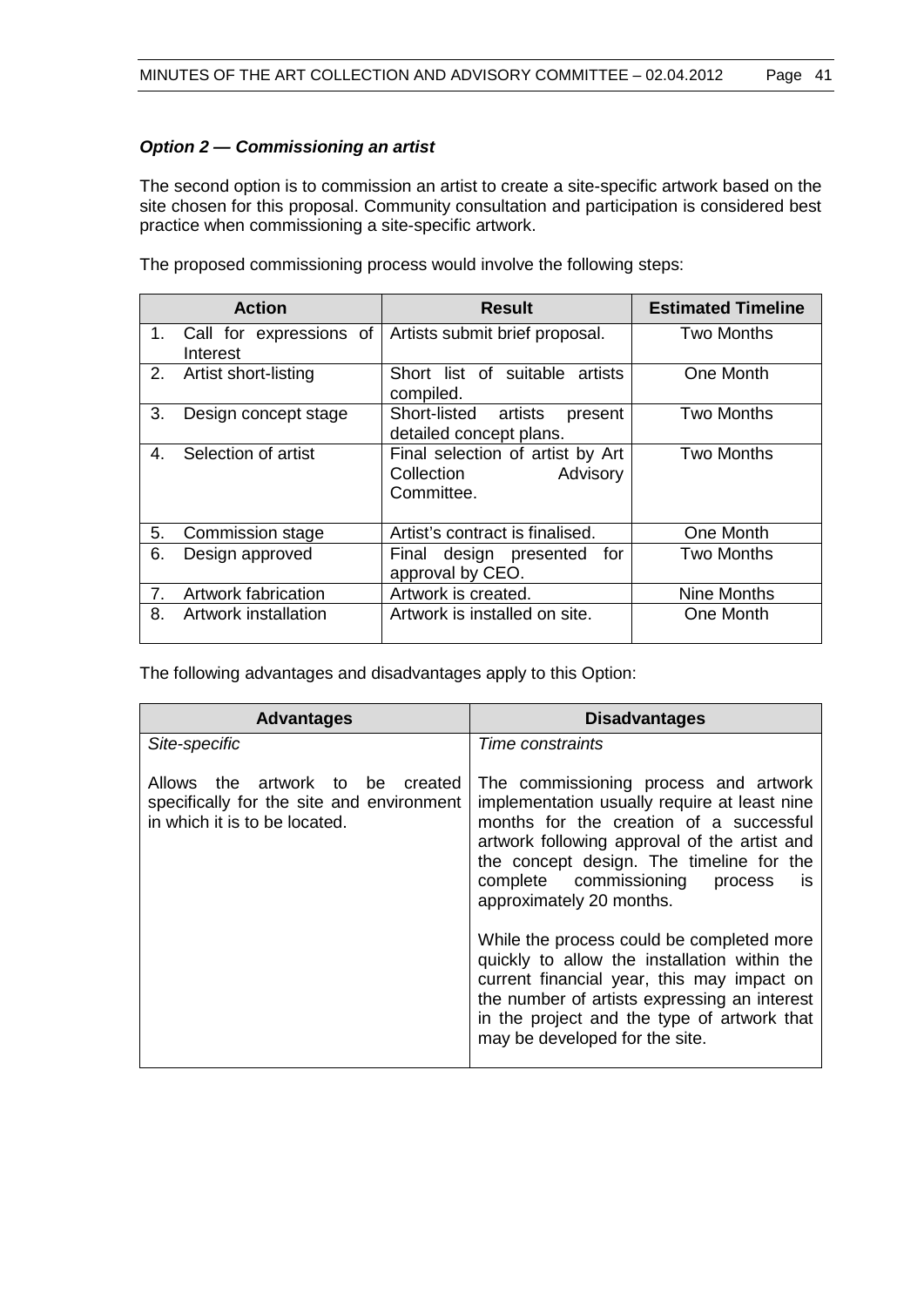| <b>Advantages</b>                                                                                                                                                                              | <b>Disadvantages</b>                                                                                                                                                                                                                                                                                 |
|------------------------------------------------------------------------------------------------------------------------------------------------------------------------------------------------|------------------------------------------------------------------------------------------------------------------------------------------------------------------------------------------------------------------------------------------------------------------------------------------------------|
| Community participation                                                                                                                                                                        | Less value for money                                                                                                                                                                                                                                                                                 |
| Allows for community participation to be<br>undertaken in the creation of the artwork<br>concept, which may increase<br>the<br>relevance of the<br>artwork<br>key<br>to<br>stakeholder groups. | The commissioning of an artist is a complex<br>process. The project budget of \$50,000 is a<br>relatively small amount of money when<br>considering a project that requires an artist<br>create concept plans and develop<br>to<br>detailed designs as well as fabricate and<br>install the artwork. |
|                                                                                                                                                                                                | The process for this option may result in the<br>commissioning of a smaller work or in one<br>that is aesthetically compromised due to<br>budget restraints.                                                                                                                                         |
|                                                                                                                                                                                                | Unknown outcome                                                                                                                                                                                                                                                                                      |
|                                                                                                                                                                                                | There is an inability to know precisely how<br>the final artwork will appear until the final<br>stages of the project.                                                                                                                                                                               |
|                                                                                                                                                                                                | When commissioning a site-specific work it<br>is necessary to allow the fabrication and<br>implementation process to remain flexible in<br>order to manage unforseen issues that may<br>arise. This means that the final appearance<br>of the artwork is not known until it is<br>installed.         |

# *Option 3 — ' Inside-out' billboard project*

The proposed 'inside-out' billboard project involves an initial installation of a 6 x 3 metre billboard, five metres in height, that will be dedicated to displaying contemporary art. The billboard is intended as an outside gallery in the public domain.

This style of public art project has been successfully implemented in other cities such as New York in the US and Edinburgh in the UK (Attachment 3 refers). The installations in these cities have resulted in the participation of high profile artists, increased tourism, excellent community engagement and interest, media coverage, revitalisation of previously degraded areas and the creating of a regional landmark.

In the Joondalup context, every three months a new artist would be commissioned to create a new work specifically for the inside-out project. It is anticipated that four artists will take part every year, including artists selected from the City's two annual art awards. It is proposed that the billboard year would begin in March (to coincide with the Joondalup Festival) and run until the end of February.

There would be no prescribed theme, but the invited artist's work would need to meet appropriate standards concerning quality and suitability for public display. It is intended that the approval be issued by the CEO, after consulting with the City's Art Collection and Advisory Committee.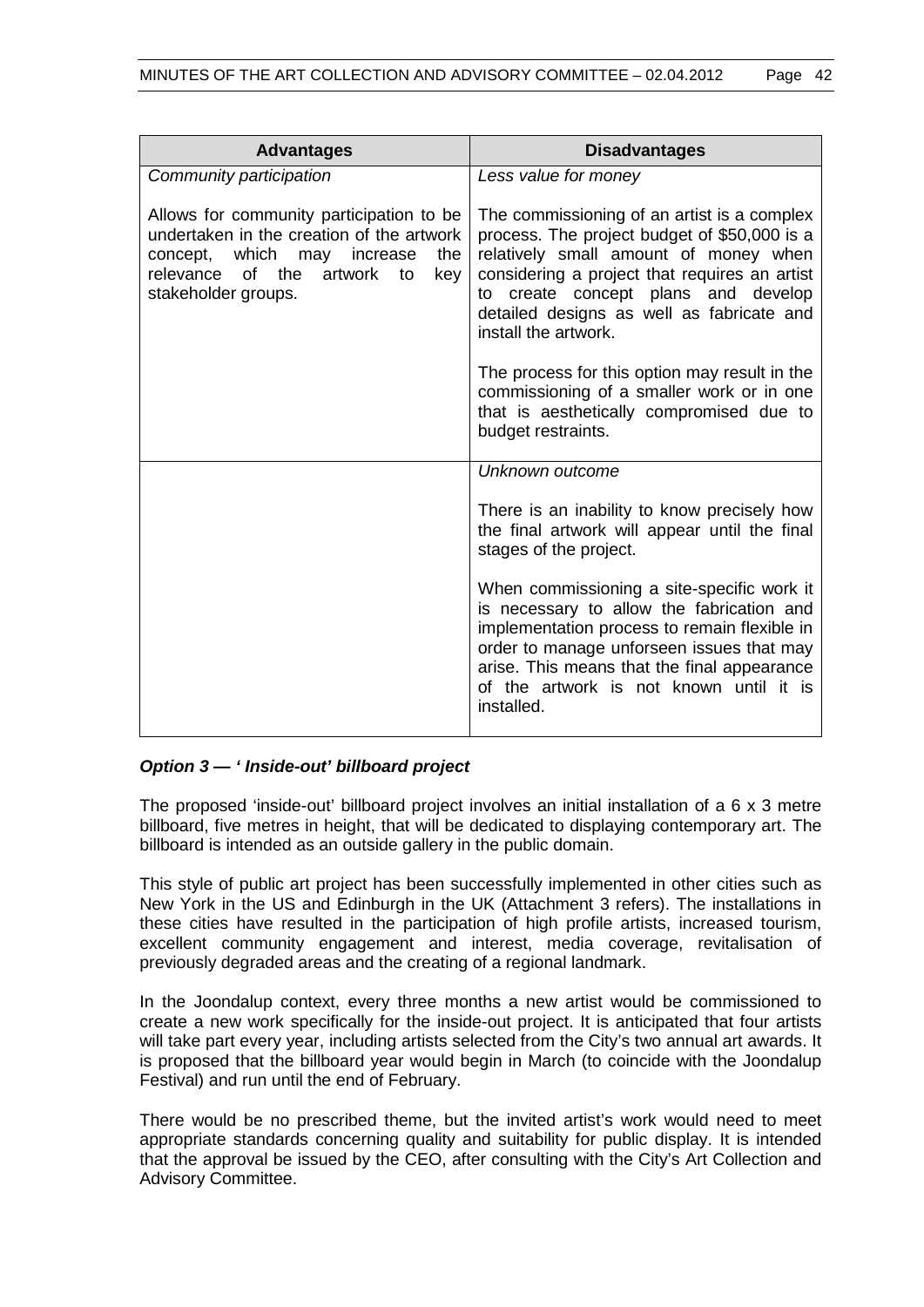To coincide with each work, 50 limited-edition A3 size prints of the artist's work would be released for purchase. Print number one of each commissioned series would be retained by the City in order to enhance the City's art collection and serve as a record of the project.

The initial cost of developing the project and the installation of structure, along with the first two works in the current financial year, would be \$23,000.

The annual running costs, including installation of four works per year, artists fees and the limited edition prints, would be \$18,000.

Attachment 3 shows examples of billboard artwork in other cities as an illustration of the type of project that might be available within the project budget allowance.

| <b>Advantages</b>                                                                                                                                                                                                                                                                                                                                          | <b>Disadvantages</b>                                                                                                                                                                                                                                           |  |  |
|------------------------------------------------------------------------------------------------------------------------------------------------------------------------------------------------------------------------------------------------------------------------------------------------------------------------------------------------------------|----------------------------------------------------------------------------------------------------------------------------------------------------------------------------------------------------------------------------------------------------------------|--|--|
| Highly visible structure                                                                                                                                                                                                                                                                                                                                   | Inappropriate<br>of highly<br>visible<br>setting<br>structure                                                                                                                                                                                                  |  |  |
| The proposal is for a statuesque work,<br>which would be highly visible from a<br>distance and very accessible to the<br>general public.                                                                                                                                                                                                                   | If placed inappropriately, the billboard would<br>have the potential to interfere with lines of<br>sight from nearby buildings or vantage<br>points. The location of the work would need<br>to be managed along with consultation with<br>the local community. |  |  |
| Rotational nature of artwork                                                                                                                                                                                                                                                                                                                               | Installation constraints                                                                                                                                                                                                                                       |  |  |
| A constantly changing display adds life<br>and vitality to the selected location. This<br>would encourage the community to<br>revisit the work regularly to see the latest<br>installation.<br>Particular artworks on display that don't<br>appeal to certain members of the public<br>can be guaranteed to be replaced after<br>three months of exposure. | The billboard installation will require:<br>development approval<br>$\bullet$<br>a building licence<br>$\bullet$<br>engineer certification.<br>$\bullet$                                                                                                       |  |  |
| Economical maintenance                                                                                                                                                                                                                                                                                                                                     | Ongoing annual expenses                                                                                                                                                                                                                                        |  |  |
| The regular turnover allows for ongoing<br>maintenance within the project budget<br>and this is very cost-effective. More<br>traditional public artworks may require<br>more expensive maintenance if damage<br>were to occur.                                                                                                                             |                                                                                                                                                                                                                                                                |  |  |
| Supportive of a broader range of artists                                                                                                                                                                                                                                                                                                                   |                                                                                                                                                                                                                                                                |  |  |
| This project could be opened to a range<br>of artists, from emerging to established.<br>Traditional static public artworks only<br>showcase a single artist.                                                                                                                                                                                               |                                                                                                                                                                                                                                                                |  |  |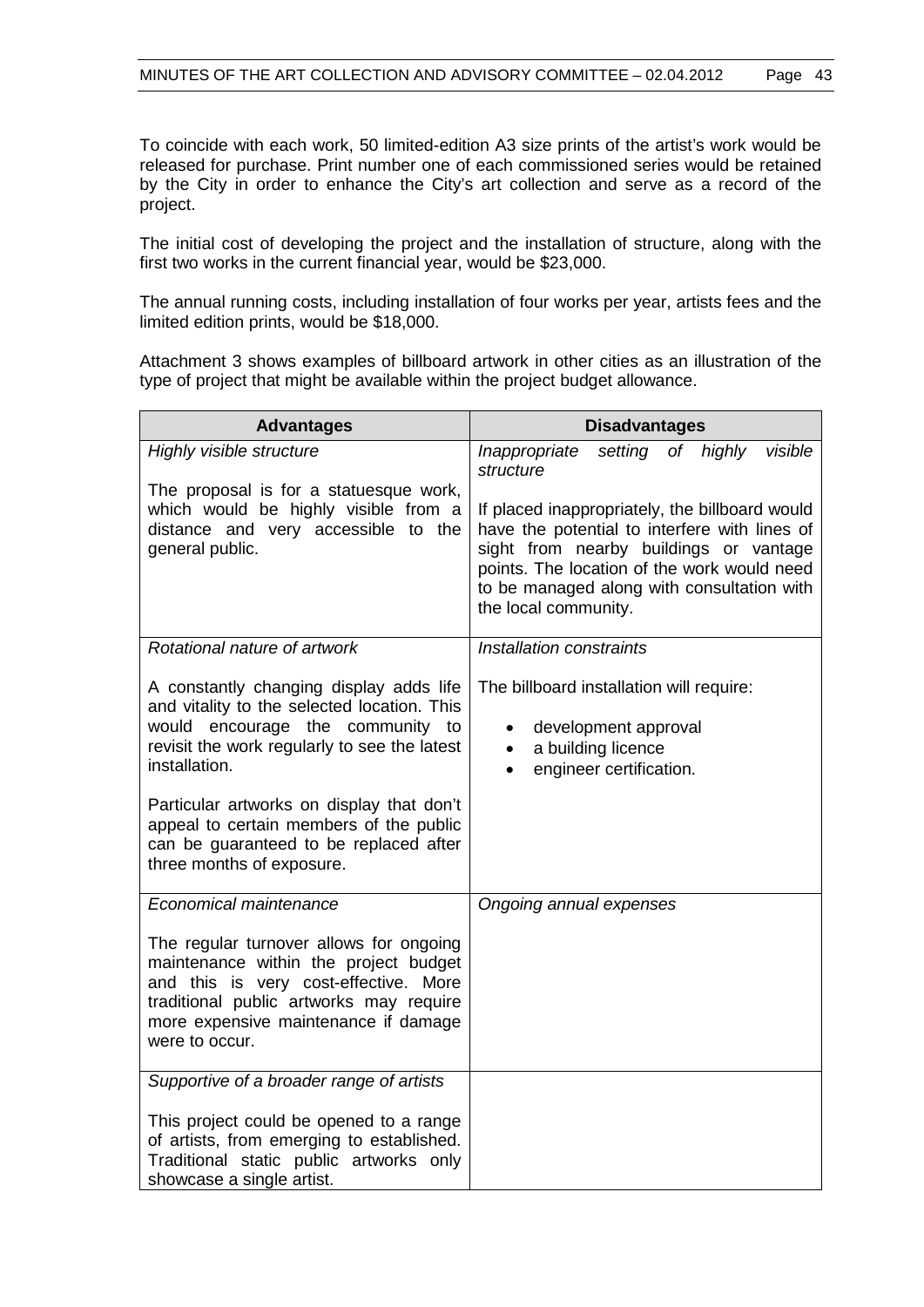| <b>Advantages</b>                                                                                                                                         | <b>Disadvantages</b> |
|-----------------------------------------------------------------------------------------------------------------------------------------------------------|----------------------|
| Benefits of limited edition prints                                                                                                                        |                      |
| The prints would enhance the City's art<br>collection and proceeds from print sales<br>would contribute to both the project and<br>the blend(er) gallery. |                      |
| Links to the Joondalup Festival                                                                                                                           |                      |
| A new work would be installed each year<br>to coincide with the opening of the<br>Joondalup Festival.                                                     |                      |

# **Location**

For any location, an appropriate site-specific work could be commissioned or purchased especially to suit the local environment. The inside-out billboard would be suitable to situate at a variety of sites, the preference being the Joondalup City Centre (see Attachment 3 for location).

Below is a table of possible locations and the advantages and disadvantages for each:

| <b>Location</b>                           | <b>Advantages</b>                                                                                                                                                                                                                                                                                                                                                                                                                                                                                                                   | <b>Disadvantages</b>                                                                                                                               |
|-------------------------------------------|-------------------------------------------------------------------------------------------------------------------------------------------------------------------------------------------------------------------------------------------------------------------------------------------------------------------------------------------------------------------------------------------------------------------------------------------------------------------------------------------------------------------------------------|----------------------------------------------------------------------------------------------------------------------------------------------------|
| <b>City Centre</b><br>(i.e. Central Walk) | High profile City location<br>٠<br>Would contribute to the<br>$\bullet$<br>revitalisation of Central<br>Walk<br>A public artwork has not<br>been installed in the City<br>Centre since 2001<br>May be best suited to the<br>billboard<br>inside-out<br>project, which suits an<br>urban setting and could<br>be located unobtrusively<br>on the western side of the<br>Boas Avenue end of<br><b>Central Walk</b><br>Could become a feature<br>of City-based events<br>such as the Joondalup<br>Festival or Central Walk<br>Markets. | The vast majority of<br>$\bullet$<br>existing public artworks<br>are already located in<br>the City Centre, while<br>other suburbs<br>have<br>none |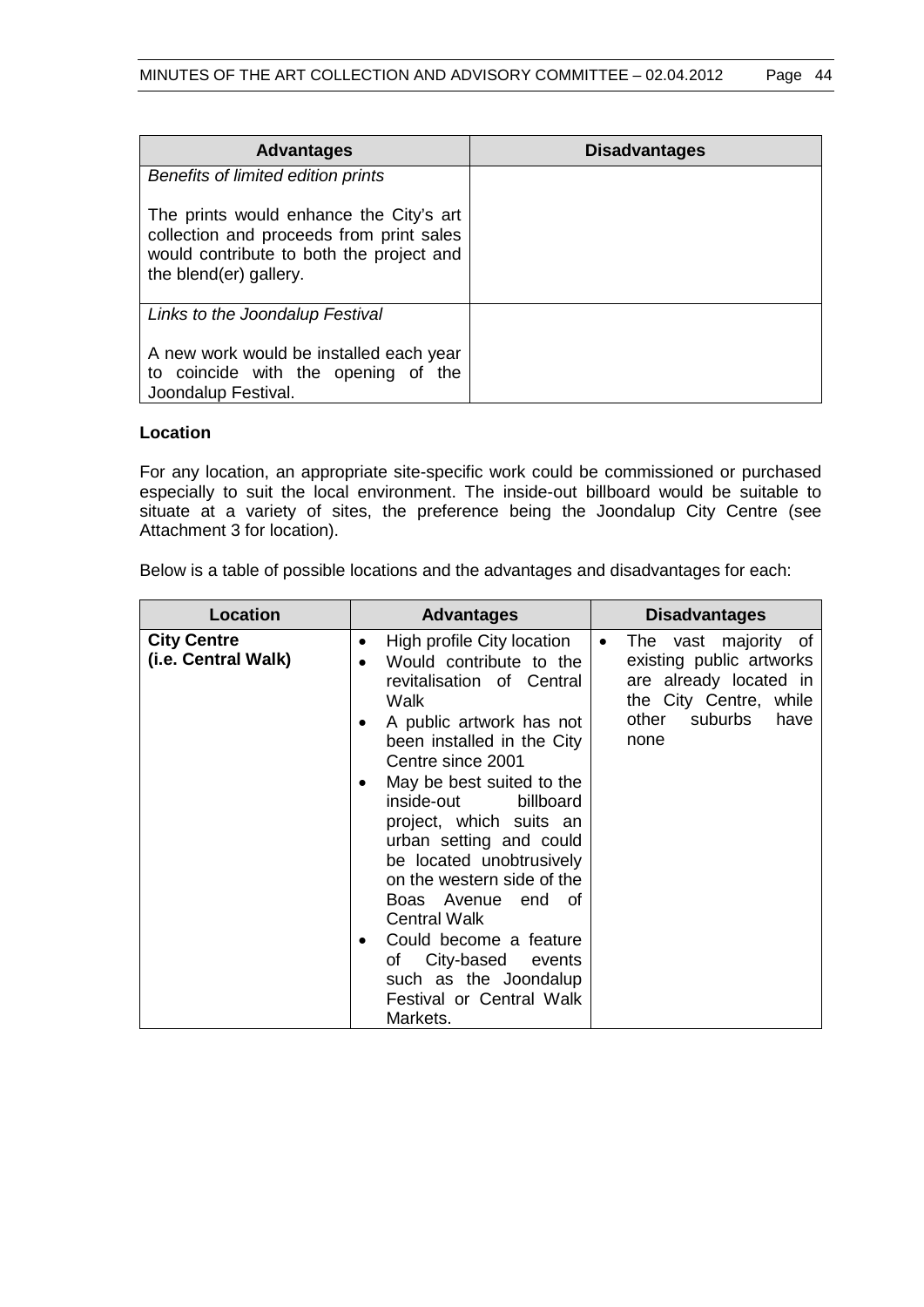| <b>Location</b>                                                                                                                        | <b>Advantages</b>                                                                                                                                                                                                                                                                                                                                                                                                   | <b>Disadvantages</b>                                                                                                                                                                                                                                                                                                                                                                                                                                                                                                                    |
|----------------------------------------------------------------------------------------------------------------------------------------|---------------------------------------------------------------------------------------------------------------------------------------------------------------------------------------------------------------------------------------------------------------------------------------------------------------------------------------------------------------------------------------------------------------------|-----------------------------------------------------------------------------------------------------------------------------------------------------------------------------------------------------------------------------------------------------------------------------------------------------------------------------------------------------------------------------------------------------------------------------------------------------------------------------------------------------------------------------------------|
| <b>Community Facility</b><br><b>Beaumaris</b><br>(i.e.<br><b>Community Centre or</b><br><b>Duncraig</b><br><b>Community</b><br>Centre) | Well-equipped halls with<br>$\bullet$<br>large<br>capacity<br>and<br>extensive community use<br>in<br>suburbs,<br>Located<br>$\bullet$<br>where there are no other<br>major public artworks<br>Fencing and layout of the<br>would<br>property<br>discourage<br>vandalism<br>and offer the work some<br>measure of protection                                                                                        | Limited<br>visibility<br>for<br>$\bullet$<br>public<br>specifically<br>not<br>the<br>community<br>using<br>centre<br>Proximity to playground<br>$\bullet$<br>equipment and number<br>of children using the<br>result<br>centre<br>in.<br>may<br>attempting<br>children<br>to<br>climb the artwork, which<br>may prove undesirable<br>depending<br>the<br>on<br>selected work                                                                                                                                                            |
| <b>Coastal</b><br>(i.e. Hillarys Beach or<br>Iluka Beach)                                                                              | Features<br>picturesque<br>$\bullet$<br>parklands<br>beachside<br>ample family<br>containing<br>facilities<br>Popular, well-used area,<br>٠<br>diverse<br>attracting<br>age<br>groups including families<br>with children<br>A well-maintained beach<br>setting which may make<br>an ambient location for a<br>public artwork<br>The<br>landscape<br>costal<br>$\bullet$<br>offer<br>artistic<br>may<br>inspiration | setting<br>is<br>costal<br>A<br>$\bullet$<br>unsuitable<br>for<br>some<br>mediums; artworks may<br>weather<br>quickly<br>more<br>those<br>located<br>than<br>inland, due to sand,<br>wind and salt erosion<br>Exposed location may<br>٠<br>make vandalism<br>more<br>likely<br>Proximity to playground<br>$\bullet$<br>equipment and number<br>of children<br>the<br>using<br>beach<br>result<br>may<br>in<br>children attempting<br>to<br>climb the artwork, which<br>may prove undesirable<br>depending<br>the<br>on<br>selected work |

**Legislation/Strategic Plan/Policy Implications**

**Legislation:** Not Applicable.

**Strategic Plan**

**Key Focus Area:** Development of the City's art collection relates to the key focus area of 'community wellbeing' in the Strategic Plan.

**Objective:** Objective 5.3 To facilitate culture, the arts and knowledge within the community*.*

> Outcome: Cultural and artistic opportunities within the City are maintained and enhanced whilst the City's libraries provide quality environments and learning opportunities.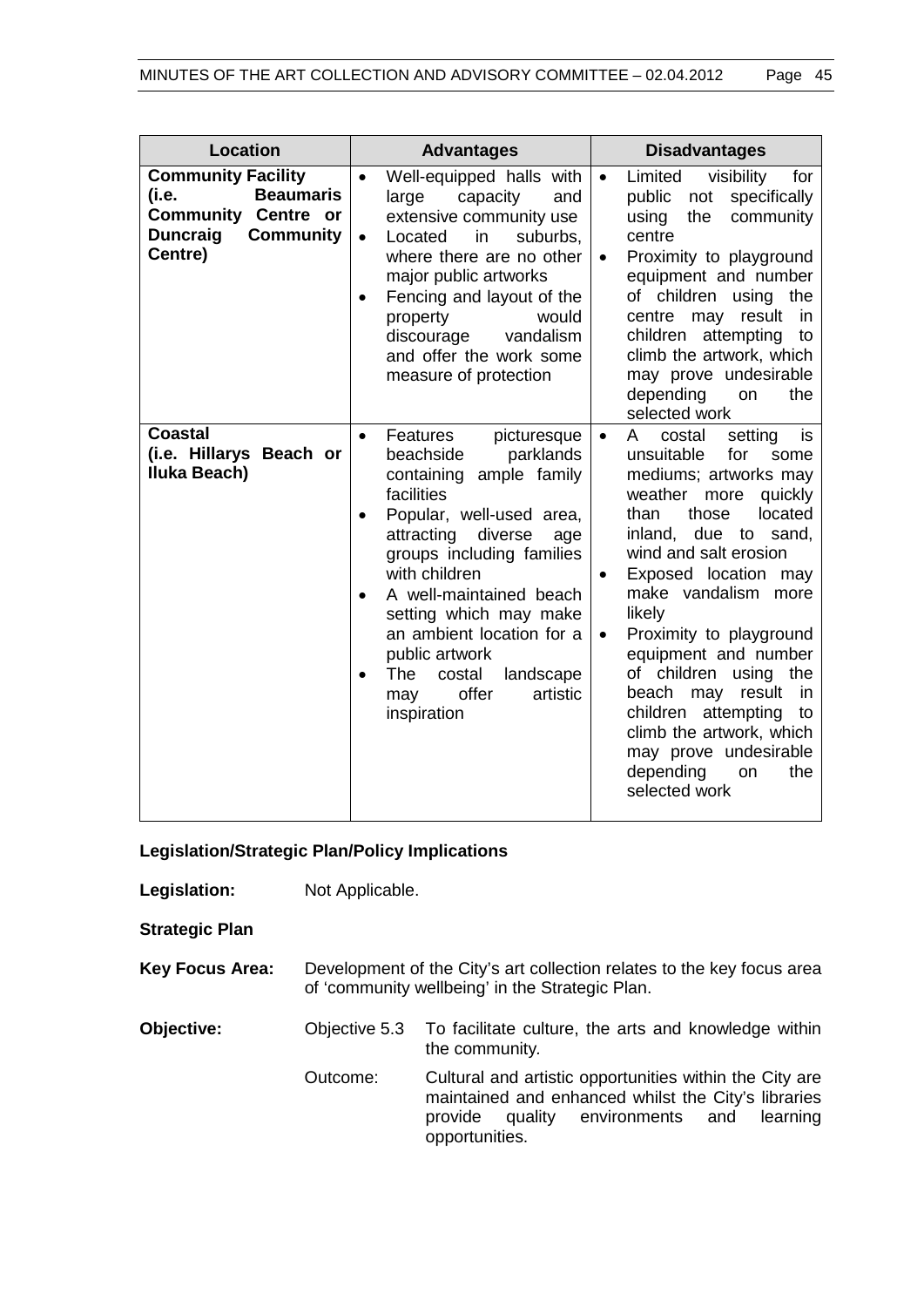# **Policy Implications**

The City's Art and Memorabilia Collection Policy is currently being reviewed. The present version of the policy states:

*"The City will support Western Australian art and artists through an art acquisition program. The City will adopt a multi-criteria approach to its art collection, acquisitions and awards. This approach will ensure that the collection, acquisitions and awards include contemporary art and art demonstrating local content and context."*

#### **Risk Management Considerations**

All works considered would need to meet stringent public safety criteria.

#### **Financial/Budget Implications**

In June 2011 Council adopted the 2011/12 Budget, which includes an allowance of \$50,000 for a public artwork.

This figure would be treated as the maximum budget for either commissioning or purchasing a work, inclusive of any project management, installation or consultation costs.

The inside-out billboard project would cost \$23,000 in 2011/12 but would require an ongoing annual budget of \$18,000.

#### **Regional Significance**

The City's art collection, including its public art, archives and memorabilia, plays an important part in shaping and developing a sense of community.

The ongoing provision of an accessible and high calibre art collection is integral to the cultural development and vibrancy of the City of Joondalup region and to best-practice standards for the development of the visual arts in local government.

#### **Sustainability Implications**

The installation of public artworks has positive social sustainability implications. Public art physically enhances a locality and provides a catalyst for public discussion of current social, economic and environmental issues. Public artworks physically enhance public places and the public realm by creating points of interest, animating spaces, and providing beauty, character or colour to places. The installation of a public artwork would enhance the relevance of the City's public spaces for the local community and would increase the value of the City's cultural resources.

### **Consultation**

It is recommended that ccommunity cconsultation is not required in the conceptual development of the aartwork as it is intended that this will be a pprofessional aartwork, rather than a community participation project.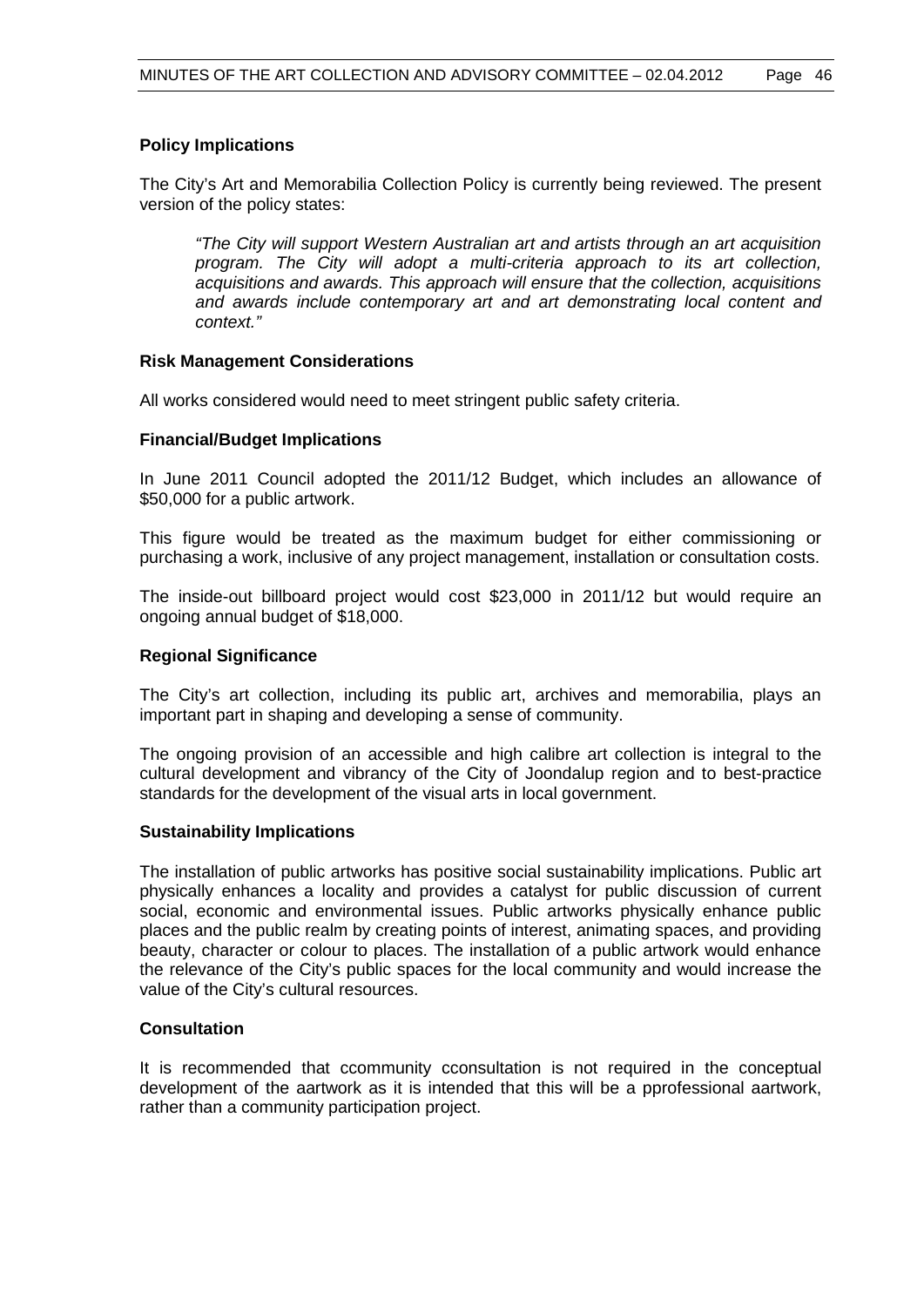However, the City would ensure that community groups and nearby residents are made aware of the installation of the aartwork prior to its construction.

#### **COMMENT**

All options present an opportunity for a commission of public artwork to aid in the revitalisation of a choice of public spaces.

It is suggested that consideration be given first to the proposed locations for public art and then to the selection of an appropriate form of public art.

## **VOTING REQUIREMENTS**

Simple Majority.

#### **OFFICER'S RECOMMENDATION**

That the Art Collection and Advisory Committee GIVES consideration to a preferred:

- 1 location from:
	- 1.1 City Centre;
	- 1.2 Community Facility; and
	- 1.3 Coastal Location.
- 2 option relating to the sourcing of public artwork from:
	- 2.1 Purchase of existing artwork;
	- 2.2 Commissioning an artist; and
	- 2.3 'Inside-out' Billboard project.

**MOVED Cr Ritchie, SECONDED Cr Chester that the Art Collection and Advisory Committee recommends that Council:**

- **1 NOMINATES the City Centre as the ideal location for the Public Artwork Proposal;**
- **2 ENDORSES Option 2.2 Commissioning of an Artist for the sourcing of public artwork for a piece of art at the central intersection of Central Walk;**
- **3 REQUESTS a further report be SUBMITTED to the Art Collection and Advisory Committee on the opportunities for the Inside-Out Billboard Project for the 2012/13 Financial Year;**
- **4 REQUESTS the Policy Committee to ESTABLISH a Developer Contribution Policy;**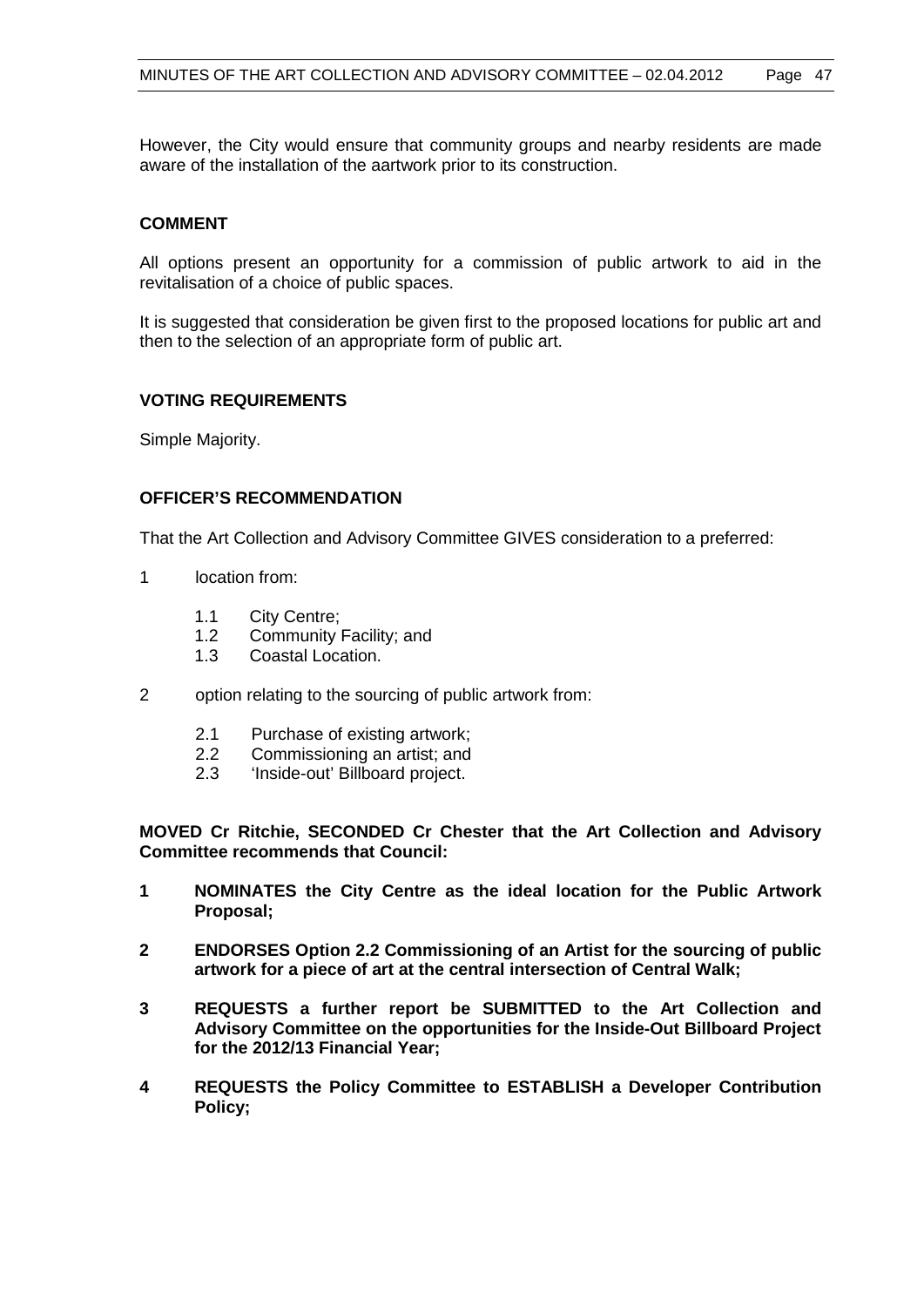- **5 REQUESTS a presentation from the Chief Executive Officer regarding the project scope and whether it is achievable in reaching the desirable outcomes; and**
- **6 INITIATES an Expression of Interest for the Public Art Proposal and the results be SUBMITTED to the Art Collection and Advisory Committee for its consideration.**

#### **The Motion was Put and CARRIED (7/0)**

**In favour of the Motion:** Cr Gobbert, Mayor Pickard, Crs Chester, Hollywood, Norman, Ritchie and Thomas

*Appendix 4 refers*

*To access this attachment on electronic document, click here: <Attach4artagn020412.pdf>*